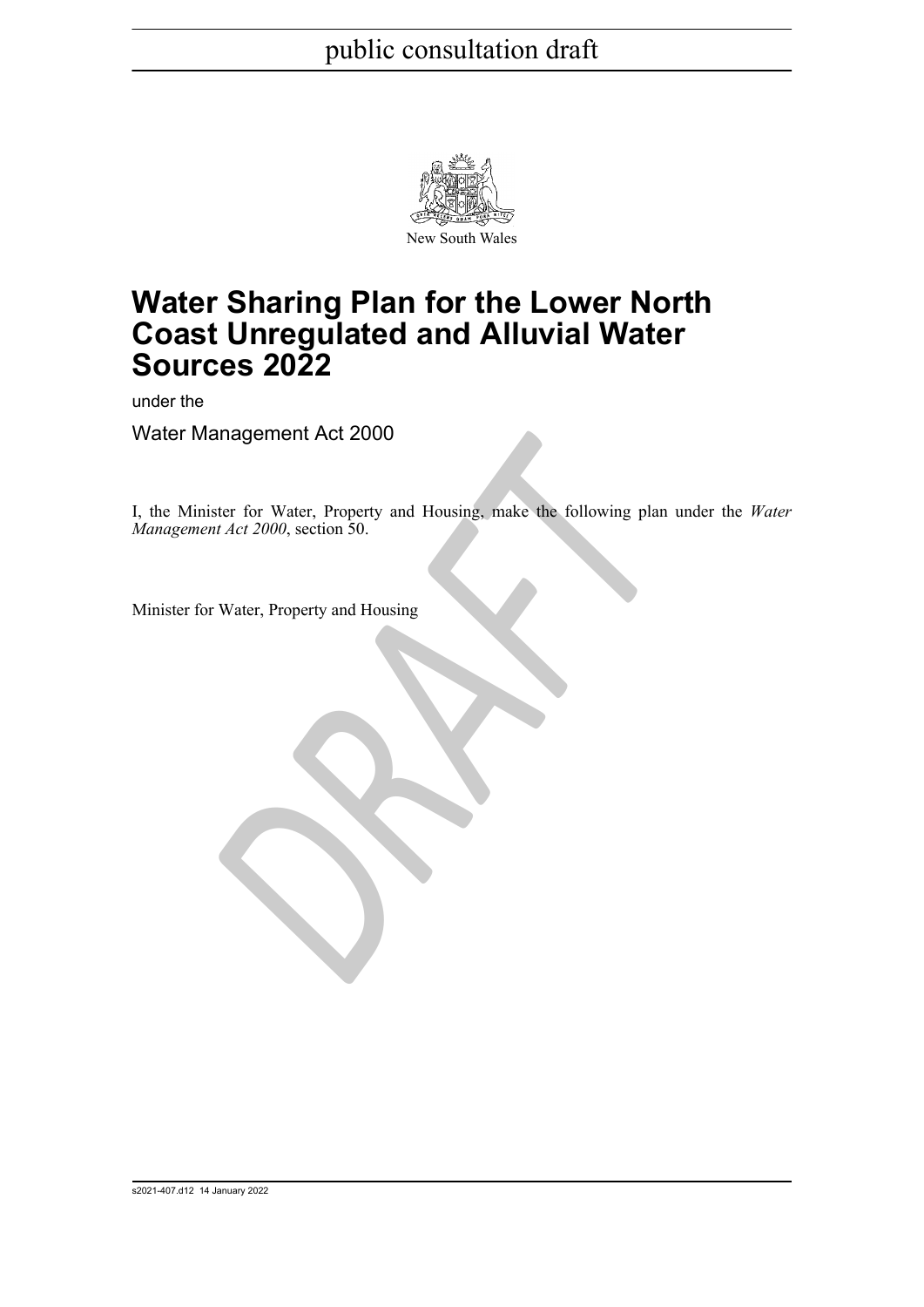Water Sharing Plan for the Lower North Coast Unregulated and Alluvial Water Sources 2022 [NSW] **Contents** 

## **Contents**

Page

| Part 1 | <b>Introduction</b>                                                                    |                                                                                                                                                                                           |                                                              |
|--------|----------------------------------------------------------------------------------------|-------------------------------------------------------------------------------------------------------------------------------------------------------------------------------------------|--------------------------------------------------------------|
|        | Name of Plan<br>1<br>$\overline{2}$<br>3<br>4<br>5<br>6<br>Interpretation<br>7<br>Maps | Commencement<br>Water sources to which Plan applies<br>Management zones to which Plan applies<br>Extraction management units established by Plan—the Act, s 20(2)(a)                      | 5<br>$\sqrt{5}$<br>$\,$ 5 $\,$<br>$\,6$<br>8<br>$\bf 8$<br>8 |
| Part 2 |                                                                                        | Vision, objectives, strategies and performance indicators                                                                                                                                 |                                                              |
|        | 8<br>9<br>10<br>11                                                                     | Vision statement—the Act, s 35(1)(a)<br>Objectives of Plan—the Act, s 35(1)(b)<br>Strategies for reaching objectives—the Act, s 35(1)(c)<br>Performance indicators--- the Act, s 35(1)(d) | 9<br>9<br>9<br>10                                            |
| Part 3 |                                                                                        | <b>Requirements for water</b>                                                                                                                                                             |                                                              |
|        | <b>Division 1</b>                                                                      | Requirements for water to satisfy basic landholder rights-the<br>Act, $s \ 20(1)(b)$                                                                                                      |                                                              |
|        | 12                                                                                     | Domestic and stock rights                                                                                                                                                                 | 11                                                           |
|        | 13                                                                                     | Native title rights                                                                                                                                                                       | 11                                                           |
|        | 14                                                                                     | Harvestable rights                                                                                                                                                                        | 11                                                           |
|        | <b>Division 2</b>                                                                      | Requirements for water for extraction under access licences                                                                                                                               |                                                              |
|        | 15<br>20(1)(c)                                                                         | Share components of access licences in the water sources—the Act, s                                                                                                                       | 12 <sup>°</sup>                                              |
| Part 4 |                                                                                        | Limits to the availability of water—the Act, s 20(2)(b)                                                                                                                                   |                                                              |
|        | <b>Division 1</b>                                                                      | <b>Available water determinations</b>                                                                                                                                                     |                                                              |
|        | 16                                                                                     | Available water determinations                                                                                                                                                            | 14                                                           |
|        | <b>Division 2</b>                                                                      | <b>Extraction limits</b>                                                                                                                                                                  |                                                              |
|        | <b>Subdivision 1</b>                                                                   | <b>Definitions</b>                                                                                                                                                                        |                                                              |
|        | 17<br>Definitions                                                                      |                                                                                                                                                                                           | 14                                                           |
|        | Subdivision 2                                                                          | Standard long-term average annual extraction limits                                                                                                                                       |                                                              |
|        | 18                                                                                     | Establishment of standard long-term average annual extraction limits                                                                                                                      | 15                                                           |
|        | 19                                                                                     | Calculation of annual standard extraction                                                                                                                                                 | 15                                                           |
|        | 20                                                                                     | Assessment of compliance with standard long-term average annual<br>extraction limits                                                                                                      | 16                                                           |
|        | 21                                                                                     | Compliance with standard long-term average annual extraction limits                                                                                                                       | 16                                                           |
|        | <b>Subdivision 3</b>                                                                   | <b>Annual higher flow extraction limits</b>                                                                                                                                               |                                                              |
|        | 22                                                                                     | Establishment of annual higher flow extraction limit                                                                                                                                      | 16                                                           |
|        | 23                                                                                     | Calculation of annual higher flow extraction                                                                                                                                              | 16                                                           |
|        | 24                                                                                     | Compliance with annual higher flow extraction limits                                                                                                                                      | 17                                                           |
|        |                                                                                        |                                                                                                                                                                                           |                                                              |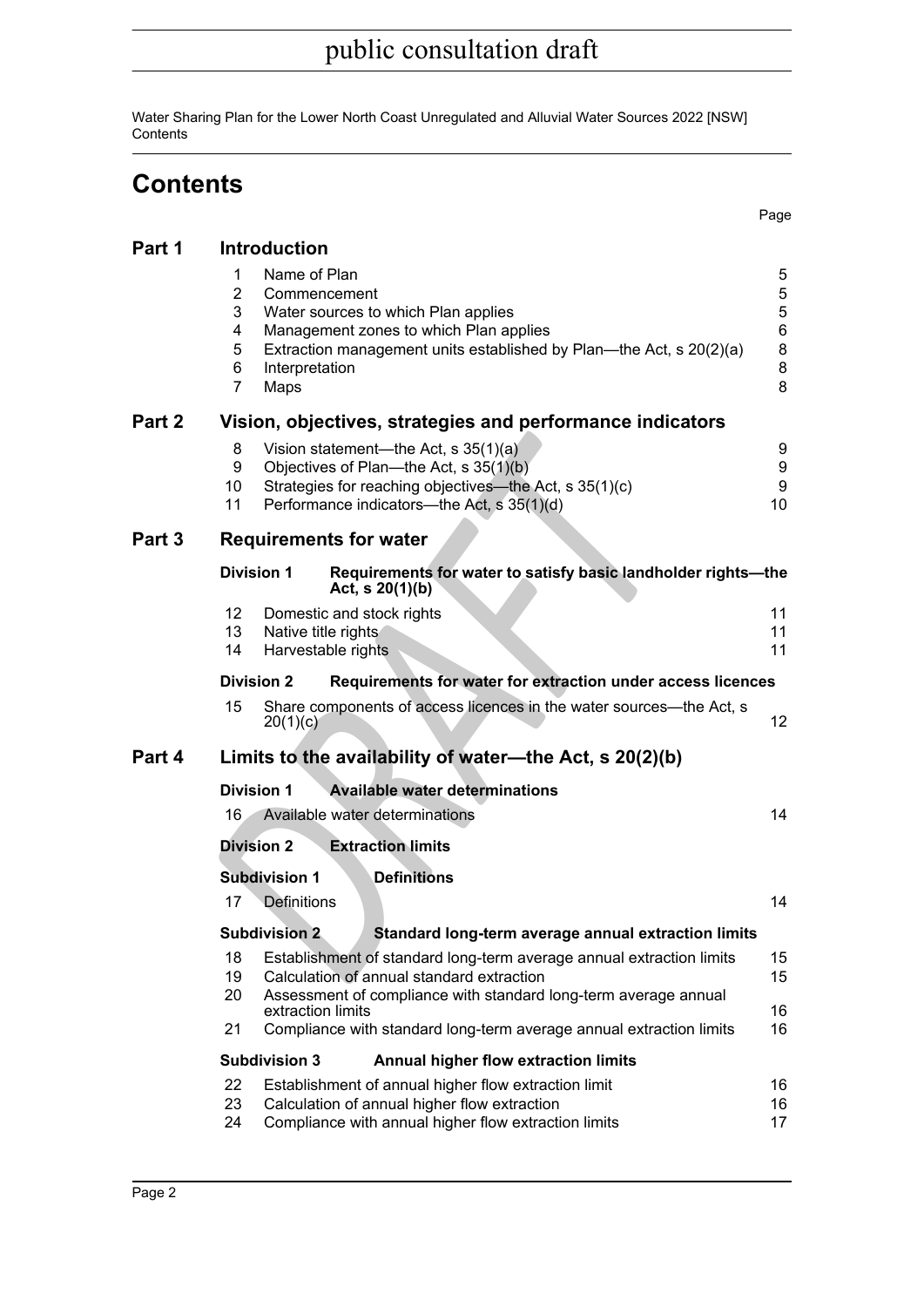Water Sharing Plan for the Lower North Coast Unregulated and Alluvial Water Sources 2022 [NSW] **Contents** 

|        |                                               |                       |                                                                                                                                                                                                                                                                                                                                                | Page                                         |
|--------|-----------------------------------------------|-----------------------|------------------------------------------------------------------------------------------------------------------------------------------------------------------------------------------------------------------------------------------------------------------------------------------------------------------------------------------------|----------------------------------------------|
|        | 25                                            | Subdivision 4         | <b>Total daily extraction limits</b><br>Establishment and assignment of total daily extraction limits                                                                                                                                                                                                                                          | 17 <sub>2</sub>                              |
| Part 5 |                                               |                       |                                                                                                                                                                                                                                                                                                                                                |                                              |
|        | 26                                            |                       | <b>Rules for granting access licences</b><br>Specific purpose access licences—the Act, s 20(2)(b)                                                                                                                                                                                                                                              | 19                                           |
|        |                                               |                       |                                                                                                                                                                                                                                                                                                                                                |                                              |
| Part 6 |                                               | <b>licences</b>       | Operation of water allocation accounts and managing access                                                                                                                                                                                                                                                                                     |                                              |
|        |                                               | Division 1            | Accounting for water allocation accounts-the Act, s 21(c)                                                                                                                                                                                                                                                                                      |                                              |
|        | 27<br>28                                      |                       | Water allocation account debiting<br>Carryover of water remaining in water allocation account                                                                                                                                                                                                                                                  | 21<br>21                                     |
|        |                                               | <b>Division 2</b>     | <b>Flow classes</b>                                                                                                                                                                                                                                                                                                                            |                                              |
|        | 29                                            | Act, $s$ 21(a)        | Flow classes for specified water sources and management zones-the                                                                                                                                                                                                                                                                              | 21                                           |
|        |                                               | <b>Division 3</b>     | Access rules for take of surface water-the Act, s 21(a)                                                                                                                                                                                                                                                                                        |                                              |
|        | 30<br>31<br>32                                | General<br>Exceptions | Specific access rules                                                                                                                                                                                                                                                                                                                          | 28<br>29<br>29                               |
|        |                                               | Division 4            | Access rules for take of groundwater-the Act, s 21(a)                                                                                                                                                                                                                                                                                          |                                              |
|        | 33<br>34                                      | General<br>Exceptions |                                                                                                                                                                                                                                                                                                                                                | 30<br>30                                     |
|        |                                               | Division 5            | Rules for major utility storages-the Act, s 21(a)                                                                                                                                                                                                                                                                                              |                                              |
|        | 35                                            |                       | Diversion from Barnard River Dam                                                                                                                                                                                                                                                                                                               | 31                                           |
| Part 7 |                                               |                       | Construction and use of water supply works—the Act, s 21(b)                                                                                                                                                                                                                                                                                    |                                              |
|        |                                               | <b>Division 1</b>     | Water supply works that take groundwater                                                                                                                                                                                                                                                                                                       |                                              |
|        | 36.<br>37<br>38<br>39<br>40<br>41<br>42<br>43 |                       | <b>Application of Division</b><br>Replacement groundwater works<br>Interference between water supply works<br><b>Contamination sources</b><br>High priority groundwater-dependent ecosystems<br>Potential acid sulfate soils<br>Groundwater-dependent culturally significant areas<br>Water supply works used only for basic landholder rights | 32<br>32<br>33<br>33<br>34<br>34<br>34<br>35 |
|        |                                               | <b>Division 2</b>     | Water supply works that take surface water                                                                                                                                                                                                                                                                                                     |                                              |
|        | 44<br>45<br>46                                | In-river dams         | Application of Division<br>Coastal wetlands                                                                                                                                                                                                                                                                                                    | 35<br>35<br>36                               |
|        |                                               | <b>Division 3</b>     | Prohibited water supply works                                                                                                                                                                                                                                                                                                                  |                                              |
|        | 47                                            |                       | Water supply works prohibited in Myall Lakes Water Source                                                                                                                                                                                                                                                                                      | 36                                           |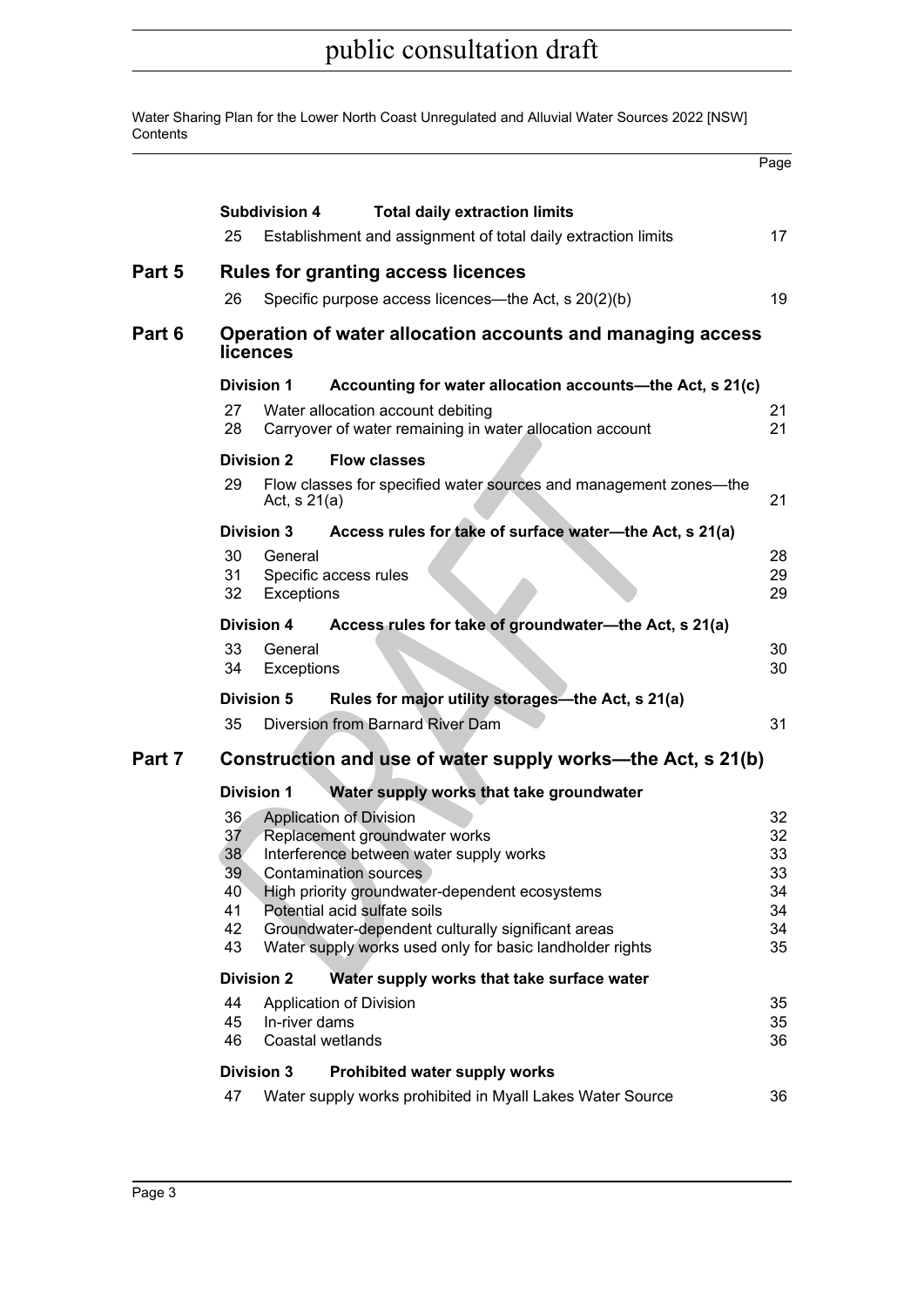Water Sharing Plan for the Lower North Coast Unregulated and Alluvial Water Sources 2022 [NSW] **Contents** 

Page

| Part 8            | Access licence dealing rules—the Act, s 20(1)(d) |                   |                                                                                                                                                                                                                                                                                        |                            |  |  |  |  |
|-------------------|--------------------------------------------------|-------------------|----------------------------------------------------------------------------------------------------------------------------------------------------------------------------------------------------------------------------------------------------------------------------------------|----------------------------|--|--|--|--|
|                   | <b>Division 1</b>                                |                   | <b>Conversions under the Act, section 710</b>                                                                                                                                                                                                                                          |                            |  |  |  |  |
|                   | 48                                               |                   | Certain conversions of access licence to new categories permitted                                                                                                                                                                                                                      | 37                         |  |  |  |  |
|                   | <b>Division 2</b>                                |                   | Dealings under the Act, sections 71Q, 71R and 71T                                                                                                                                                                                                                                      |                            |  |  |  |  |
|                   | 49<br>50<br>51<br>52<br>53                       |                   | Prohibited assignments in same water source<br>Prohibited assignments of rights between water sources in the same<br>water management area<br>Permitted assignments of rights-general<br>Permitted assignments of rights if share components not increased<br>Other permitted dealings | 37<br>38<br>38<br>39<br>41 |  |  |  |  |
|                   |                                                  | <b>Division 3</b> | Other prohibited dealings                                                                                                                                                                                                                                                              |                            |  |  |  |  |
|                   | 54<br>55                                         |                   | Interstate access licence transfers and interstate assignments of water<br>allocations prohibited<br>Prohibited nominations of water supply works                                                                                                                                      | 41<br>41                   |  |  |  |  |
| Part 9            |                                                  |                   | Mandatory conditions—the Act, s 17(c)                                                                                                                                                                                                                                                  |                            |  |  |  |  |
|                   | <b>Division 1</b>                                |                   | General                                                                                                                                                                                                                                                                                |                            |  |  |  |  |
|                   | 56                                               | Definition        |                                                                                                                                                                                                                                                                                        | 42                         |  |  |  |  |
|                   | <b>Division 2</b>                                |                   | <b>Access licences</b>                                                                                                                                                                                                                                                                 |                            |  |  |  |  |
|                   | 57<br>58                                         |                   | General conditions<br>Record keeping conditions.                                                                                                                                                                                                                                       | 42<br>42                   |  |  |  |  |
|                   | <b>Division 3</b>                                |                   | <b>Water supply work approvals</b>                                                                                                                                                                                                                                                     |                            |  |  |  |  |
|                   | 59<br>60<br>61                                   |                   | General conditions<br>Record keeping conditions<br><b>Metering conditions</b>                                                                                                                                                                                                          | 43<br>43<br>43             |  |  |  |  |
|                   | <b>Division 4</b>                                |                   | Water supply work approvals for groundwater                                                                                                                                                                                                                                            |                            |  |  |  |  |
|                   | 62<br>63<br>64<br>65                             |                   | <b>General conditions</b><br>Water supply work decommissioning condition<br>Water supply work construction conditions<br>Water quality condition                                                                                                                                       | 44<br>44<br>45<br>45       |  |  |  |  |
| Part 10           |                                                  |                   | Amendment of this Plan—the Act, s 17(d)                                                                                                                                                                                                                                                |                            |  |  |  |  |
| <b>Schedule 1</b> | 66                                               | Amendments        | <b>Contamination sources</b>                                                                                                                                                                                                                                                           | 46<br>47                   |  |  |  |  |
| <b>Schedule 2</b> |                                                  |                   | Access licences used to take surface water that are exempt from<br>cease to pump rules                                                                                                                                                                                                 | 48                         |  |  |  |  |
| <b>Dictionary</b> |                                                  |                   |                                                                                                                                                                                                                                                                                        | 52                         |  |  |  |  |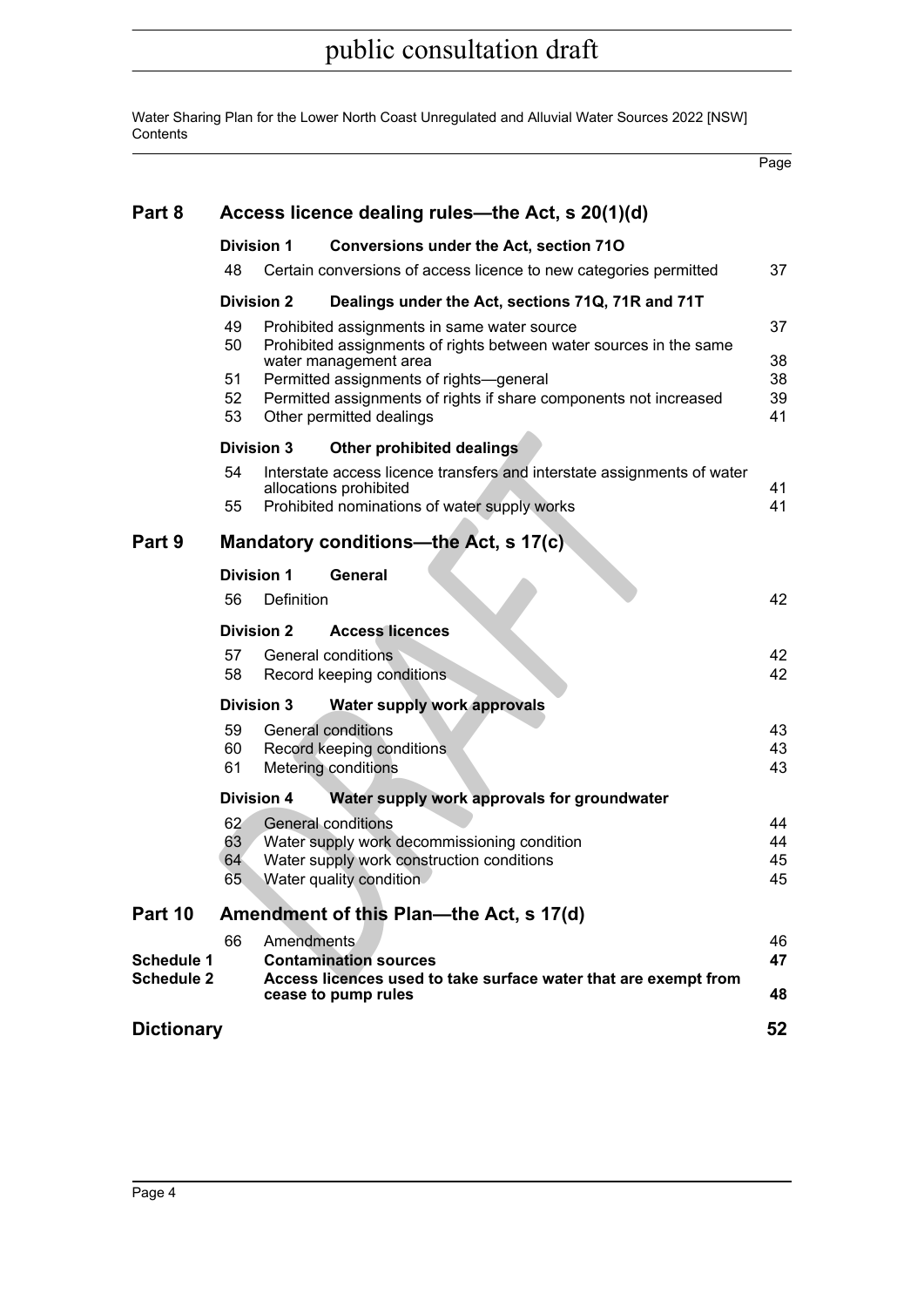Water Sharing Plan for the Lower North Coast Unregulated and Alluvial Water Sources 2022 [NSW] Part 1 Introduction

### **Water Sharing Plan for the Lower North Coast Unregulated and Alluvial Water Sources 2022**

under the

Water Management Act 2000

### <span id="page-4-0"></span>**Part 1 Introduction**

<span id="page-4-1"></span>**Note—** Respect is paid to the traditional owners of this country, who are acknowledged as the first natural resource managers within the Lower North Coast Water Management Area.

#### **1 Name of Plan**

This Plan is the Water Sharing Plan for the Lower North Coast Unregulated and Alluvial Water Sources 2022.

#### <span id="page-4-2"></span>**2 Commencement**

This Plan commences on 1 July 2022 and is required to be published on the NSW legislation website.

#### <span id="page-4-3"></span>**3 Water sources to which Plan applies**

- *Anagers within the Lower North Coast Water Management Area.*<br> **PRAFT** and This Plan is the Water Sharing Plan for the Lower North Coast<br> *Alluvial Water Sources 2022.*<br> **ADRAFTATION** The Lower Morth Coast<br> **PRAFTATION** Th (1) This Plan applies to the following water sources (*the water sources*) identified on the Plan Application Map, being water sources within the Lower North Coast Water Management Area—
	- (a) the Avon River Water Source,
	- (b) the Bowman River Water Source,
	- (c) the Coolongolook River Water Source,
	- (d) the Cooplacurripa River Water Source,
	- (e) the Dingo Creek Water Source,
	- (f) the Karuah River Water Source,
	- (g) the Lower Barnard River Water Source,
	- (h) the Lower Barrington/Gloucester Rivers Water Source,
	- (i) the Lower Manning River Water Source,
	- (j) the Lower North Coast Coastal Floodplain Alluvial Groundwater Water Source,
	- (k) the Manning Estuary Tributaries Water Source,
	- (l) the Manning River Tidal Pool Water Source,
	- (m) the Mid Manning River Water Source,
	- (n) the Myall Creek Water Source,
	- (o) the Myall Lakes Water Source,
	- (p) the Myall River Water Source,
	- (q) the Nowendoc River Water Source,
	- (r) the Rowleys River Water Source,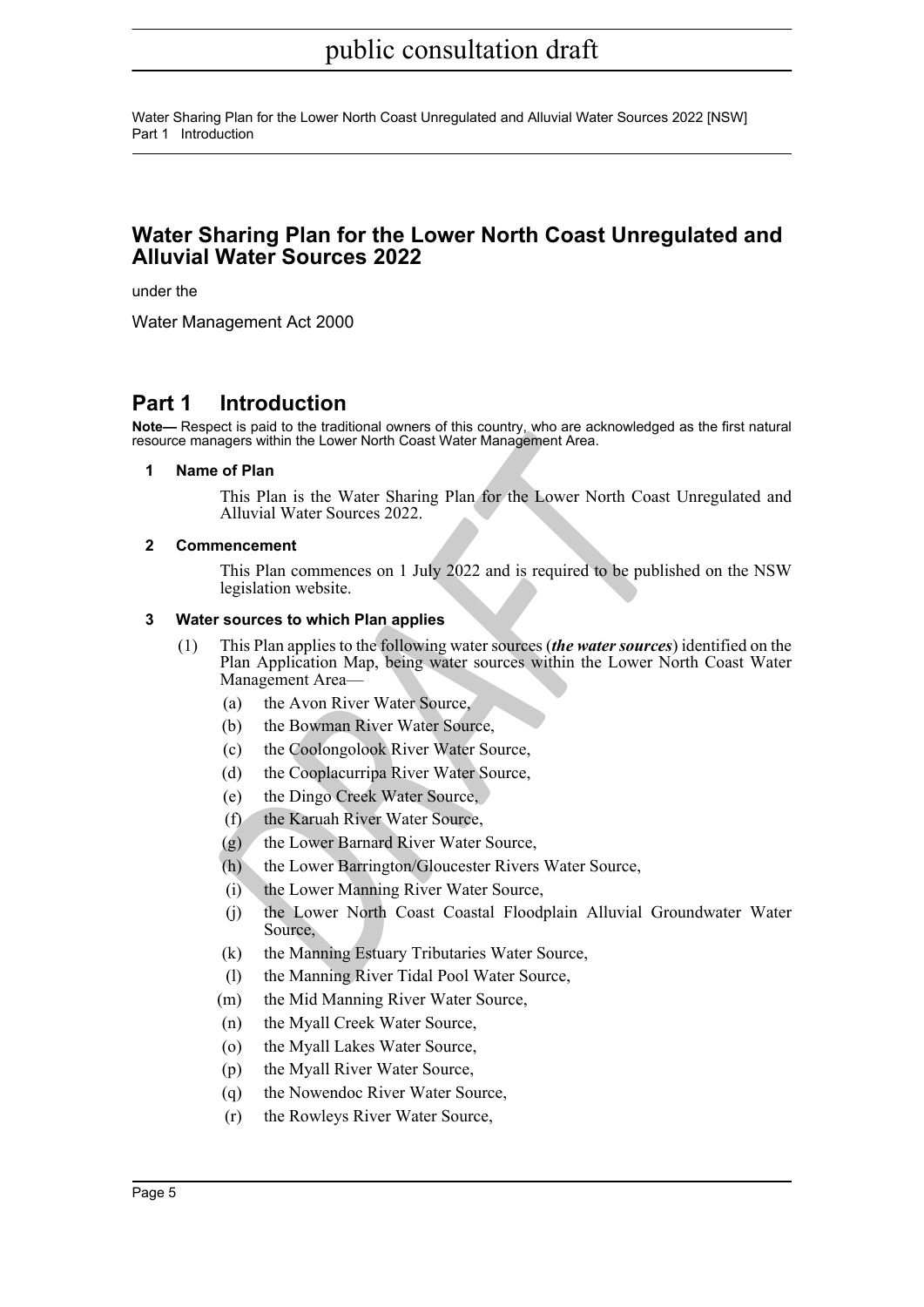Water Sharing Plan for the Lower North Coast Unregulated and Alluvial Water Sources 2022 [NSW] Part 1 Introduction

- (s) the Upper Barnard River Water Source,
- (t) the Upper Barrington River Water Source,
- (u) the Upper Gloucester River Water Source,
- (v) the Upper Manning River Water Source,
- (w) the Wallamba River Water Source.
- (2) The water sources, other than the Lower North Coast Coastal Floodplain Alluvial Groundwater Water Source, Myall Lakes in the Myall Lakes Water Source and Khappinghat Creek in the Wallamba River Water Source, include the following—
	- (a) all water occurring on the surface of the land identified on the Plan Application Map,
	- (b) all water in estuaries, rivers, lakes and wetlands upstream of the mangrove limit,
	- (c) all water contained within alluvial sediments upstream of the tidal limit.
- (3) The Lower North Coast Coastal Floodplain Alluvial Groundwater Water Source includes all water contained within alluvial sediments downstream of the tidal limit.
- (c) all water contained within alluvial sediments upstream of the<br>The Lower North Coast Coastal Floodplain Alluvial Groundwat<br>includes all water contained within alluvial sediments downstream<br>The Myall Lakes in the Myall L (4) The Myall Lakes in the Myall Lakes Water Source and Khappinghat Creek in the Wallamba River Water Source include all water in estuaries, rivers, lakes and wetlands upstream and downstream of the mangrove limit.
- (5) The water sources do not include the following—
	- (a) water contained in the coastal sands in the water sources,
	- (b) water contained in fractured rock aquifers and basement rocks in the water sources.
- (6) In this clause—

*tidal limit* has the same meaning as in *DIPNR Survey of tidal limits and mangrove limits in NSW estuaries 1996 to 2005*, published by the Department of Planning, Industry and Environment, 1 September 2006.

### <span id="page-5-0"></span>**4 Management zones to which Plan applies**

- (1) The Bowman River Water Source is divided into the following management zones shown on the Plan Application Map—
	- (a) Bowman River above Craven Creek Junction Management Zone,
	- (b) Craven Creek Management Zone,
	- (c) Lower Bowman River Management Zone.
- (2) The Coolongolook River Water Source is divided into the following management zones shown on the Plan Application Map—
	- (a) Upper Coolongolook River Management Zone,
	- (b) Tidal Coolongolook River Management Zone,
	- (c) Wang Wauk River Management Zone.
- (3) The Cooplacurripa River Water Source is divided into the following management zones shown on the Plan Application Map—
	- (a) Cooplacurripa River Headwaters Management Zone,
	- (b) Cooplacurripa River Management Zone.
- (4) The Karuah River Water Source is divided into the following management zones shown on the Plan Application Map—
	- (a) Karuah Upriver Management Zone,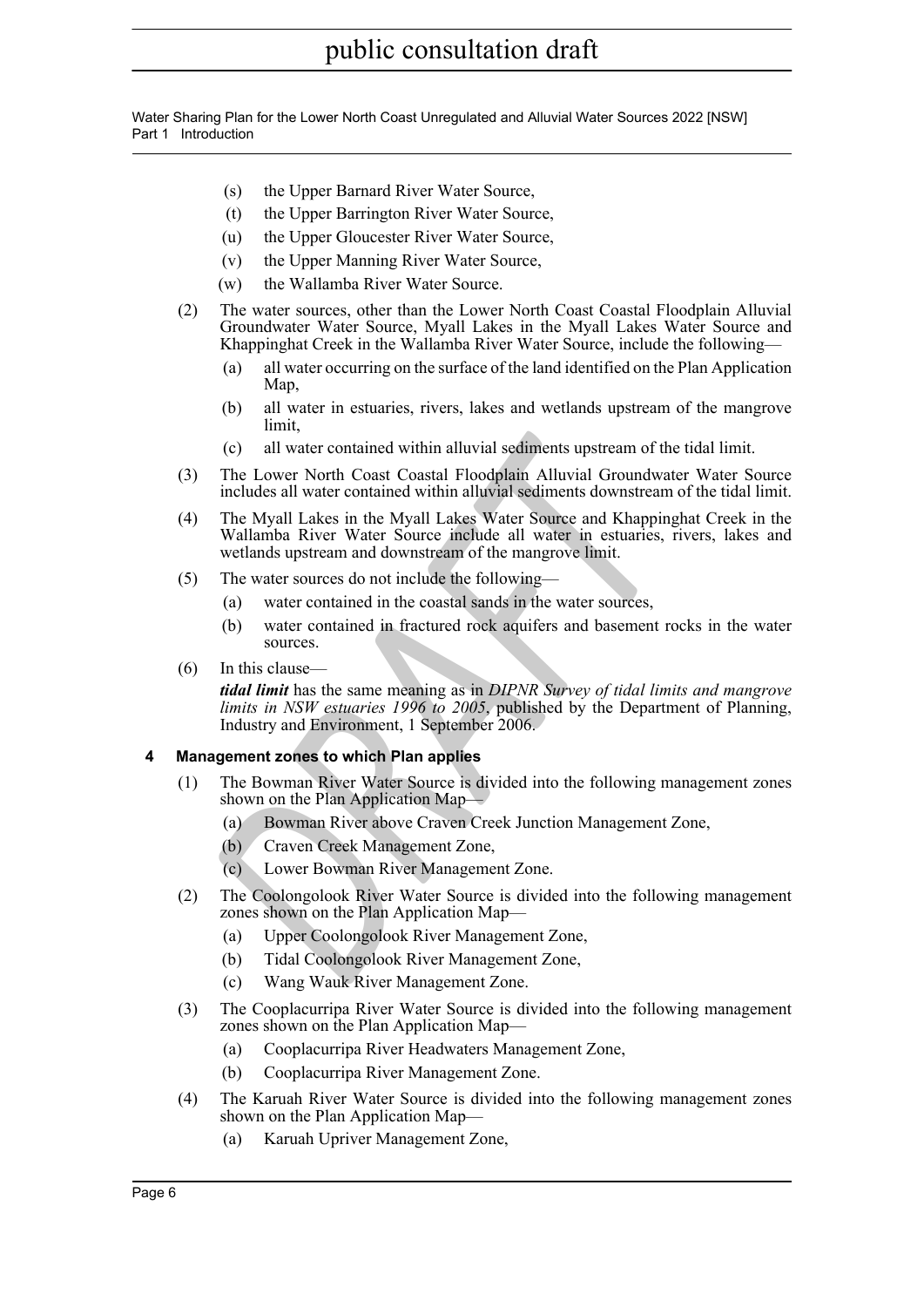Water Sharing Plan for the Lower North Coast Unregulated and Alluvial Water Sources 2022 [NSW] Part 1 Introduction

- (b) Karuah Estuarine Management Zone.
- (5) The Lower Barnard River Water Source is divided into the following management zones shown on the Plan Application Map—
	- (a) Lower Barnard River Upper Reaches Management Zone,
	- (b) Lower Barnard River Management Zone.
- (6) The Lower Barrington/Gloucester Rivers Water Source is divided into the following management zones shown on the Plan Application Map—
	- (a) Lower Barrington River Upper Reaches Management Zone,
	- (b) Lower Barrington River Management Zone,
	- (c) Lower Gloucester River Management Zone.
- (7) The Manning Estuary Tributaries Water Source is divided into the following management zones shown on the Plan Application Map—
	- (a) Landsdowne River Upper Reaches Management Zone,
	- (b) Dawson River Management Zone,
	- (c) Cedar Party Creek Management Zone,
	- (d) Manning Estuary Tributaries Management Zone.
- management zones shown on the Plan Application Map—<br>
(a) Landsdowne River Upper Reaches Management Zone,<br>
(b) Dawson River Management Zone,<br>
(c) Cedar Party Creek Management Zone,<br>
(d) Manning Estuary Tributaries Managemen (8) The Myall River Water Source is divided into the following management zones shown on the Plan Application Map-
	- (a) Upper Myall River Management Zone,
	- (b) Tidal Myall River Management Zone,
	- (c) Crawford River Management Zone.
- (9) The Nowendoc River Water Source is divided into the following management zones shown on the Plan Application Map—
	- (a) Nowendoc River Headwaters Management Zone,
	- (b) Nowendoc River downstream of Cooplacurripa River Confluence Management Zone.
- (10) The Rowleys River Water Source is divided into the following management zones shown on the Plan Application Map—
	- (a) Rowleys River Headwaters Management Zone,
	- (b) Rowleys River Management Zone.
- (11) The Upper Barrington River Water Source is divided into the following management zones shown on the Plan Application Map—
	- (a) Upper Barrington River Headwaters Management Zone,
	- (b) Upper Barrington River Management Zone.
- (12) The Upper Gloucester River Water Source is divided into the following management zones shown on the Plan Application Map—
	- (a) Upper Gloucester River Headwaters Management Zone,
	- (b) Upper Gloucester River Management Zone.
- (13) The Upper Manning River Water Source is divided into the following management zones shown on the Plan Application Map—
	- (a) Upper Manning River Headwaters Management Zone,
	- (b) Upper Manning River Management Zone.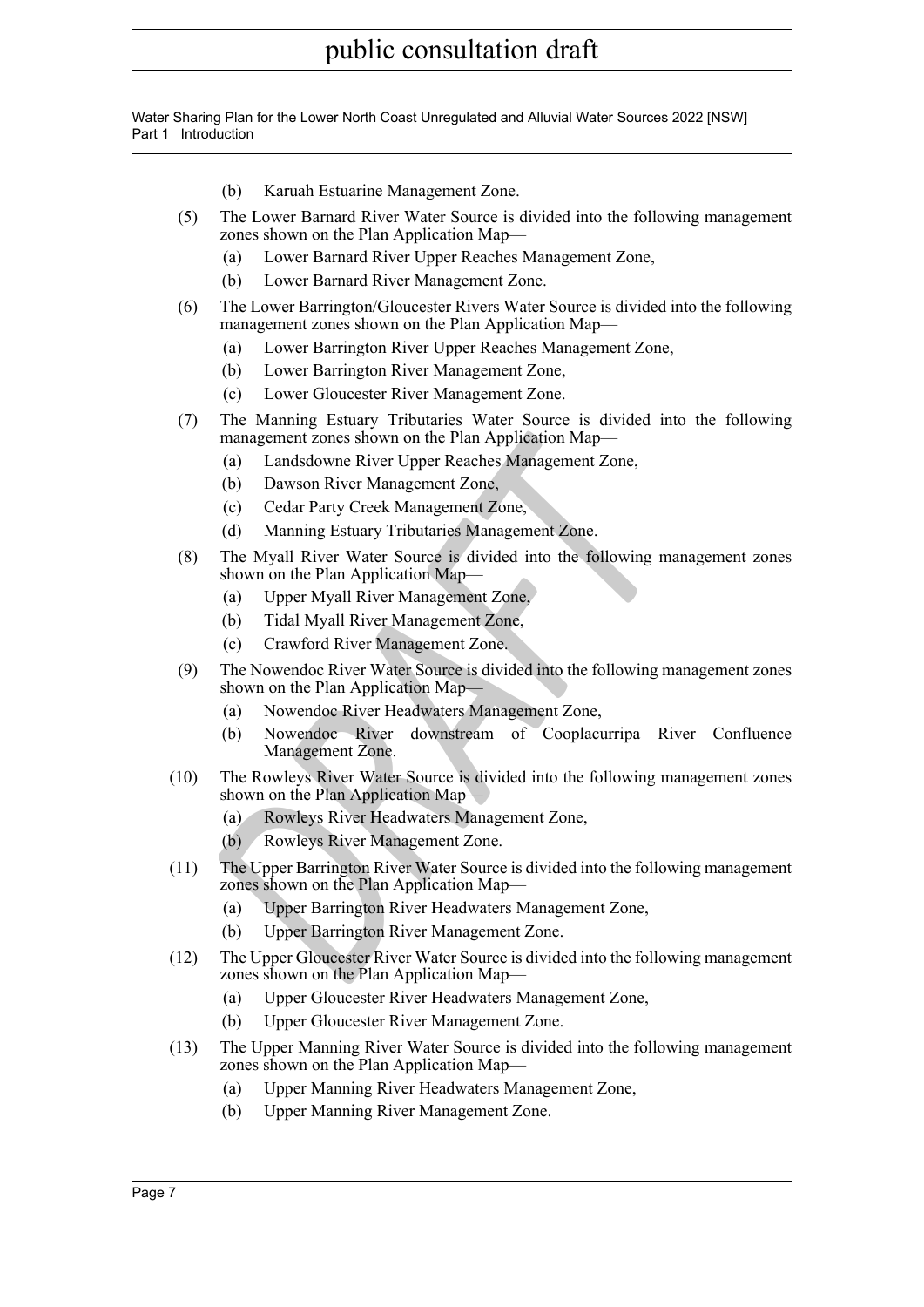Water Sharing Plan for the Lower North Coast Unregulated and Alluvial Water Sources 2022 [NSW] Part 1 Introduction

- (14) The Wallamba River Water Source is divided into the following management zones shown on the Plan Application Map—
	- (a) Khappinghat Creek Management Zone,
	- (b) Upper Wallamba River Management Zone,
	- (c) Tidal Wallamba River Management Zone.

### <span id="page-7-0"></span>**5 Extraction management units established by Plan—the Act, s 20(2)(a)**

The following extraction management units are established—

- (a) the Great Lakes Extraction Management Unit, which consists of the following water sources—
	- (i) the Myall Lakes Water Source,
	- (ii) the Myall River Water Source,
	- (iii) the Coolongolook River Water Source,
	- (iv) the Wallamba River Water Source,
- (b) the Karuah River Extraction Management Unit, which consists of the Karuah River Water Source,
- (c) the Lower North Coast Coastal Floodplain Alluvial Groundwater Extraction Management Unit, which consists of the Lower North Coast Coastal Floodplain Alluvial Groundwater Water Source,
- (d) the Manning Extraction Management Unit, which consists of all other water sources to which this Plan applies.

### <span id="page-7-1"></span>**6 Interpretation**

- (iii) the Coolongolook River Water Source,<br>
(iv) the Wallamba River Water Source,<br>
(b) the Karuah River Extraction Management Unit, which consisted the Karuah River Extraction Management Unit, which consists of the Lower N (1) The Dictionary defines words used in this Plan. **Note—** The *Interpretation Act 1987* contains definitions and other provisions that affect the interpretation and application of this Plan.
- (2) Unless otherwise specified in this Plan, a category of an access licence includes a reference to a subcategory of the access licence.

### <span id="page-7-2"></span>**7 Maps**

- (1) A reference in this Plan to a named map adopted by this Plan is a reference to a map by that name kept and made available for public access in accordance with arrangements approved by the Minister.
- (2) A map that amends or replaces a map adopted by this Plan only has effect if this Plan is amended to give effect to it.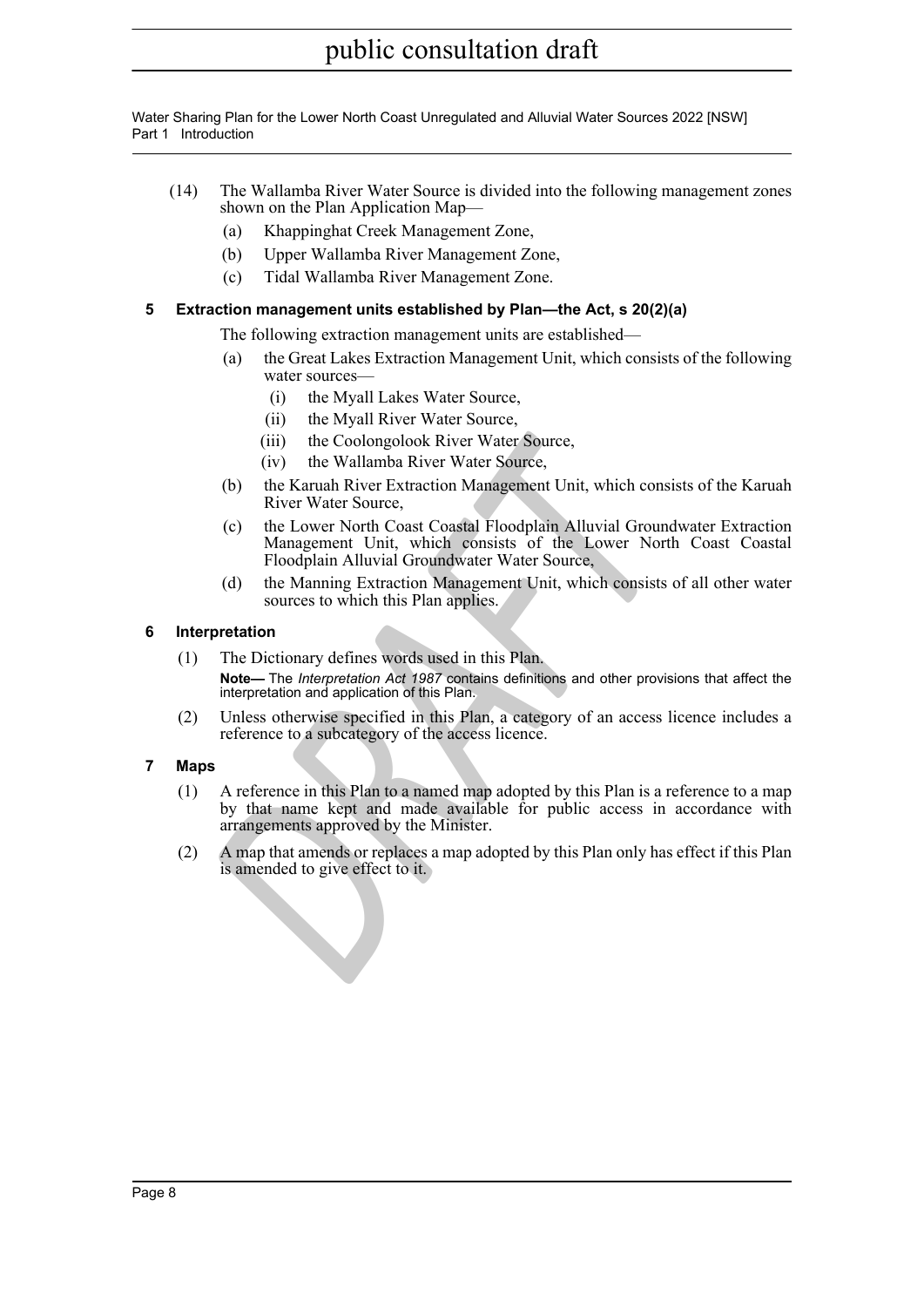Water Sharing Plan for the Lower North Coast Unregulated and Alluvial Water Sources 2022 [NSW] Part 2 Vision, objectives, strategies and performance indicators

### <span id="page-8-0"></span>**Part 2 Vision, objectives, strategies and performance indicators**

### <span id="page-8-1"></span>**8 Vision statement—the Act, s 35(1)(a)**

The vision for this Plan is to provide for the following—

- (a) the health and enhancement of the water sources and their dependent ecosystems,
- (b) the continuing productive extraction of water for economic benefit,
- (c) the spiritual, social, customary and economic benefits of water to Aboriginal communities,
- (d) the social and cultural benefits to urban and rural communities that result from water.

### <span id="page-8-2"></span>**9 Objectives of Plan—the Act, s 35(1)(b)**

The objectives of this Plan are as follows-

- (a) to protect, and where possible enhance and restore, the condition of the water sources and their water-dependent ecosystems,
- (b) to maintain, and where possible improve, access to water to optimise economic benefits for agriculture, water-dependent industries and local economies,
- (c) to maintain, and where possible improve, the spiritual, social, customary and economic values and uses of water by Aboriginal people,
- (d) to provide access to water to support water-dependent social and cultural values.

### <span id="page-8-3"></span>**10 Strategies for reaching objectives—the Act, s 35(1)(c)**

The strategies for reaching the objectives of this Plan include the following—

- (a) reserve all water volume in excess of each long-term average annual extraction limit for the environment,
- (b) reserve a portion of natural flows to partially mitigate alterations to natural flow regimes in the water sources,
- (c) restrict the take of water from an in-river pool or off-river pool when the volume of water in the pool is less than the volume of water that can be held by the pool when at full capacity,
- (d) reserve a portion of natural flows to maintain hydrological connectivity between the water sources and other connected water sources, including connectivity between tidal pools and estuaries,
- **Example 10** and where possible enhance and restore, the conditionary and their matter dependent cosystems,<br>
(b) to protect, and where possible enhance and restore, the condition sources and their water-dependent ecosystem (e) manage the construction and use of water supply works to minimise impacts on instream ecosystems, high priority groundwater-dependent ecosystems and groundwater quality, groundwater-dependent culturally significant areas, basic landholder rights and town water supply,
	- (f) restrict or prevent water supply work approvals on third order or higher streams within specified water sources,
	- (g) provide for trade of water allocations and share components subject to environmental constraints and local impacts,
	- (h) provide a stable and predictable framework for sharing water among water users,
	- (i) provide for flexibility of access to water,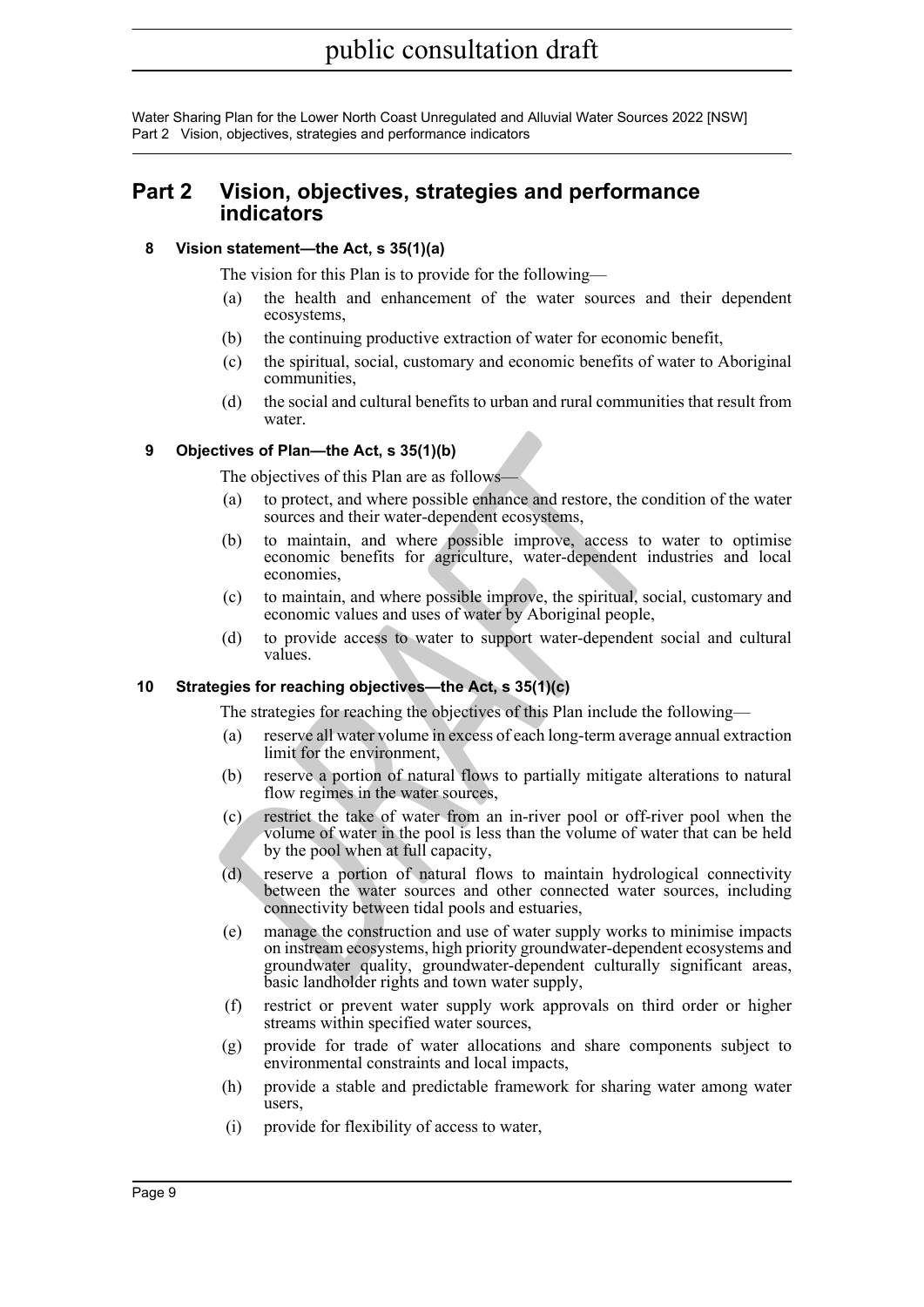Water Sharing Plan for the Lower North Coast Unregulated and Alluvial Water Sources 2022 [NSW] Part 2 Vision, objectives, strategies and performance indicators

- (j) manage access to water consistently with the exercise of native title rights,
- (k) provide for water associated with Aboriginal cultural values and uses, and community development.

### <span id="page-9-0"></span>**11 Performance indicators—the Act, s 35(1)(d)**

- (1) The performance indicators used to measure the success of the strategies for reaching the objectives of this Plan are the changes or trends, during the term of this Plan, in the following—
	- (a) the ecological condition of the water sources,
	- (b) economic benefits,
	- (c) Aboriginal cultural benefits,
	- (d) social and cultural benefits.
- The performance indicators must be monitored and evaluated in the by the Minister for the purposes of this clause. (2) The performance indicators must be monitored and evaluated in the way approved by the Minister for the purposes of this clause.

Page 10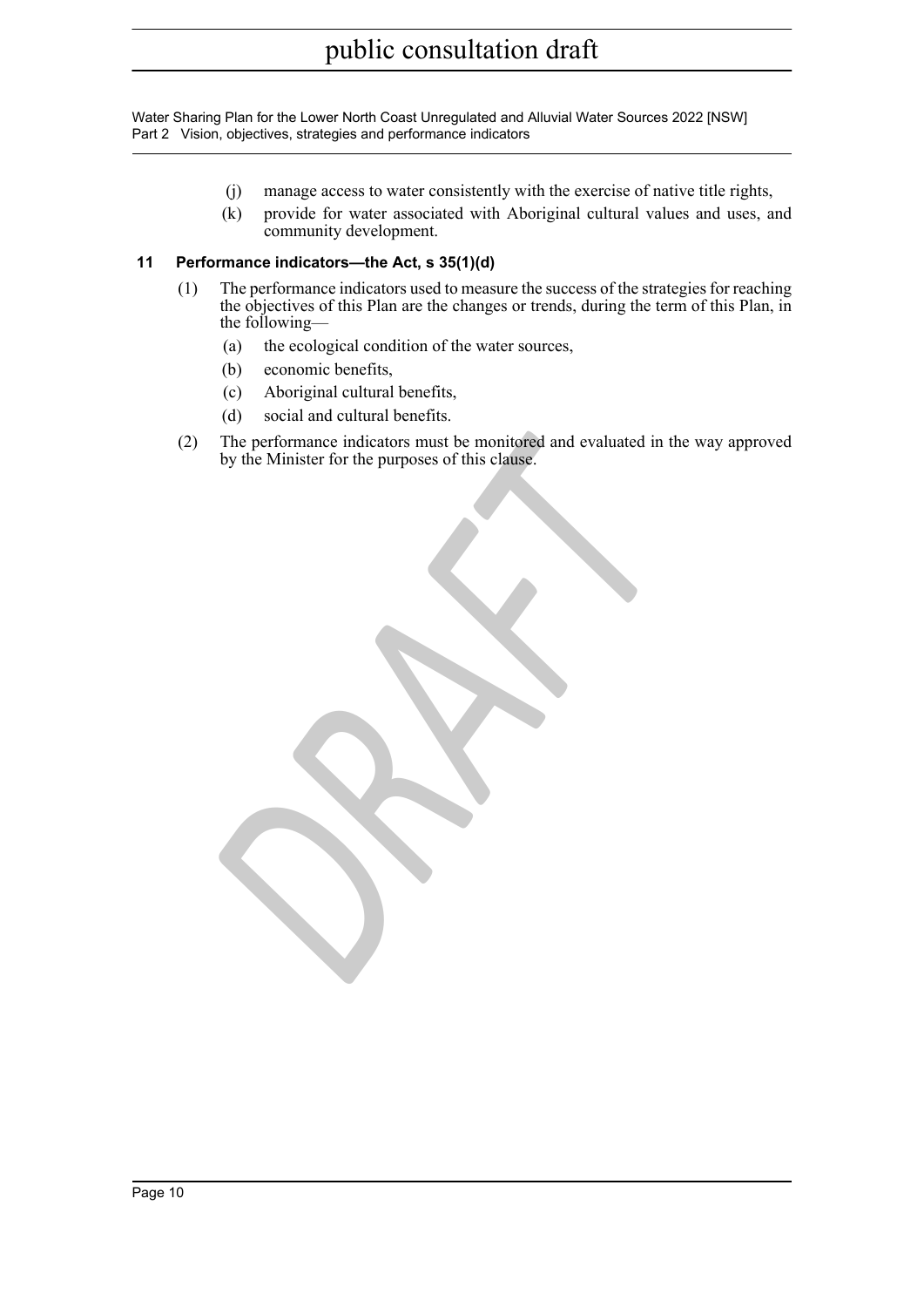Water Sharing Plan for the Lower North Coast Unregulated and Alluvial Water Sources 2022 [NSW] Part 3 Requirements for water

### <span id="page-10-0"></span>**Part 3 Requirements for water**

### <span id="page-10-1"></span>**Division 1 Requirements for water to satisfy basic landholder rights the Act, s 20(1)(b)**

### <span id="page-10-2"></span>**12 Domestic and stock rights**

On the commencement of this Plan, the amount of water required to satisfy domestic and stock rights is estimated to be 10,872 ML/year and is distributed as follows—

- (a) 436 ML/year in the Avon River Water Source,
- (b) 270 ML/year in the Bowman River Water Source,
- (c) 732 ML/year in the Coolongolook River Water Source,
- (d) 231 ML/year in the Cooplacurripa River Water Source,
- (e) 666 ML/year in the Dingo Creek Water Source,
- (f) 1,290 ML/year in the Karuah River Water Source,
- (g) 313 ML/year in the Lower Barnard River Water Source,
- (h) 474 ML/year in the Lower Barrington/Gloucester Rivers Water Source,
- (i) 924 ML/year in the Lower Manning River Water Source,
- (e) 666 ML/year in the Dingo Creek Water Source,<br>
(f) 1,290 ML/year in the Karuah River Water Source,<br>
(g) 313 ML/year in the Lower Barrington Glouesetr Rivers Water<br>
(h) 474 ML/year in the Lower Barrington Glouesetr River (j) 282 ML/year in the Lower North Coast Coastal Floodplain Alluvial Groundwater Water Source,
	- (k) 933 ML/year in the Manning Estuary Tributaries Water Source,
	- (l) 834 ML/year in the Manning River Tidal Pool Water Source,
	- (m) 110 ML/year in the Mid Manning River Water Source,
	- (n) 511 ML/year in the Myall Creek Water Source,
	- (o) 151 ML/year in the Myall Lakes Water Source,
	- (p) 338 ML/year in the Myall River Water Source,
	- (q) 296 ML/year in the Nowendoc River Water Source,
	- (r) 159 ML/year in the Rowleys River Water Source,
	- (s) 136 ML/year in the Upper Barnard River Water Source,
	- (t) 244 ML/year in the Upper Barrington River Water Source,
	- (u) 311 ML/year in the Upper Gloucester River Water Source,
	- (v) 258 ML/year in the Upper Manning River Water Source,
	- (w) 973 ML/year in the Wallamba River Water Source.

### <span id="page-10-3"></span>**13 Native title rights**

On the commencement of this Plan, the amount of water required to satisfy native title rights is estimated to be 0 ML/year.

**Note 1—** A native title holder is entitled, without the need for an access licence, water supply work approval or water use approval, to take and use water in the exercise of native title rights—see the Act, section 55.

**Note 2—** When this Plan was made, no determinations of native title had been made in relation to the water sources.

### <span id="page-10-4"></span>**14 Harvestable rights**

### [Not applicable]

**Note—** The following harvestable rights order has been made in relation to the water sources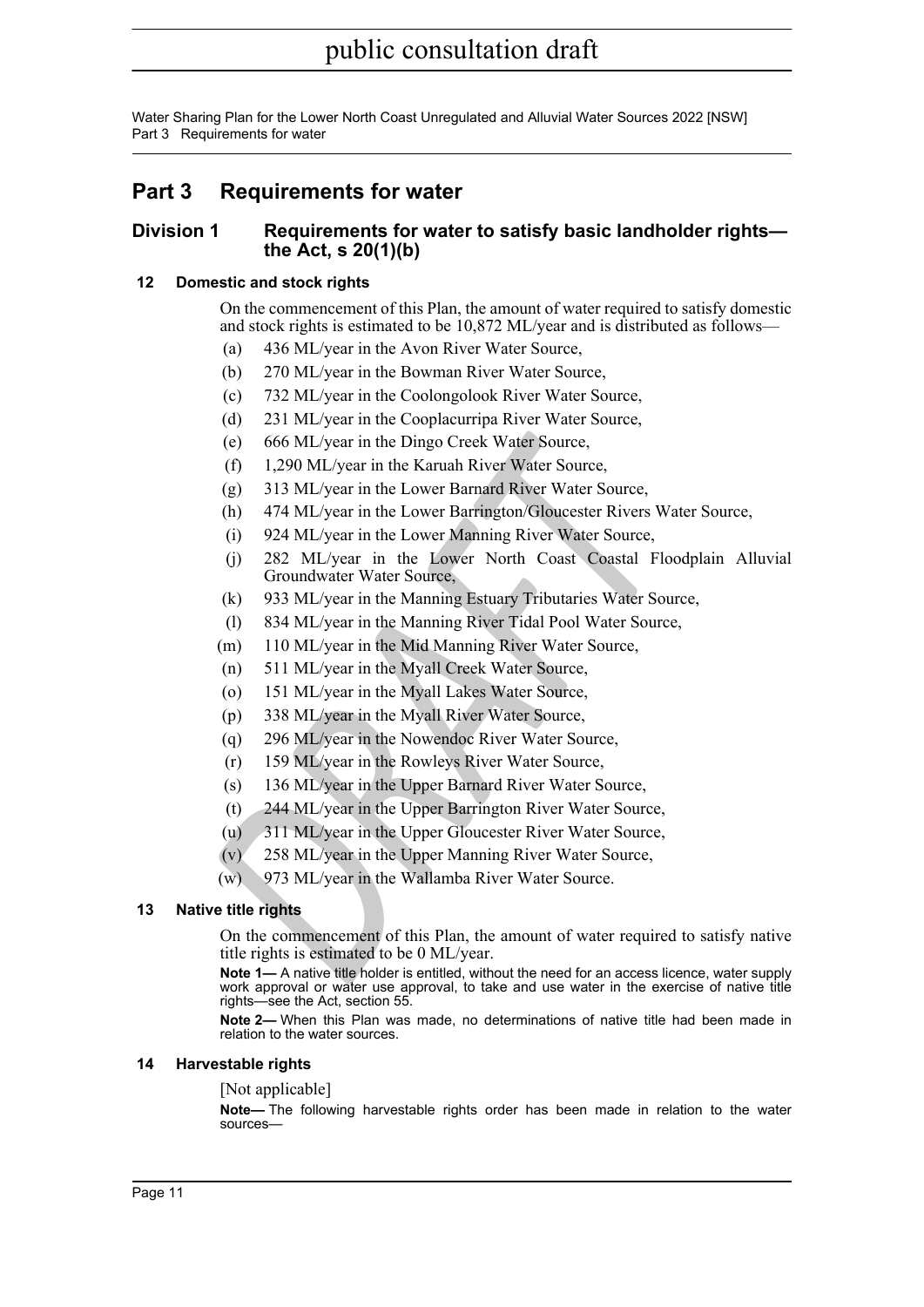Water Sharing Plan for the Lower North Coast Unregulated and Alluvial Water Sources 2022 [NSW] Part 3 Requirements for water

> Order under section 54, the Act for harvestable rights—Eastern and Central Division, Gazette No 40, 31 March 2006, pages 1628–1630.

> However, on the commencement of this Plan, the amount of water required to satisfy harvestable rights had not been estimated.

### <span id="page-11-0"></span>**Division 2 Requirements for water for extraction under access licences**

### <span id="page-11-1"></span>**15 Share components of access licences in the water sources—the Act, s 20(1)(c)**

- (1) On the commencement of this Plan, the share components of domestic and stock access licences are estimated to be a total of 102 ML/year and are distributed as follows—
	- (a) 7 ML/year in the Avon River Water Source,
	- (b) 9 ML/year in the Bowman River Water Source,
	- (c) 11 ML/year in the Dingo Creek Water Source,
	- (d) 46.5 ML/year in the Lower Barrington/Gloucester Water Source,
	- (e) 1 ML/year in the Lower Manning River Water Source,
	- (f) 4 ML/year in the Manning Estuary Tributaries Water Source,
	- (g) 4.5 ML/year in the Myall River Water Source,
	- (h) 1 ML/year in the Nowendoc River Water Source,
	- (i) 7 ML/year in the Upper Gloucester River Water Source,
	- (j) 7 ML/year in the Upper Manning River Water Source,
	- (k) 4 ML/year in the Wallamba River Water Source,
	- (l) 0 ML/year in all other water sources.
- (c) 11 ML/year in the Dingo Creek Water Source,<br>
(d) 46.5 ML/year in the Lower Barrington/Gloueseter Water Sou<br>
(e) 1 ML/year in the Lower Barring River Water Source,<br>
(f) 4 ML/year in the Maming Estuary Tributaries Water (2) On the commencement of this Plan, the share components of local water utility access licences are estimated to be a total of 17,256 ML/year and are distributed as follows—
	- (a) 320 ML/year in the Karuah River Water Source,
	- (b) 610 ML/year in the Lower Barrington/Gloucester Water Source,
	- (c) 12,500 ML/year in the Lower Manning River Water Source,
	- (d) 575 ML/year in the Manning Estuary Tributaries Water Source,
	- (e) 3,000 ML/year in the Manning River Tidal Pool Water Source,
	- (f) 221 ML/year in the Myall River Water Source,
	- (g) 30 ML/year in the Upper Gloucester River Water Source,
	- (h) 0 ML/year in all other water sources.
- (3) On the commencement of this Plan, the share components of major utility access licences are estimated to be a total of 20,000 ML/year and are distributed as follows—
	- (a) 20,000 ML/year in the Lower Barnard River Water Source,
	- (b) 0 ML/year in all other water sources.
- (4) On the commencement of this Plan, the share components of unregulated river access licences are estimated to be a total of 50,569 unit shares and are distributed as follows—
	- (a) 1,736 unit shares in the Avon River Water Source,
	- (b) 2,111 unit shares in the Bowman River Water Source,
	- (c) 483 unit shares in the Coolongolook River Water Source,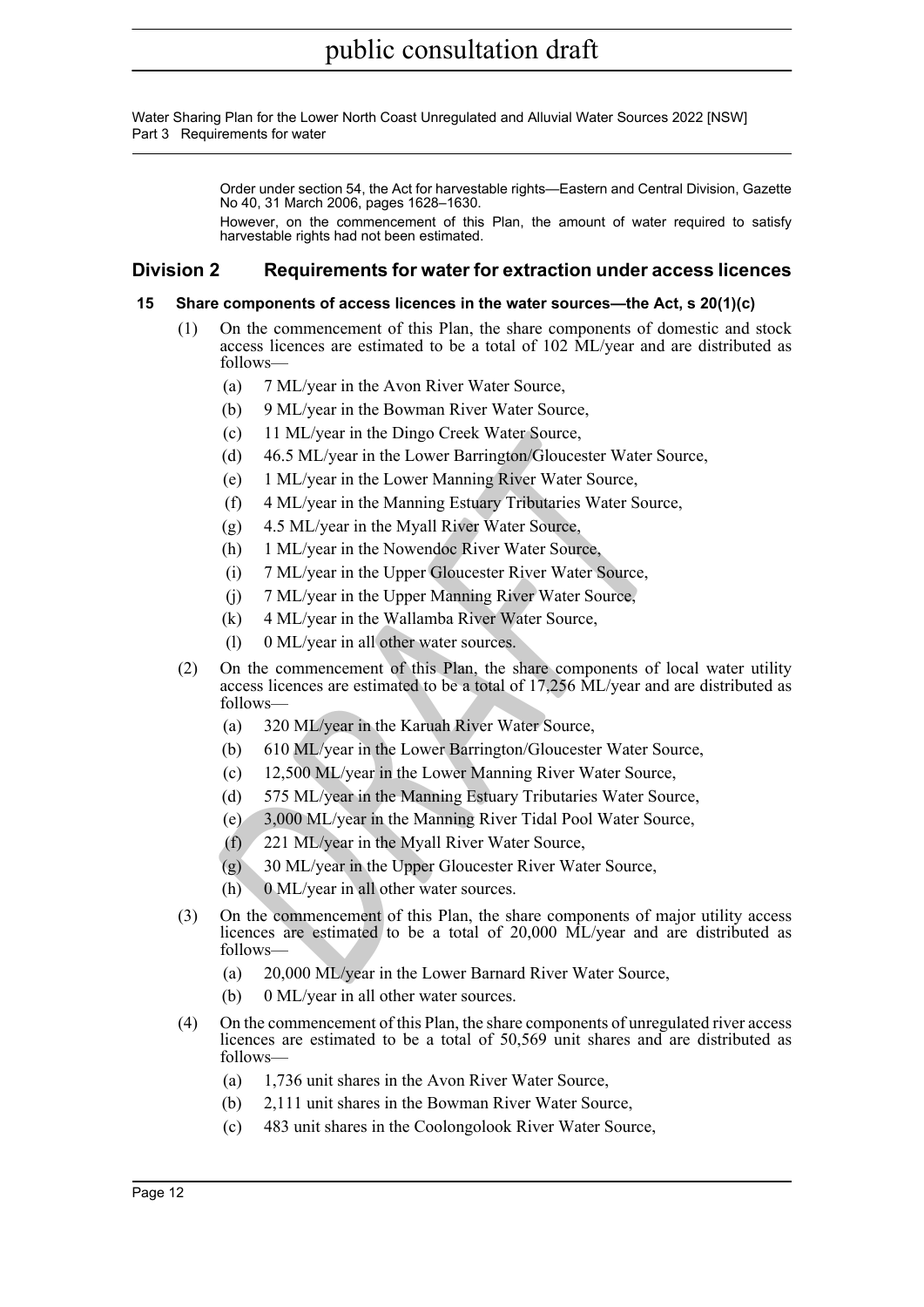Water Sharing Plan for the Lower North Coast Unregulated and Alluvial Water Sources 2022 [NSW] Part 3 Requirements for water

- (d) 800 unit shares in the Cooplacurripa River Water Source,
- (e) 5,020 unit shares in the Dingo Creek Water Source,
- (f) 3,221 unit shares in the Karuah River Water Source,
- (g) 3,064.5 unit shares in the Manning Estuary Tributaries Water Source,
- (h) 962 unit shares in the Mid Manning River Water Source,
- (i) 57 unit shares in the Myall Creek Water Source,
- (j) 263 unit shares in the Myall River Water Source,
- (k) 1,369 unit shares in the Lower Barnard River Water Source,
- (l) 10,704.5 unit shares in the Lower Barrington/Gloucester Rivers Water Source,
- (m) 7,979 unit shares in the Lower Manning River Water Source,
- (n) 1,273 unit shares in the Nowendoc River Water Source,
- (o) 277 unit shares in the Rowleys River Water Source,
- (p) 1,159 unit shares in the Upper Barnard River Water Source,
- (q) 944 unit shares in the Upper Barrington River Water Source,
- (r) 5,324 unit shares in the Upper Gloucester River Water Source,
- (s) 2,234 unit shares in the Upper Manning River Water Source,
- (t) 1,588 unit shares in the Wallamba River Water Source,
- (u) 0 unit shares in all other water sources.
- (5) [Not applicable]

(o) 277 unit shares in the Rowleys River Water Source,<br>
(p) 1,159 unit shares in the Upper Barnard River Water Source,<br>
(q) 944 unit shares in the Upper Barnard River Water Source,<br>
(r) 5,324 unit shares in the Upper Glouc **Note—** When this Plan was made, there were no unregulated river (high flow) access licences.

- (6) On the commencement of this Plan, the share components of aquifer access licences are estimated to be a total of 992 unit shares and are distributed as follows—
	- (a) 47 unit shares in the Dingo Creek Water Source,
	- (b) 18 unit shares in the Upper Gloucester River Water Source,
	- (c) 568 unit shares in the Manning Estuary Tributaries Water Source,
	- (d) 25 unit shares in the Myall River Water Source,
	- (e) 10 unit shares in the Lower Manning River Water Source,
	- (f) 224 unit shares in the Wallamba River Water Source,
	- (g) 100 unit shares in the Karuah River Water Source,
	- (h) 0 unit shares in all other water sources.

**Note—** The total share components of access licences in the water sources may change during the term of this Plan as a result of—

- (a) the grant, surrender or cancellation of access licences in the water sources, or
- (b) the variation of local water utility licences under the Act, section 66.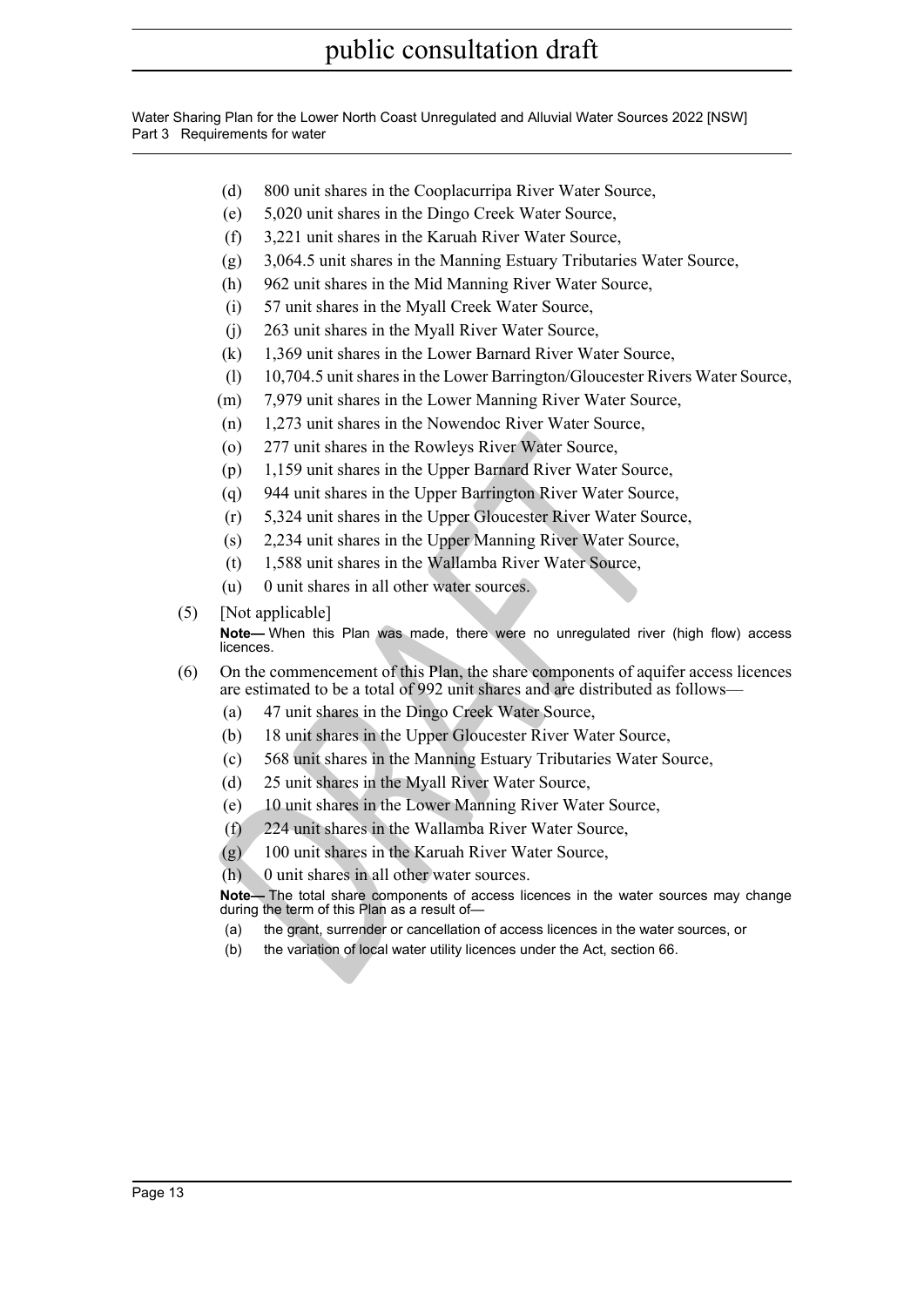### <span id="page-13-0"></span>**Part 4 Limits to the availability of water—the Act, s 20(2)(b)**

### <span id="page-13-1"></span>**Division 1 Available water determinations**

### <span id="page-13-2"></span>**16 Available water determinations**

- (1) The sum of available water determinations made for an access licence must not exceed the following in a water year—
	- (a) for an access licence specifying the share component in ML/year—100% of the access licence share component,
	- (b) for an access licence specifying the share component as a number of unit shares—1 ML/unit share of the access licence share component.
- (2) At the start of each water year, the Minister must consider making the following available water determinations—
	- (a) for domestic and stock access licences—100%,
	- (b) for local water utility access licences—100%,
	- (c) for major utility access licences— $100\%$ ,
	- (d) for unregulated river access licences—1 ML/unit share,
	- (e) for unregulated river (high flow) access licences—1 ML/unit share,
	- (f) for aquifer access licences—1 ML/unit share.
- (3) This clause is subject to clauses 21 and 24.

**Note—** The Minister may make available water determinations, at any time, including at the start of the water year, in relation to the availability of water for a category or subcategory of access licence—see the Act, section 59.

### <span id="page-13-3"></span>**Division 2 Extraction limits**

**Note—** This Division contains planned environmental water provisions. The provisions limit extraction—see the Act, section 8(1A)(b).

### <span id="page-13-4"></span>**Subdivision 1 Definitions**

### <span id="page-13-5"></span>**17 Definitions**

In this Division

available water determinations—<br>
(a) for domestic and stock access licences—100%,<br>
(b) for local water utility access licences—100%,<br>
(c) for major utility access licences—100%,<br>
(d) for unregulated river access licences—1 *3-year average standard extraction* means the average of the annual standard extractions for 3 consecutive water years most recently calculated for an extraction management unit.

*annual standard extraction*—see clause 19(2).

*higher flow extraction licence* means the following—

- (a) an unregulated river (high flow) access licence,
- (b) an access licence of the subcategory Aboriginal community development,
- (c) a higher flow specific purpose access licence,
- (d) a major utility access licence, but only in relation to the extraction of water from declared dams within the meaning of the *Dams Safety Act 2015* .

*higher flow specific purpose access licence* means a specific purpose access licence granted after the commencement of this Plan, which are permitted to extract water from high flows only.

*reduced available water determinations* means available water determinations that are less than the amount specified in clause 16(2) for the category of licence in relation to which the determination is made.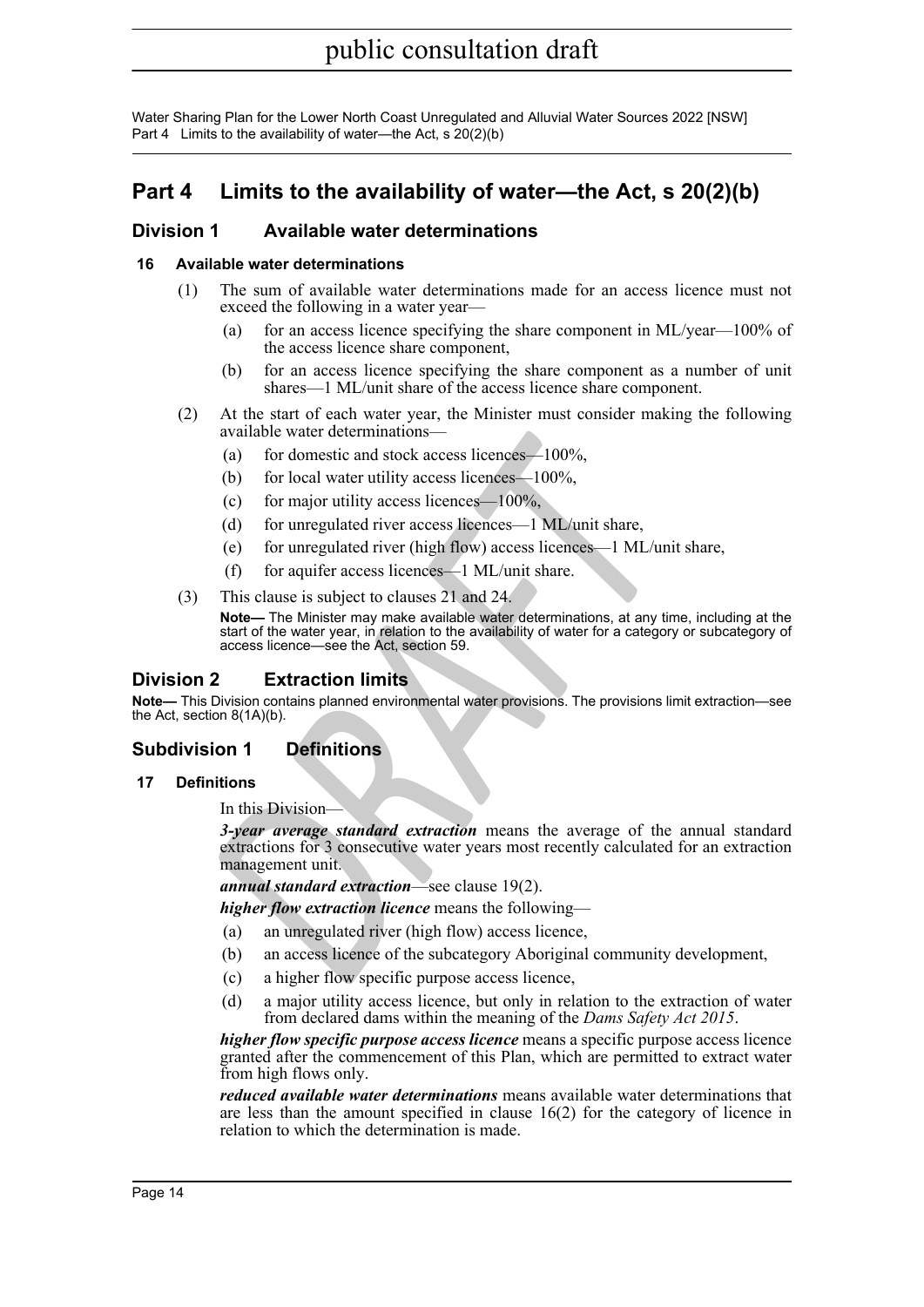#### *standard long-term average annual extraction limit* or *standard LTAAEL* means—

- (a) the standard long-term average annual extraction limit established by clause 18, and
- (b) includes a variation to the limit, if any, made under the Act, section 8F(2).

*standard share components*, for Subdivision 2, means—

- (a) all access licence share components, and
- (b) the share components for replacement licences converted under the Act, Schedule 10, and
- (c) amendments to share components made by the Minister under the Act, section 68A(1A), whether made before or after the commencement of this Plan.

### <span id="page-14-0"></span>**Subdivision 2 Standard long-term average annual extraction limits**

#### <span id="page-14-1"></span>**18 Establishment of standard long-term average annual extraction limits**

The standard long-term average annual extraction limits are as follows—

- (a) for the Lower North Coast Coastal Floodplain Alluvial Extraction Management Unit—8,750 ML/year,
- (b) for the Karuah Extraction Management Unit—the sum of the following within the extraction management unit—
	- (i) the standard share components on the commencement of this Plan,
	- (ii) an estimate of annual extractions in the exercise of native title rights and domestic and stock rights as of 1 July 2003,
	- (iii) an estimate of annual extractions from harvestable rights dams authorised to capture water under a harvestable rights order as of 1 July 2003,
- (c) for all other extraction management units—the sum of the following within the extraction management unit—
	- (i) the standard share components on the commencement of this Plan,
	- (ii) an estimate of annual extractions in the exercise of native title rights and domestic and stock rights as of 1 August 2009,
- **ablishment of standard long-term average annual extraction limit<br>
The standard long-term average annual extraction limits are as foll<br>
(a) for the Lower North Coast Coastal Floodplain Allt<br>
Management Unit—8,750 ML/year,<br>** (iii) an estimate of annual extractions from harvestable rights dams authorised to capture water under a harvestable rights order as of 1 August 2009.

**Note—** The standard long-term average annual extraction limits are taken to be varied by a change to the amount of water committed as licensed environmental water—see the Act, section 8F(2).

### <span id="page-14-2"></span>**19 Calculation of annual standard extraction**

- (1) After the end of a water year, the annual standard extraction of each extraction management unit must be calculated for the water year.
- (2) In this clause—

*annual standard extraction* means the volume of water taken from an extraction management unit under the following, excluding extractions under a higher flow extraction licence—

- (a) an access licence which has share components included in the standard share components,
- (b) in the exercise of native title rights and domestic and stock rights,
- (c) a harvestable rights order that authorises the capture of the average regional rain water run-off in a harvestable rights dam.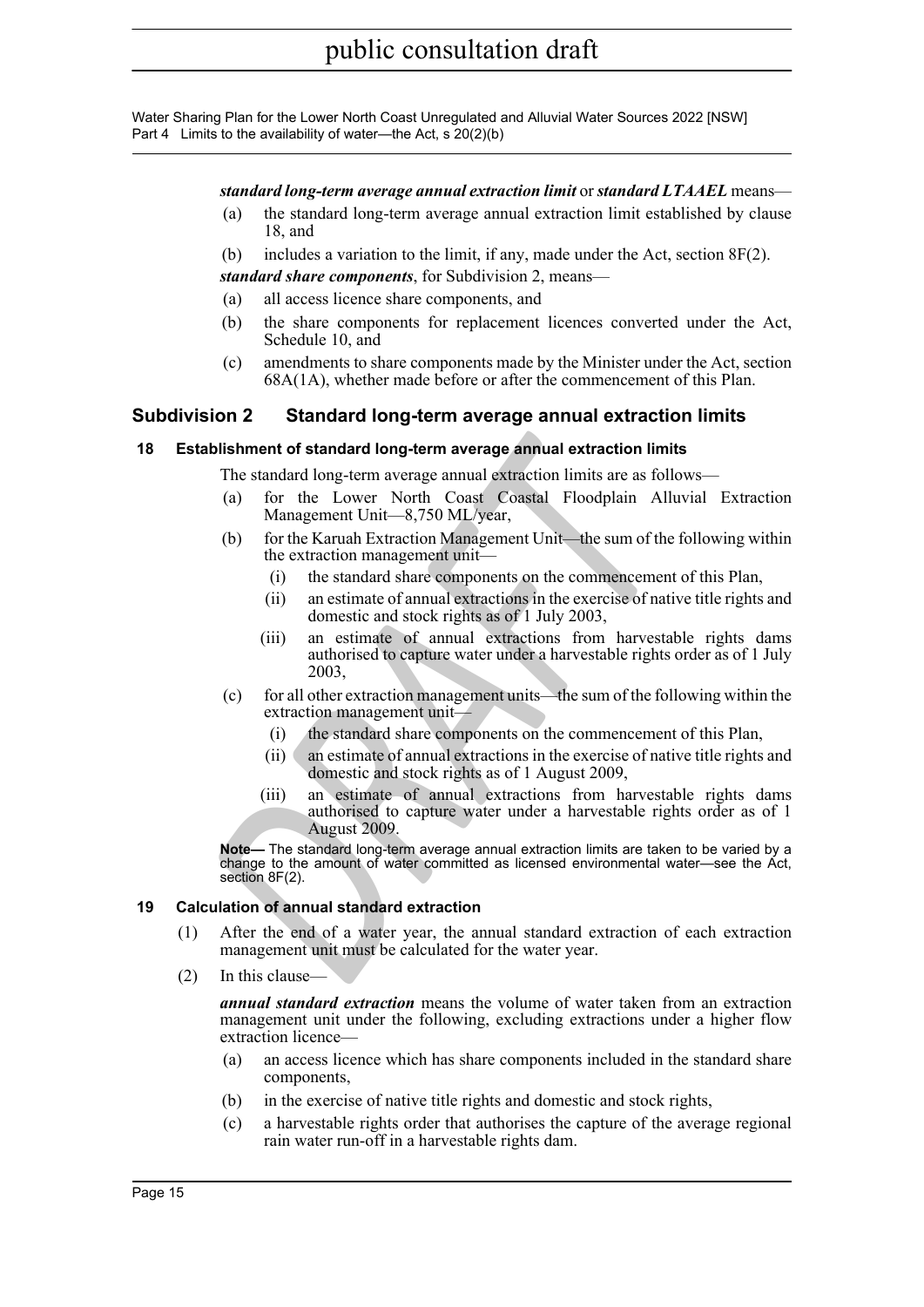> **Note—** The determination of the volume of water taken from each extraction management unit excludes water committed as licensed environmental water—see the Act, section 8F(5).

#### <span id="page-15-0"></span>**20 Assessment of compliance with standard long-term average annual extraction limits**

- (1) As soon as practicable after the end of a water year, the 3-year average standard extraction for each extraction management unit must be compared against the standard LTAAEL for the extraction management unit.
- (2) In determining the standard LTAAEL for the water year, the following share components, if any, within the extraction management unit must be excluded from the sum referred to in clause 18(b)—
	- (a) the share components of an access licence cancelled in order to grant a higher flow extraction licence after the commencement of this Plan,
	- (b) the share components of an access licence cancelled after the commencement of this Plan if the licence is cancelled for an environmental purpose.
- (3) There is noncompliance with the standard LTAAEL if the 3-year average standard extraction exceeds the LTAAEL by 5% or more.

### <span id="page-15-1"></span>**21 Compliance with standard long-term average annual extraction limits**

- (1) This clause applies to an extraction management unit if there is noncompliance with the standard LTAAEL for the extraction management unit.
- of this Plan if the licence is cancelled for an environmental p<br>There is noncompliance with the standard LTAAEL of S<sup>2</sup>% or more.<br>extraction exceeds the LTAAEL by S<sup>2</sup>% or more.<br>**properties and the standard long-term avera** (2) On 1 July in the water year occurring immediately after a noncompliance is assessed, reduced available water determinations, which are likely to result in the extractions from the extraction management unit complying with the standard LTAAEL, must be made for 1 or both of the following categories of licences—
	- (a) an unregulated river access licence,
	- (b) an aquifer access licence.
- (3) The total sum of all available water determinations, including reduced available water determinations, made for the water sources in the extraction management unit within the same water year must be less than the sum specified in clause 16(1).

**Note—** The Minister may make available water determinations, at any time, in relation to the availability of water for a category or subcategory of access licence—see the Act, section 59.

### <span id="page-15-2"></span>**Subdivision 3 Annual higher flow extraction limits**

### <span id="page-15-3"></span>**22 Establishment of annual higher flow extraction limit**

On the commencement of this Plan, the annual higher flow extraction limit is the sum of the share components of all higher flow extraction licences within the extraction management unit on the commencement of this Plan.

**Note—** The annual higher flow extraction limits are taken to be varied by a change to the amount of water committed as licensed environmental water—see the Act, section 8F(2).

### <span id="page-15-4"></span>**23 Calculation of annual higher flow extraction**

- (1) As soon as practicable after the end of a water year, the annual higher flow extraction of each extraction management unit must be calculated for the water year.
- (2) In this clause—

*annual higher flow extraction* means the sum of the volume of water taken from an extraction management unit under all higher flow extraction licences within the extraction management unit.

**Note—** The determination of the volume of water taken from each extraction management unit excludes water committed as licensed environmental water—see the Act, section 8F(5).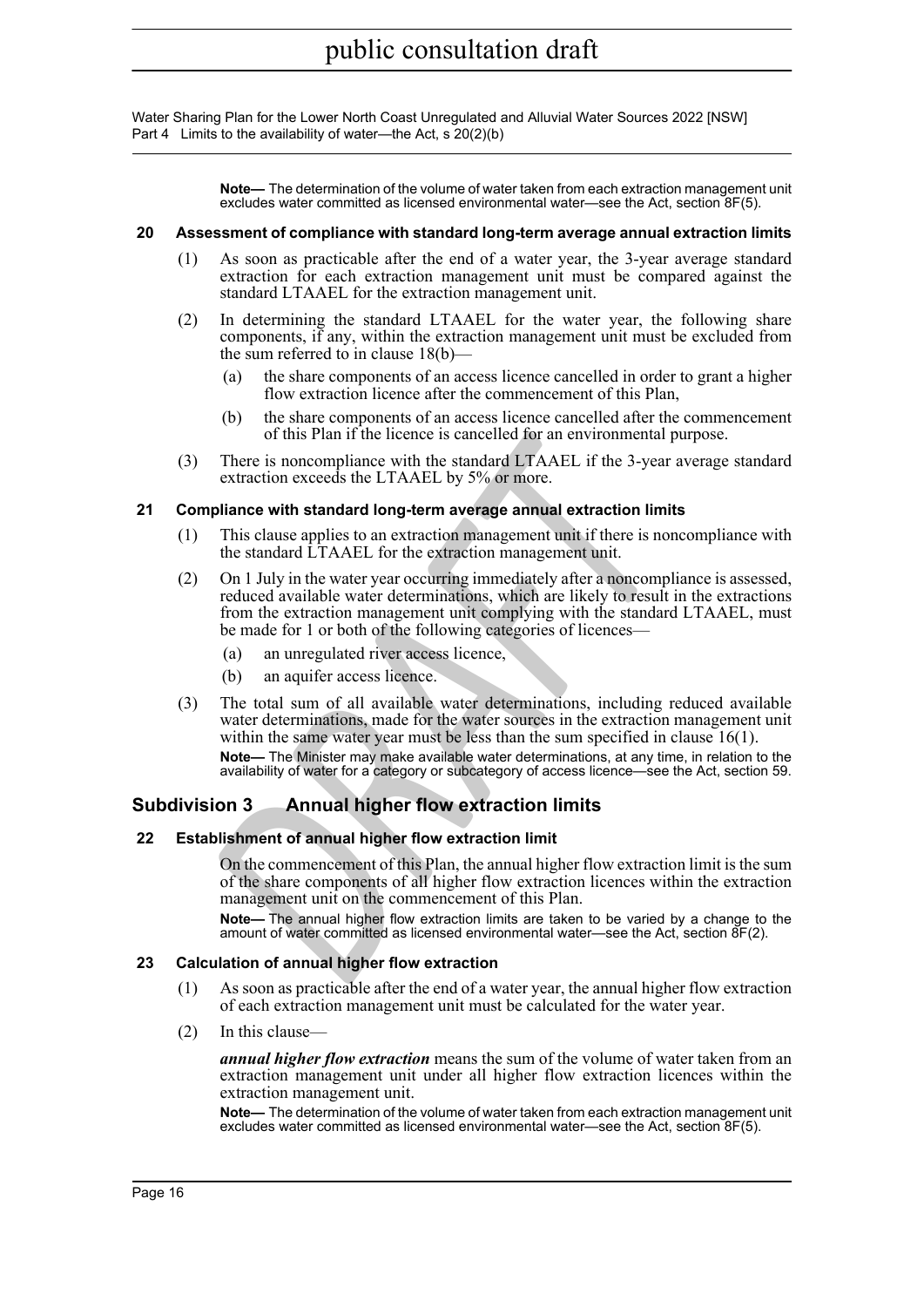#### <span id="page-16-0"></span>**24 Compliance with annual higher flow extraction limits**

- (1) As soon as practicable after the end of a water year (the *relevant water year*), the annual higher flow extraction for the relevant water year for an extraction management unit must be compared against the annual higher flow extraction limit for the relevant water year for the extraction management unit.
- (2) There is non-compliance with the annual higher flow extraction limit if the annual higher flow extraction for the relevant water year exceeds the annual higher flow extraction limit for the relevant water year.
- (3) On 1 July in the following water year, reduced available water determinations must be made for 1 or more of the following categories of licences—
	- (a) an unregulated river (high flow) access licence,
	- (b) an Aboriginal community development access licence,
	- (c) a higher flow specific purpose access licence.

**Note—** The Minister may make available water determinations, at any time, in relation to the availability of water for a category or subcategory of access licence—see the Act, section 59.

- (4) The reduced available water determinations must be likely to result in the annual higher flow extraction from the extraction management unit for the following water year complying with the reduced annual higher flow extraction limit for the next water year.
- (c) a higher flow specific purpose access fieence.<br> **Note—**The Minister may make available water determinations, at any time<br> **Notel—The** Minister may make available water determinations, at any time<br>  $\alpha$  valuability of (5) If the annual higher flow extraction from the extraction management unit exceeds the reduced annual higher flow extraction limit for the following water year, further reduced available water determinations must be made for 1 or more of the following categories of licences until the exceedance is corrected—
	- (a) an unregulated river (high flow) access licence,
	- (b) an Aboriginal community development access licence,
	- (c) a higher flow specific purpose access licence.
- (6) In subclause  $(5)$ , the exceedance is taken to be corrected when the total annual higher flow extractions from the extraction management unit are reduced by the amount by which the limit was exceeded in the relevant water year.
- (7) In this clause—

*following water year* means the water year occurring immediately after a non-compliance is assessed in accordance with subclause  $(2)$ .

*higher flow specific purpose access licence*—see clause 17.

*reduced annual higher flow extraction limit* means the annual higher flow extraction limit reduced by the amount by which the limit was exceeded in the relevant water year.

*total annual higher flow extractions* means the sum of the annual higher flow extractions from the extraction management unit for the water years for which reduced available water determinations are made.

### <span id="page-16-1"></span>**Subdivision 4 Total daily extraction limits**

### <span id="page-16-2"></span>**25 Establishment and assignment of total daily extraction limits**

- (1) The following total daily extraction limits (*TDELs*) are established and assigned for unregulated river (high flow) access licences in B Class flows—
	- (a) 2.3 ML/day in the Avon River Water Source,
	- (b) 19.6 ML/day in the Dingo Creek Water Source,
	- (c) 51.6 ML/day in the Lower Barrington/Gloucester Rivers Water Source,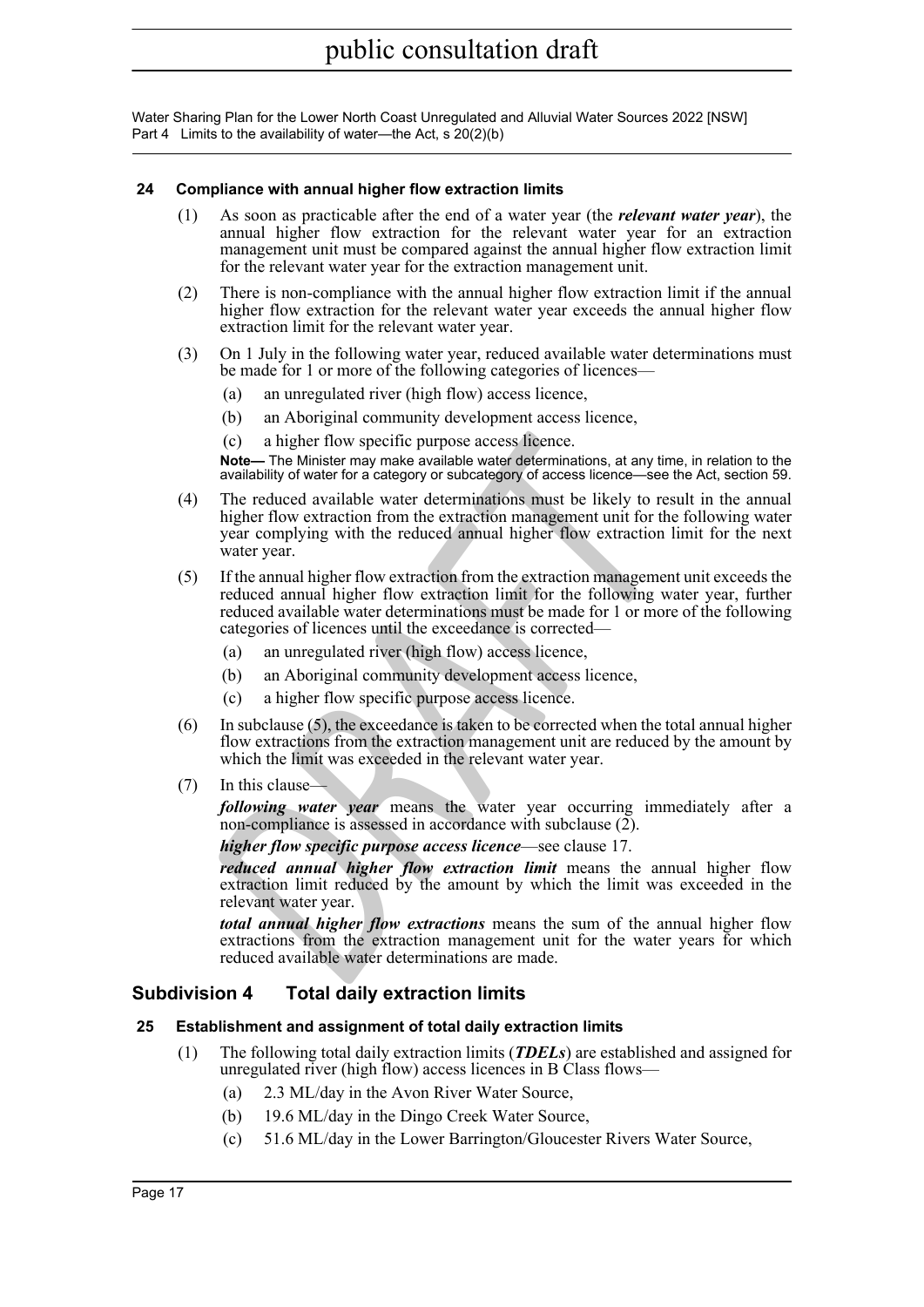- (d) 37.7 ML/day in the Lower Manning River Water Source,
- (e) 3.3 ML/day in the Mid Manning River Water Source,
- (f) 14.2 ML/day in the Upper Gloucester River Water Source.

*DRAFT*

- (2) The following TDELs are established and assigned for local water utility access licences in the Karuah River Water Source—
	- (a) in Very Low Flows—0 ML/day,
	- (b) in A Class flows—1.5 ML/day,
	- (c) in B Class flows—2.2 ML/day.
- (3) A TDEL may be established for B Class flows in a water source or management zone after the conversion of an unregulated river access licence to an unregulated river (high flow) access licence under clause 48.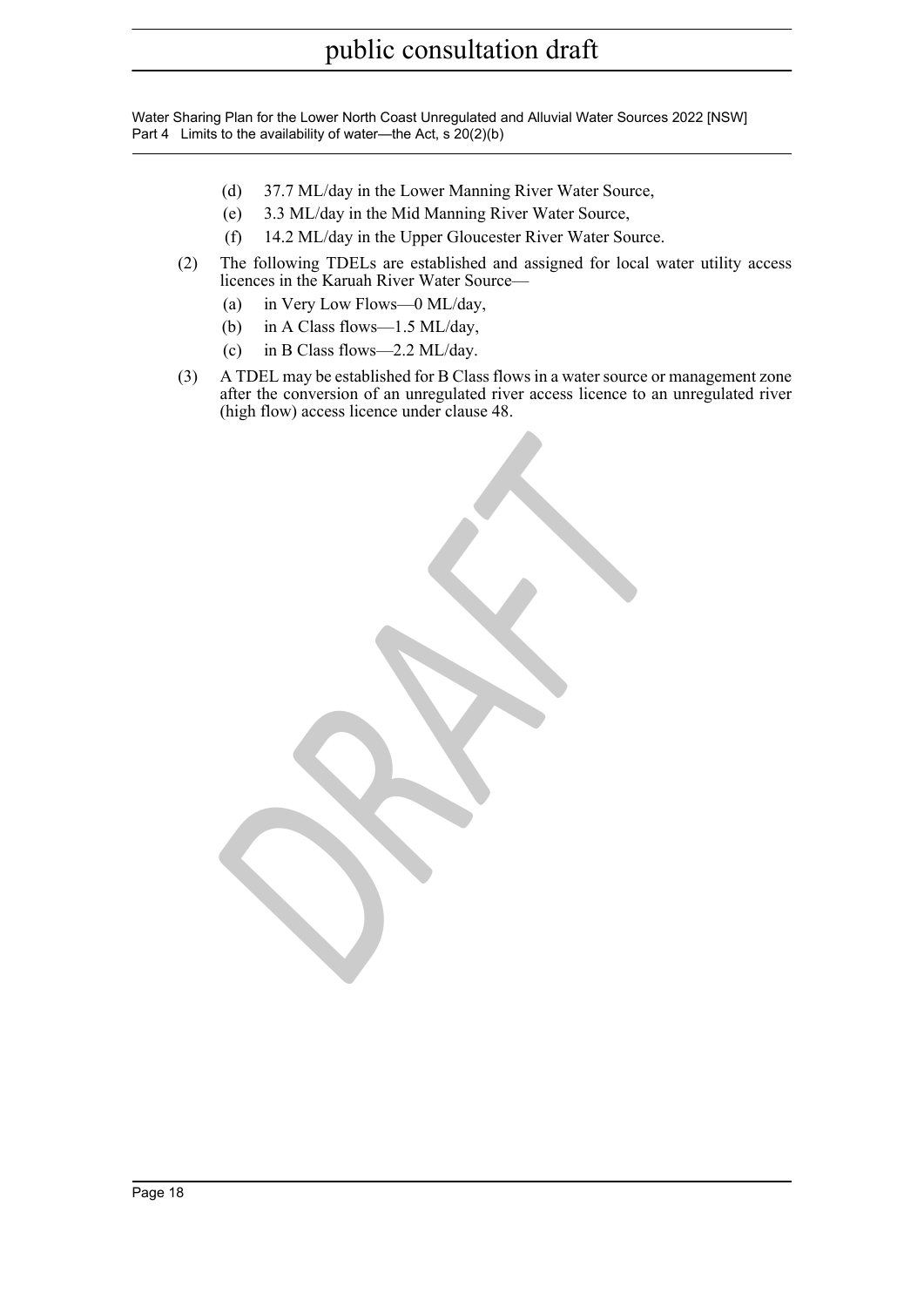Water Sharing Plan for the Lower North Coast Unregulated and Alluvial Water Sources 2022 [NSW] Part 5 Rules for granting access licences

### <span id="page-18-0"></span>**Part 5 Rules for granting access licences**

### <span id="page-18-1"></span>**26 Specific purpose access licences—the Act, s 20(2)(b)**

- (1) A person may apply for the following specific purpose access licences—
	- (a) an unregulated river (Aboriginal community development) access licence,
	- an aquifer (Aboriginal community development) access licence.

**Note—** A person may also apply for a specific purpose access licence in circumstances where the regulations provide that an application for the licence may be made—see the Act, section 61(1)(a).

- (2) An application for a specific purpose access licence must not be made—
	- (a) in relation to the Myall Lakes Water Source, and
	- (b) unless the share and extraction components of the access licence are the minimum amount required for the proposed use.
- (3) An application for an unregulated river (Aboriginal community development) access licence may be made to take water from B class flows only in the following water sources if the total share components of all unregulated river (Aboriginal community development) access licences in each water source is no more than the amount shown opposite the water source—
	- (a) the Avon River Water Source—400 ML/year,
	- (b) the Bowman River Water Source—500 ML/year,
	- (c) the Cooplacurripa River Water Source—500 ML/year,
	- (d) the Dingo Creek Water Source—430 ML/year,
	- (e) the Lower Barrington/Gloucester Rivers Water Source—500 ML/year,
	- (f) the Lower Manning River Water Source—500 ML/year,
	- (g) the Mid Manning River Water Source—500 ML/year,
	- (h) the Myall Creek River Water Source—500 ML/year,
	- (i) the Nowendoc River Water Source—500 ML/year,
	- (j) the Rowleys River Water Source—500 ML/year,
	- (k) the Upper Barrington Water Source—500 ML/year,
	- (l) the Upper Gloucester Water Source—450 ML/year,
	- (m) the Upper Manning River Water Source—500 ML/year.
- minimum amount required for the proposed use.<br>
An application for an unregulated river (Aboriginal community dev<br>
Incence may be made to take water from B class flows only in the<br>
sources if the total share components of a (4) An application for an aquifer (Aboriginal community development) access licence may be made only in the Lower North Coast Coastal Floodplain Alluvial Groundwater Water Source if the total share components of all aquifer (Aboriginal community development) access licences in the water source is no more than 500 ML/year.
- (5) An application for a specific purpose access licence of the subcategory Aboriginal cultural may be made—
	- (a) if the total share component of the licence is no more than 10 ML/year, and
	- (b) only for the taking of water by an Aboriginal person or Aboriginal community for personal, domestic or communal purposes, including the following—
		- (i) drinking and food preparation,
		- (ii) washing,
		- (iii) manufacturing traditional artefacts,
		- (iv) watering domestic gardens,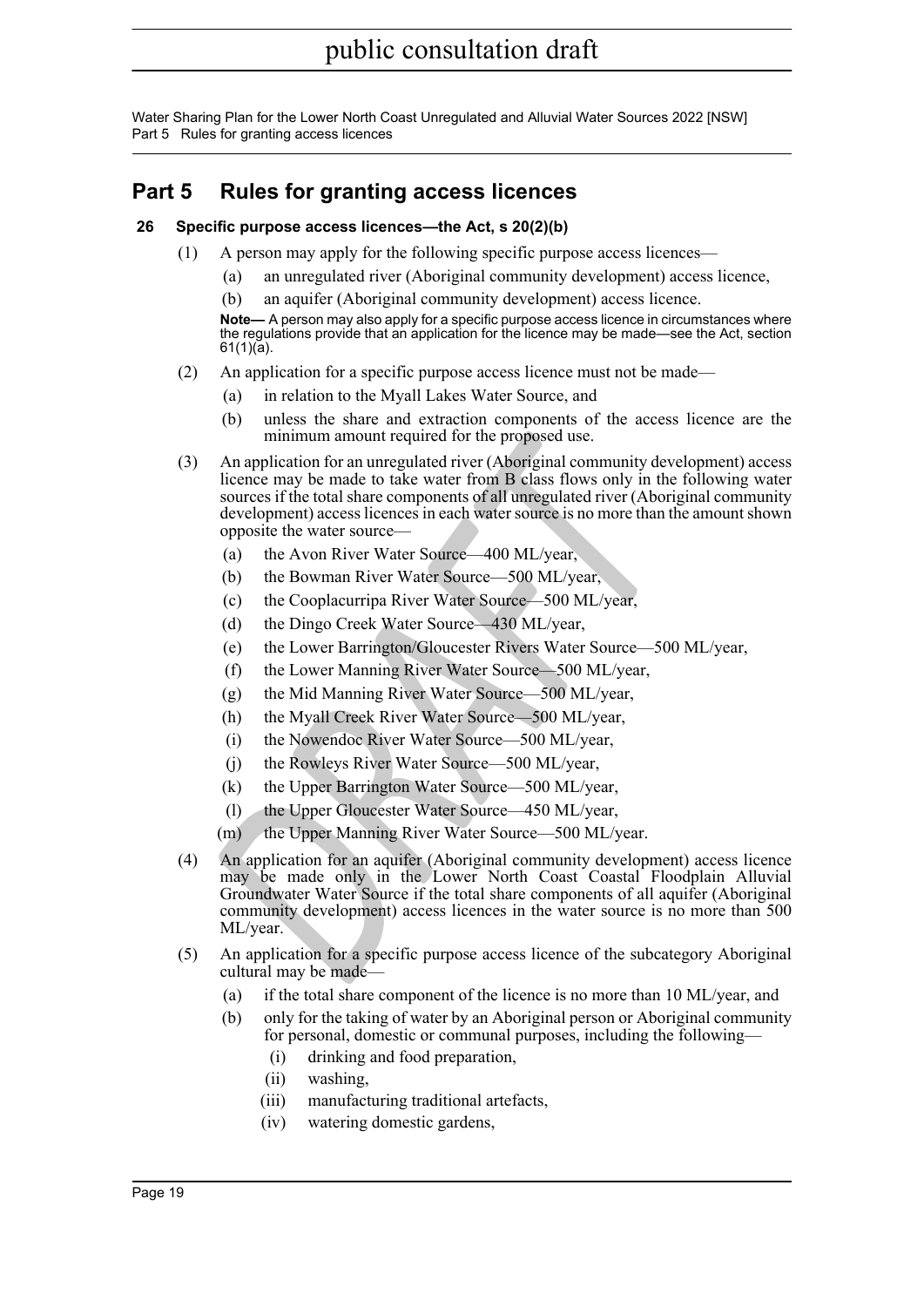Water Sharing Plan for the Lower North Coast Unregulated and Alluvial Water Sources 2022 [NSW] Part 5 Rules for granting access licences

- (v) cultural teaching,
- (vi) hunting, fishing and gathering,
- (vii) recreational, cultural and ceremonial purposes.

*DRAFT*

- (6) Surface water must not be taken under the following specific purpose access licences if flows are in the Very Low Flow Class or A Class—
	- (a) an unregulated river (Aboriginal community development) access licence,
	- (b) a major utility (Barnard) access licence with an extraction component that specifies the Lower Barnard River Upper Reaches Management Zone of the Lower Barnard River Water Source.
- (7) In this clause—

*Aboriginal person* has the same meaning as in the *Aboriginal Land Rights Act 1983* .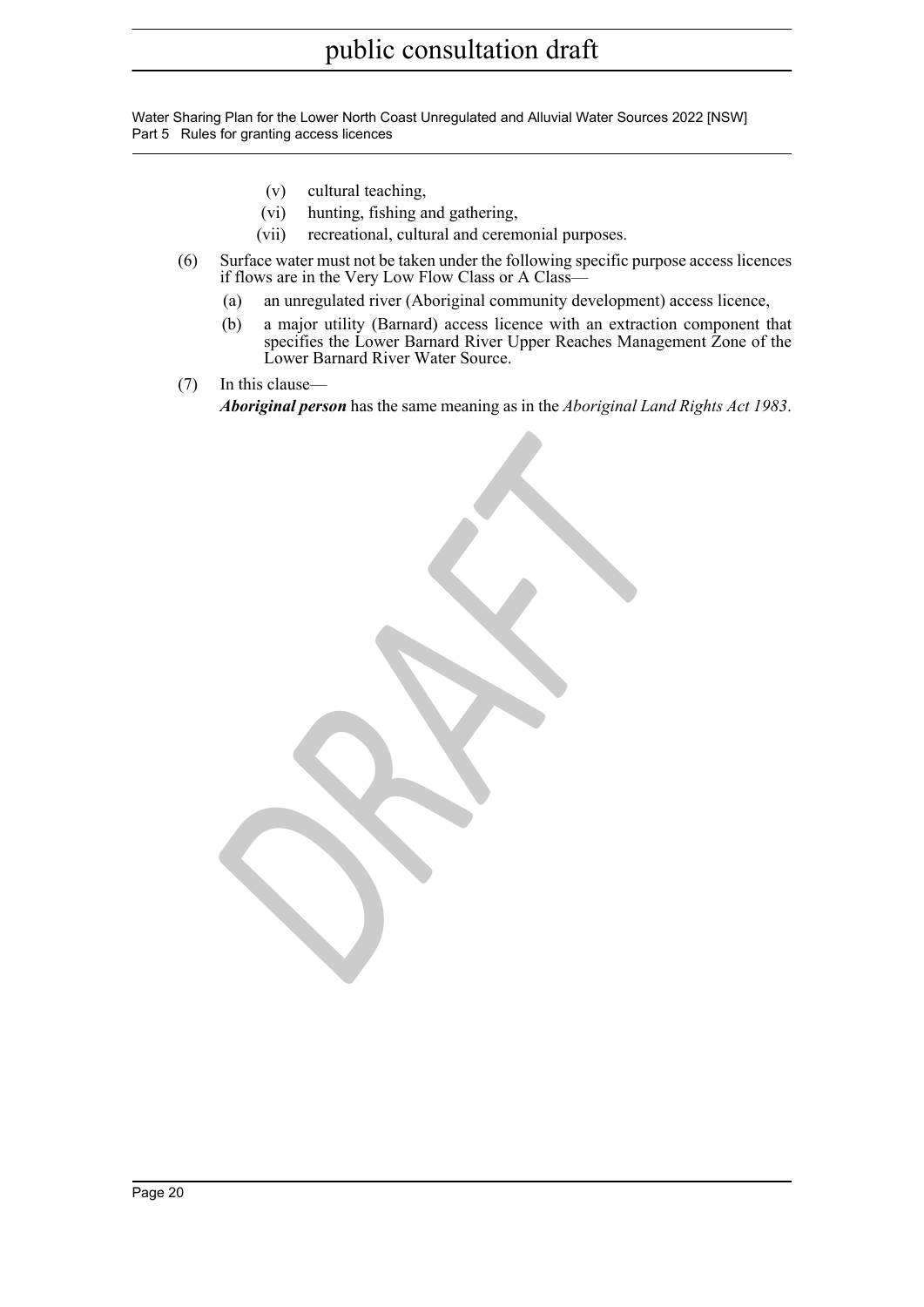### <span id="page-20-0"></span>**Part 6 Operation of water allocation accounts and managing access licences**

**Note 1—** Divisions 1, 2, 3 and 4 contain planned environmental water provisions. The provisions limit the amount of water that may be extracted on a daily and water year basis—see the Act, section 8(1A)(c). **Note 2—** Divisions 2, 3 and 4 contain planned environmental water provisions. The provisions protect a portion of flow from extraction by access licences—see the Act, section 8(1A)(a).

### <span id="page-20-1"></span>**Division 1 Accounting for water allocation accounts—the Act, s 21(c)**

### <span id="page-20-2"></span>**27 Water allocation account debiting**

- (1) The Minister must debit from the water allocation account of an access licence the volume of water extracted by a water supply work nominated by the access licence.
- (2) The volume of water debited from the water allocation account of an access licence must not exceed the sum of the following during a period of 3 consecutive water years—
	- (a) the water allocations credited to the water allocation account from available water determinations,
	- (b) the net amount of water allocations assigned to or from the water allocation account under the Act, section 71T or 71V,
	- (c) the water allocations recredited to the water allocation account under the Act, section 76.

### <span id="page-20-3"></span>**28 Carryover of water remaining in water allocation account**

must not exceed the sum of the following during a period of 3 compare<br>
(a) the water allocations credited to the water allocation accourd water determinations,<br>
(b) the net amount of water allocations assigned to or from t For an access licence, water allocations remaining in the water allocation account must be carried over from one water year to the next water year up to an amount that is equal to the following—

- (a) for access licences with share components expressed as ML/year—100% of the share component,
- (b) for access licences with share components expressed as a number of unit shares—1 ML/unit share.

### <span id="page-20-4"></span>**Division 2 Flow classes**

### <span id="page-20-5"></span>**29 Flow classes for specified water sources and management zones—the Act, s 21(a)**

- (1) This Plan establishes the flow classes specified in the table to this clause in relation to the water sources and management zones specified in the table.
- (2) All flows are measured or observed flows at the flow reference point specified for each water source or management zone.
- (3) If the Minister is satisfied that accurate flow data is not available from a gauge used to determine a flow class, the Minister may determine the flow class.
- (4) If the Minister determines a flow class, the Minister must cause a notice to be published on the Department's website specifying the following—
	- (a) the flow class and flow class threshold determined by the Minister,
	- (b) the water source and management zone, if any, to which the flow class applies,
	- (c) the day to which the flow class applies.
- (5) In determining the flow class, the Minister may consider the following—
	- (a) evidence of past and current flows,
	- (b) readings at other functioning upstream and downstream gauges.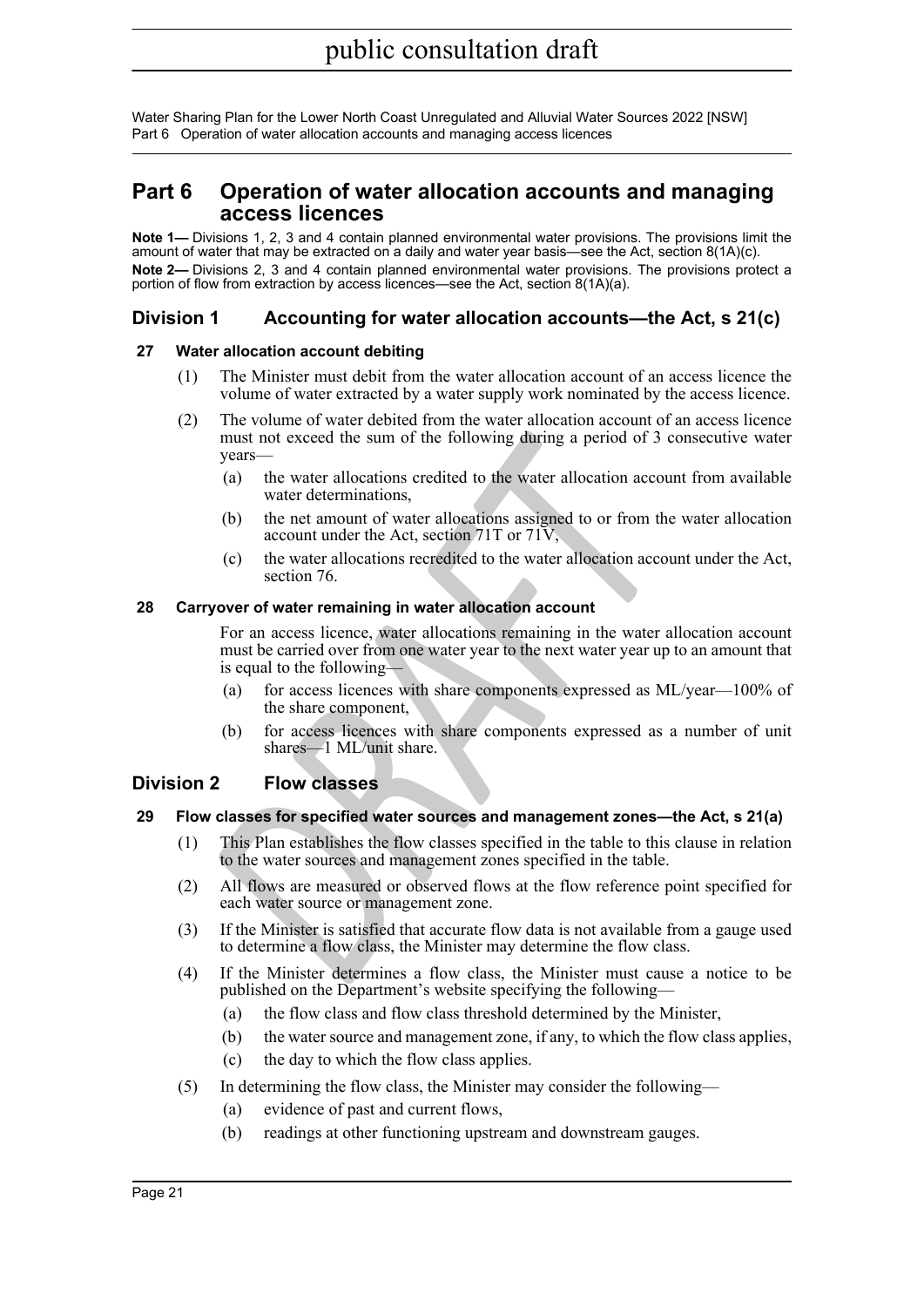(6) A flow class published in a notice under this clause is taken to be a flow class established by this Plan.

#### **Flow class thresholds**

|                        |                                                        | Column                    |                                                                                                                                               |                                                 |
|------------------------|--------------------------------------------------------|---------------------------|-----------------------------------------------------------------------------------------------------------------------------------------------|-------------------------------------------------|
| Column 1               | <b>Column 2</b>                                        | 3                         | Column 4                                                                                                                                      | <b>Column 5</b>                                 |
| Water<br>Source        | <b>Manageme</b><br>nt Zone                             | <b>Flow</b><br>class      | <b>Flow class threshold</b>                                                                                                                   | <b>Flow</b><br>reference<br>point               |
| Avon River             |                                                        | Flow<br>Class             | Very Low Less than 0 ML/day                                                                                                                   | Avon River<br>at Waukivory<br>Creek             |
|                        |                                                        | A Class                   | Equal to or more than 0<br>ML/day and less than 23<br>ML/day                                                                                  | (208028)                                        |
|                        |                                                        | <b>B</b> Class            | Equal to or more than 23<br>ML/day                                                                                                            |                                                 |
| Bowman<br>River        | Lower<br>Bowman<br>River                               | Very Low<br>Flow<br>Class | Less than or equal to 40<br>ML/day on a rising river or<br>less than or equal to 27<br>ML/day on a falling river                              | Gloucester<br>River at<br>Doon Ayre<br>(208003) |
|                        | Bowman<br>River above<br>Craven<br>Creek Junc-<br>tion | A Class                   | More than 40 ML/day and<br>less than 532 ML/day on a<br>rising river or more than 27<br>ML/day and less than 532<br>ML/day on a falling river |                                                 |
|                        | Craven<br>Creek                                        | <b>B</b> Class            | More than or equal to 532<br>ML/day                                                                                                           |                                                 |
| Coolongoloo<br>k River | Upper<br>Coolongoloo<br>k River                        | Flow<br>Class             | Very Low No visible flow                                                                                                                      | Coolongoloo<br>k River at<br>Locketts           |
|                        |                                                        | A Class                   | Visible flow                                                                                                                                  | Crossing                                        |
|                        | Wang Wauk<br>River                                     |                           | No flow classes established                                                                                                                   |                                                 |
|                        | Tidal<br>Coolongoloo<br>k River                        |                           |                                                                                                                                               |                                                 |
| Cooplacurri-<br>pa     | a River<br>Headwaters                                  | Flow<br>Class             | Cooplacurrip Very Low Less than or equal to 64<br>ML/day on a rising river or<br>less than or equal to 61<br>ML/day on a falling river        | Nowendoc<br>River at the<br>Rocks<br>Crossing   |
|                        | Cooplacurrip A Class<br>a River                        |                           | More than 64 ML/day and<br>less than 350 ML/day on a<br>rising river or more than 61<br>ML/day and less than 350<br>ML/day on a falling river | (208005)                                        |
|                        |                                                        | <b>B</b> Class            | More than or equal to 350<br>ML/day                                                                                                           |                                                 |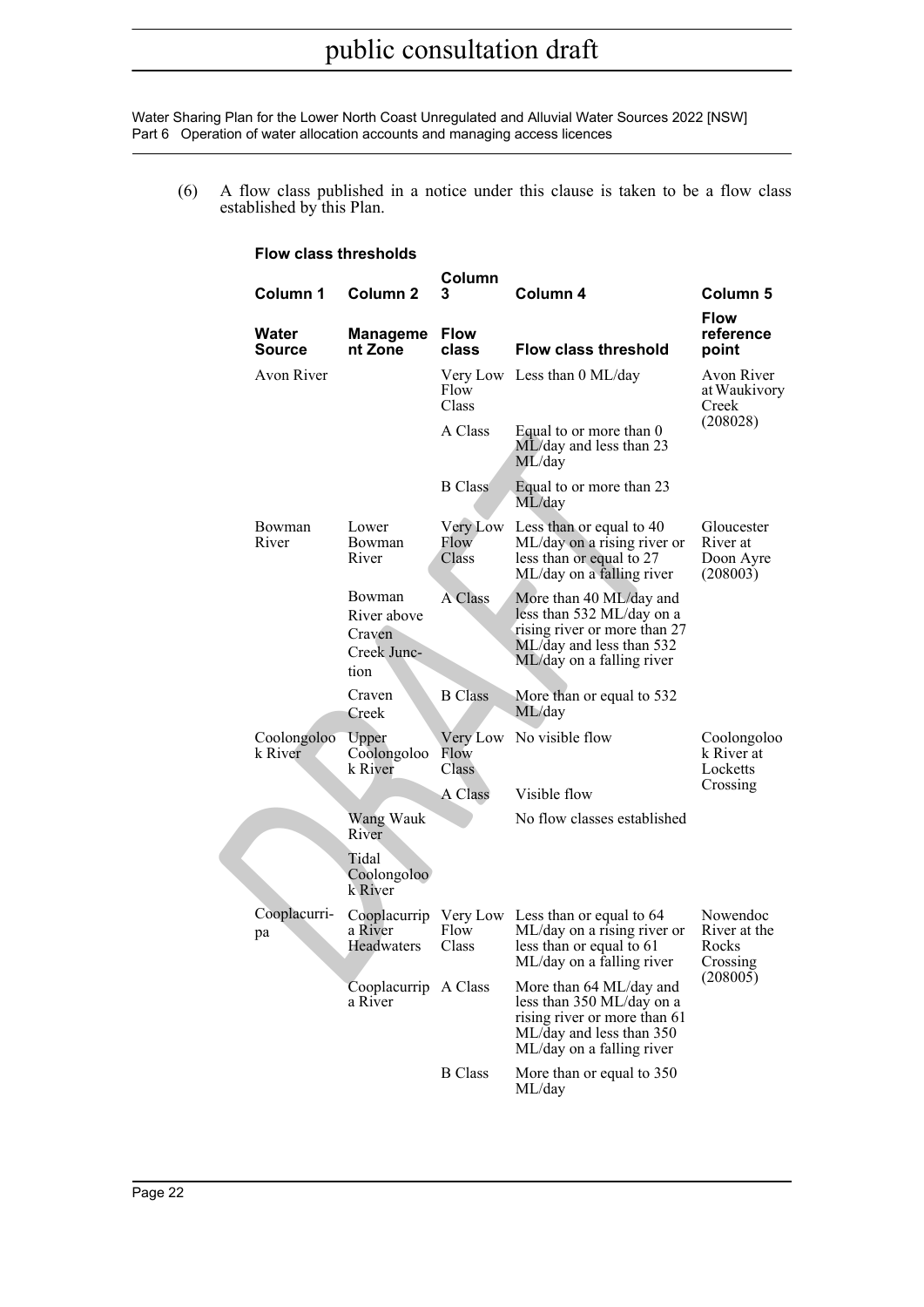| <b>Flow class thresholds</b> |                                    |                           |                                                                                                                                                                                                            |                                                          |
|------------------------------|------------------------------------|---------------------------|------------------------------------------------------------------------------------------------------------------------------------------------------------------------------------------------------------|----------------------------------------------------------|
| Column 1                     | Column <sub>2</sub>                | Column<br>3               | Column 4                                                                                                                                                                                                   | <b>Column 5</b>                                          |
| Water<br><b>Source</b>       | <b>Manageme</b><br>nt Zone         | <b>Flow</b><br>class      | <b>Flow class threshold</b>                                                                                                                                                                                | <b>Flow</b><br>reference<br>point                        |
| Dingo Creek                  |                                    | Very Low<br>Flow<br>Class | Less than or equal to 2<br>ML/day on a rising river or<br>less than or equal to 1<br>ML/day on a falling river                                                                                             | Dingo Creek<br>at Belbourie<br><b>Bridge</b><br>(208032) |
|                              |                                    | A Class                   | More than 2 ML/day and less<br>than 110 ML/day on a rising<br>river or more than 1 ML/day<br>and less than 110 ML/day on<br>a falling river                                                                |                                                          |
|                              |                                    | <b>B</b> Class            | More than or equal to 110<br>ML/day                                                                                                                                                                        |                                                          |
|                              | Karuah River Karuah River Very Low | Flow.<br>Class            | Less than or equal to 5<br>ML/day on a rising river or<br>less than or equal to 3.5<br>ML/day on a falling river                                                                                           | Karuah River<br>at Booral<br>(209003)                    |
|                              |                                    |                           | From 1 June to 31 July and<br>from 1 October to 30<br>November, equal to or more<br>than 9 ML/day maintained<br>for no more than 3<br>continuous weeks in each<br>period or to the end of either<br>period |                                                          |
|                              |                                    | A Class                   | More than 5 ML/day and less<br>than or equal to 18 ML/day<br>on a rising river or more than<br>3.5 ML/day and less than or<br>equal to 18 ML/day on a<br>falling river                                     |                                                          |
|                              |                                    |                           | From 1 June to 31 July and<br>from 1 October to 30<br>November, equal to or more<br>than 9 ML/day maintained<br>for no more than 3<br>continuous weeks in each<br>period or to the end of either<br>period |                                                          |
|                              |                                    | <b>B</b> Class            | More than 18 ML/day                                                                                                                                                                                        |                                                          |
|                              | Karuah<br>Estuarine                |                           | No flow classes established                                                                                                                                                                                |                                                          |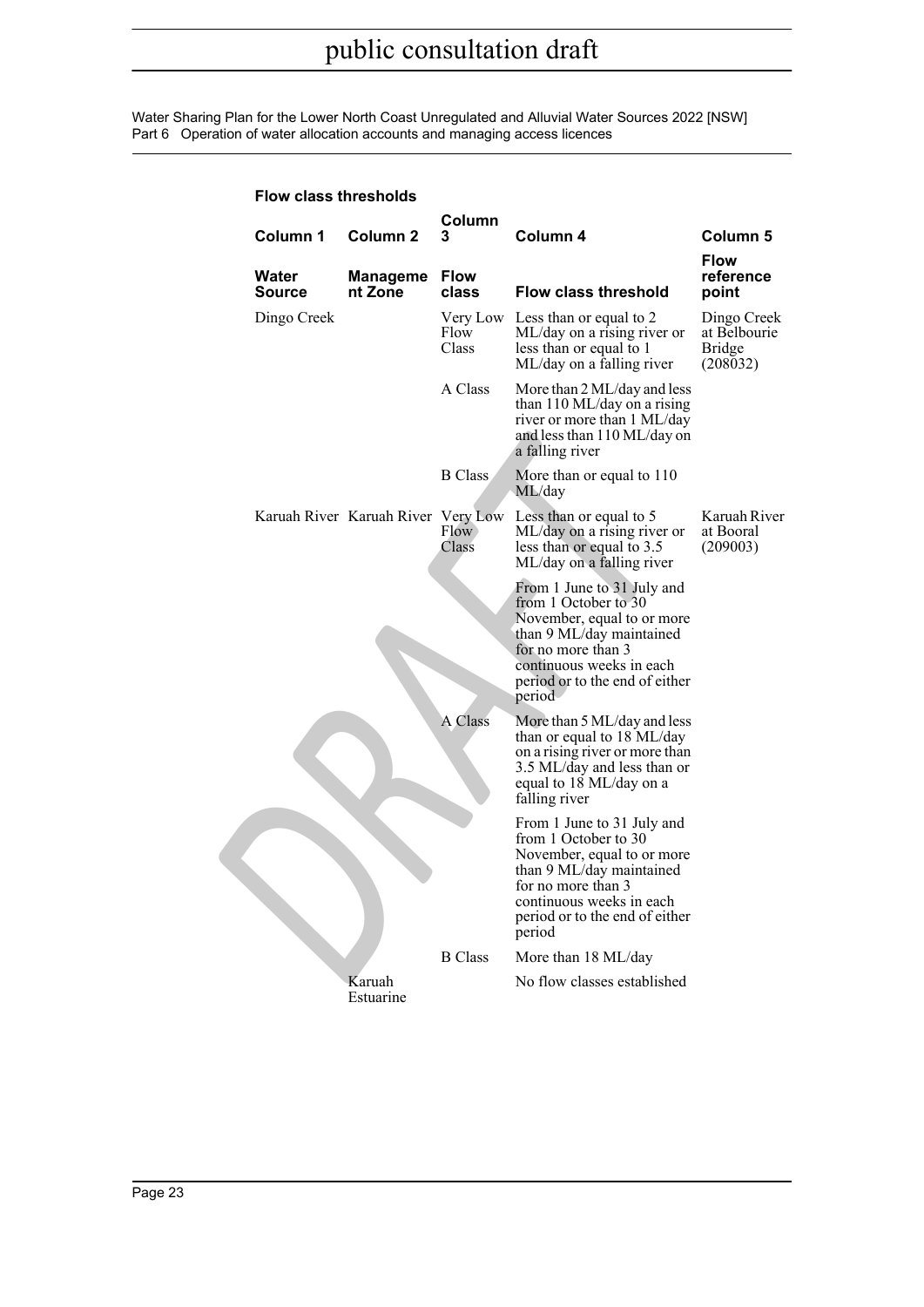| Flow class thresholds                        |                                               |                            |                                                                                                                                                                                                         |                                                          |
|----------------------------------------------|-----------------------------------------------|----------------------------|---------------------------------------------------------------------------------------------------------------------------------------------------------------------------------------------------------|----------------------------------------------------------|
| Column 1                                     | Column <sub>2</sub>                           | Column<br>3                | Column 4                                                                                                                                                                                                | Column <sub>5</sub><br><b>Flow</b>                       |
| Water<br>Source                              | <b>Manageme</b><br>nt Zone                    | <b>Flow</b><br>class       | <b>Flow class threshold</b>                                                                                                                                                                             | reference<br>point                                       |
| Lower<br>Barnard<br>River                    | Lower<br>Barnard<br>River Upper<br>Reaches    | Very Low<br>Flow<br>Class  | Less than or equal to 13<br>ML/day on a rising river or<br>less than or equal to 11<br>ML/day on a falling river                                                                                        | Barnard<br>River at the<br>Measuring<br>Weir<br>(208027) |
|                                              |                                               | A Class                    | More than 13 ML/day and<br>less than or equal to the 80th<br>percentile flow on a rising<br>river or more than 11<br>ML/day and less than or<br>equal to the 80th percentile<br>flow on a falling river |                                                          |
|                                              |                                               | <b>B</b> Class             | More than the 80th<br>percentile flow                                                                                                                                                                   |                                                          |
|                                              | Lower<br>Barnard<br>River                     | Very Low<br>Flow<br>Class  | Less than or equal to 34<br>ML/day on a rising river or<br>less than or equal to 32<br>ML/day on a falling river                                                                                        | Barnard<br>River at<br>Mackay<br>(208011)                |
|                                              |                                               | A Class                    | More than 34 ML/day or<br>more than 32 ML/day on a<br>falling river                                                                                                                                     |                                                          |
| Lower<br>Barrington/G<br>loucester<br>Rivers | Lower<br>Barrington<br>River Upper<br>Reaches | Very Low<br>Flow.<br>Class | Less than or equal to 39<br>ML/day on a rising river or<br>less than or equal to 32<br>ML/day on a falling river                                                                                        | Barrington<br>River at U/S<br>Rocky<br>Crossing          |
|                                              |                                               | A Class                    | More than 39 ML/day and<br>less than or equal to 373<br>ML/day on a rising river or<br>more than 32 ML/day and<br>less than or equal to 373<br>ML/day on a falling river                                | (208006)                                                 |
|                                              |                                               | <b>B</b> Class             | More than 373 ML/day                                                                                                                                                                                    |                                                          |
|                                              | Lower<br>Barrington<br>River                  | Flow<br>Class              | Very Low Less than or equal to 15<br>ML/day on a rising river or<br>less than or equal to 10<br>ML/day on a falling river                                                                               | Barrington<br>River at Relfs<br>Road<br>(208031)         |
|                                              |                                               | A Class                    | More than 15 ML/day and<br>less than or equal to 272<br>ML/day on a rising river or<br>more than 10 ML/day and<br>less than or equal to 272<br>ML/day on a falling river                                |                                                          |

B Class More than 272 ML/day

#### **Flow class thresholds**

Page 24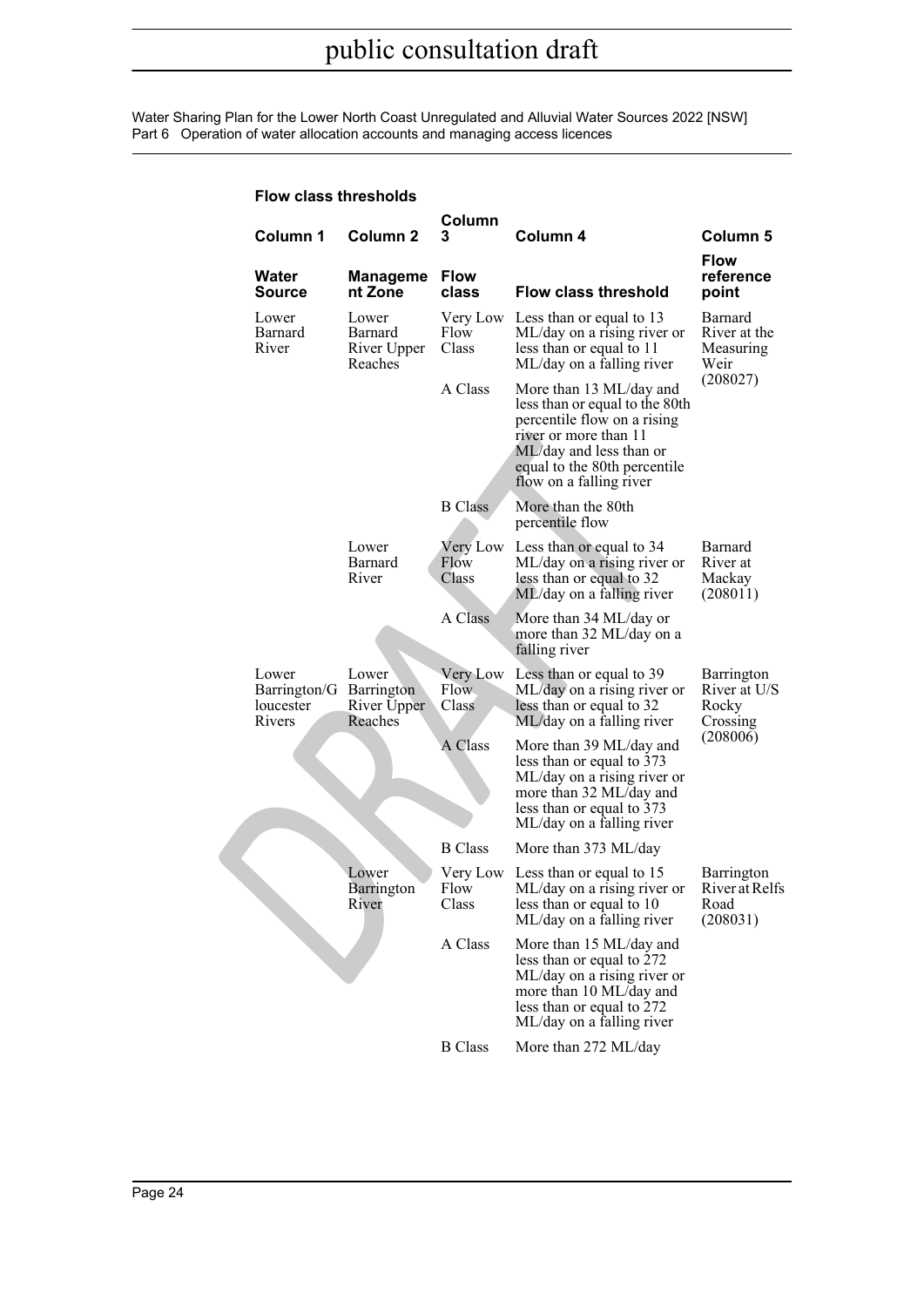| <b>Flow class thresholds</b>      |                                        |                           |                                                                                                                                                                          |                                                 |
|-----------------------------------|----------------------------------------|---------------------------|--------------------------------------------------------------------------------------------------------------------------------------------------------------------------|-------------------------------------------------|
| Column 1                          | Column <sub>2</sub>                    | Column<br>3               | Column 4                                                                                                                                                                 | Column <sub>5</sub>                             |
| Water<br><b>Source</b>            | <b>Manageme</b><br>nt Zone             | <b>Flow</b><br>class      | <b>Flow class threshold</b>                                                                                                                                              | <b>Flow</b><br>reference<br>point               |
|                                   | Lower<br>Gloucester<br>River           | Very Low<br>Flow<br>Class | Less than or equal to 40<br>ML/day on a rising river or<br>less than or equal to 27<br>ML/day on a falling river                                                         | Gloucester<br>River at<br>Doon Ayre<br>(208003) |
|                                   |                                        | A Class                   | More than 40 ML/day and<br>less than or equal to 548<br>ML/day on a rising river or<br>more than 27 ML/day and<br>less than or equal to 548<br>ML/day on a falling river |                                                 |
|                                   |                                        | <b>B</b> Class            | More than 548 ML/day                                                                                                                                                     |                                                 |
| Lower<br>Manning<br>River         |                                        | Very Low<br>Flow<br>Class | Less than or equal to 137<br>ML/day on a rising river or<br>less than or equal to 98<br>ML/day on a falling river                                                        | Manning<br>River at<br>Killawarra<br>(208004)   |
|                                   |                                        | A Class                   | More than 137 ML/day and<br>less than 1,566 ML/day on a<br>rising river or more than 98<br>ML/day and less than 1,566<br>ML/day on a falling river                       |                                                 |
|                                   |                                        | <b>B</b> Class            | Equal to or more than 1,566<br>ML/day                                                                                                                                    |                                                 |
| Manning<br>Estuary<br>Tributaries | Landsdowne<br>River<br>Dawson<br>River |                           | No flows classes established                                                                                                                                             |                                                 |
|                                   | <b>Cedar Party</b><br>Creek            |                           |                                                                                                                                                                          |                                                 |
|                                   | Manning<br>Estuary<br>Tributaries      |                           |                                                                                                                                                                          |                                                 |
| Manning<br>River Tidal<br>Pool    |                                        |                           | No flow classes established                                                                                                                                              |                                                 |
| Mid Manning<br>River              |                                        | Very Low<br>Flow<br>Class | Less than or equal to 137<br>ML/day on a rising river or<br>less than or equal to 98<br>ML/day on a falling river                                                        | Manning<br>River at<br>Killawarra<br>(208004)   |
|                                   |                                        | A Class                   | More than 137 ML/day and<br>less than 1,566 ML/day on a<br>rising river or more than 98<br>ML/day and less than 1,566<br>ML/day on a falling river                       |                                                 |
|                                   |                                        | <b>B</b> Class            | Equal to or more than 1,566<br>ML/day                                                                                                                                    |                                                 |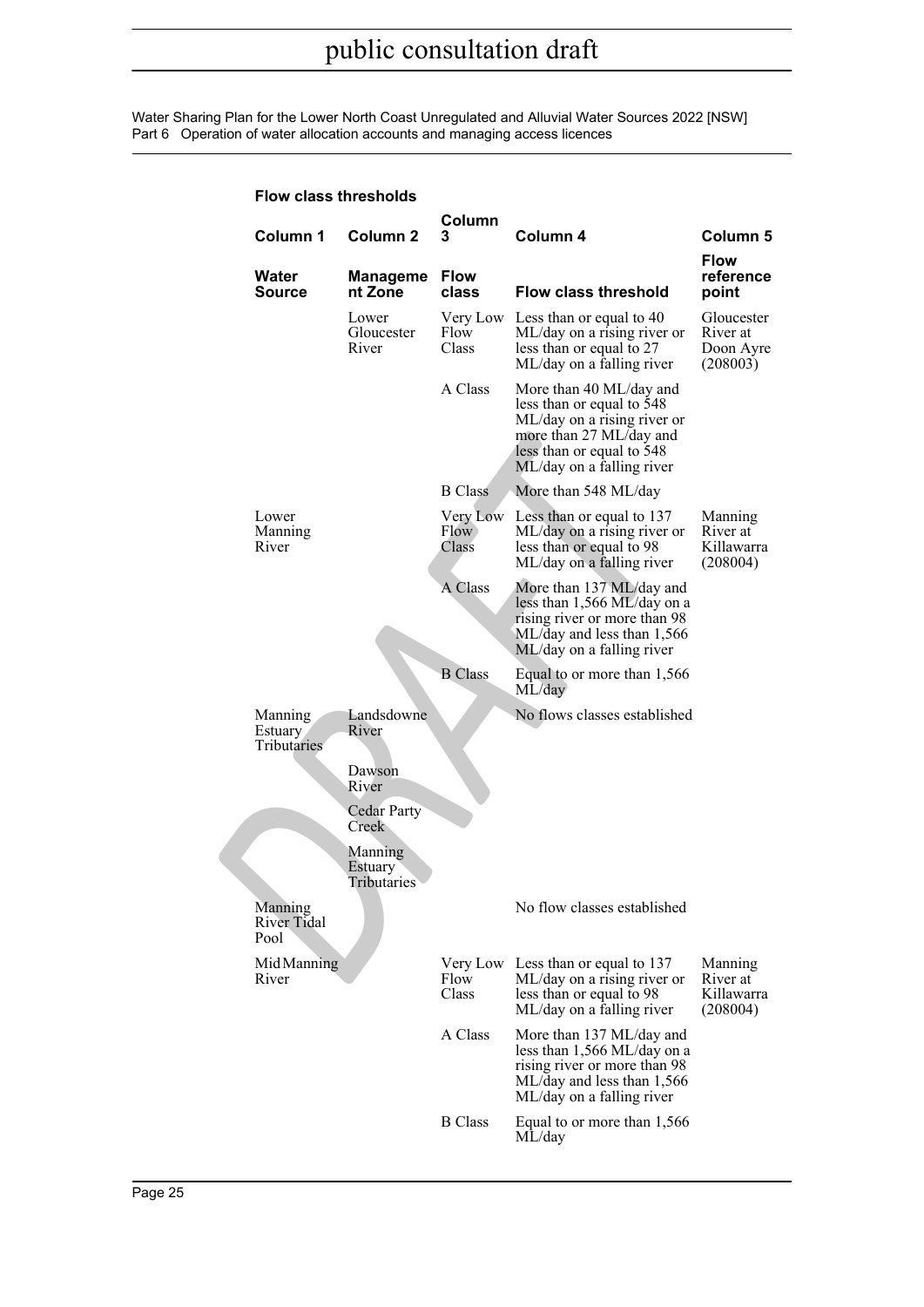| <b>Flow class thresholds</b> |                                                        |                            |                                                                                                                                               |                                               |
|------------------------------|--------------------------------------------------------|----------------------------|-----------------------------------------------------------------------------------------------------------------------------------------------|-----------------------------------------------|
| Column 1                     | Column <sub>2</sub>                                    | Column<br>3                | Column 4                                                                                                                                      | Column <sub>5</sub>                           |
| Water<br>Source              | Manageme<br>nt Zone                                    | <b>Flow</b><br>class       | <b>Flow class threshold</b>                                                                                                                   | <b>Flow</b><br>reference<br>point             |
| <b>Myall Creek</b>           |                                                        | Very Low<br>Flow<br>Class  | Less than or equal to 34<br>ML/day on a rising river or<br>less than or equal to 32<br>ML/day on a falling river                              | Barnard<br>River at<br>Mackay<br>(208011)     |
|                              |                                                        | A Class                    | More than 34 ML/day and<br>less than 245 ML/day on a<br>rising river or more than 32<br>ML/day and less than 245<br>ML/day on a falling river |                                               |
|                              |                                                        | <b>B</b> Class             | Equal to or more than 245<br>ML/day                                                                                                           |                                               |
| <b>Myall Lakes</b>           |                                                        |                            | No flow classes established                                                                                                                   |                                               |
| Myall River                  | Upper Myall<br>River                                   | Very Low<br>Flow<br>Class  | No visible flow                                                                                                                               | Markwell<br>River Bridge<br>at Markwell       |
|                              |                                                        | A Class                    | Visible flow                                                                                                                                  |                                               |
|                              | Crawford<br>River                                      | Flow<br>Class              | Very Low No visible flow                                                                                                                      | Crawford<br>River weir<br>pool                |
|                              |                                                        | A Class                    | Visible flow                                                                                                                                  |                                               |
|                              | Tidal Myall<br>River                                   |                            | No flow classes established                                                                                                                   |                                               |
| Nowendoc<br>River            | Nowendoc<br>River<br>Headwaters                        | Flow<br>Class <sup>1</sup> | Very Low Less than or equal to 64<br>ML/day on a rising river or<br>less than or equal to 61<br>ML/day on a falling river                     | Nowendoc<br>River at the<br>Rocks<br>Crossing |
|                              | Nowendoc<br>River<br>downstream<br>of.<br>Cooplacurrip | A Class                    | More than 64 ML/day and<br>less than 350 ML/day on a<br>rising river or more than 61<br>ML/day and less than 350<br>ML/day on a falling river | (208005)                                      |
|                              | a River<br>confluence                                  | <b>B</b> Class             | Equal to or more than 350<br>ML/day                                                                                                           |                                               |
| Rowley's<br>River            | Rowley's<br>River<br>Headwaters                        | Very Low<br>Flow<br>Class  | Less than or equal to 64<br>ML/day on a rising river or<br>less than or equal to 61<br>ML/day on a falling river                              | Nowendoc<br>River at the<br>Rocks<br>Crossing |
|                              | Rowley's<br>River                                      | A Class                    | More than 64 ML/day and<br>less than 350 ML/day on a<br>rising river or more than 61<br>ML/day and less than 350<br>ML/day on a falling river | (208005)                                      |
|                              |                                                        | <b>B</b> Class             | Equal to or more than 350<br>ML/day                                                                                                           |                                               |

#### **Flow class thresholds**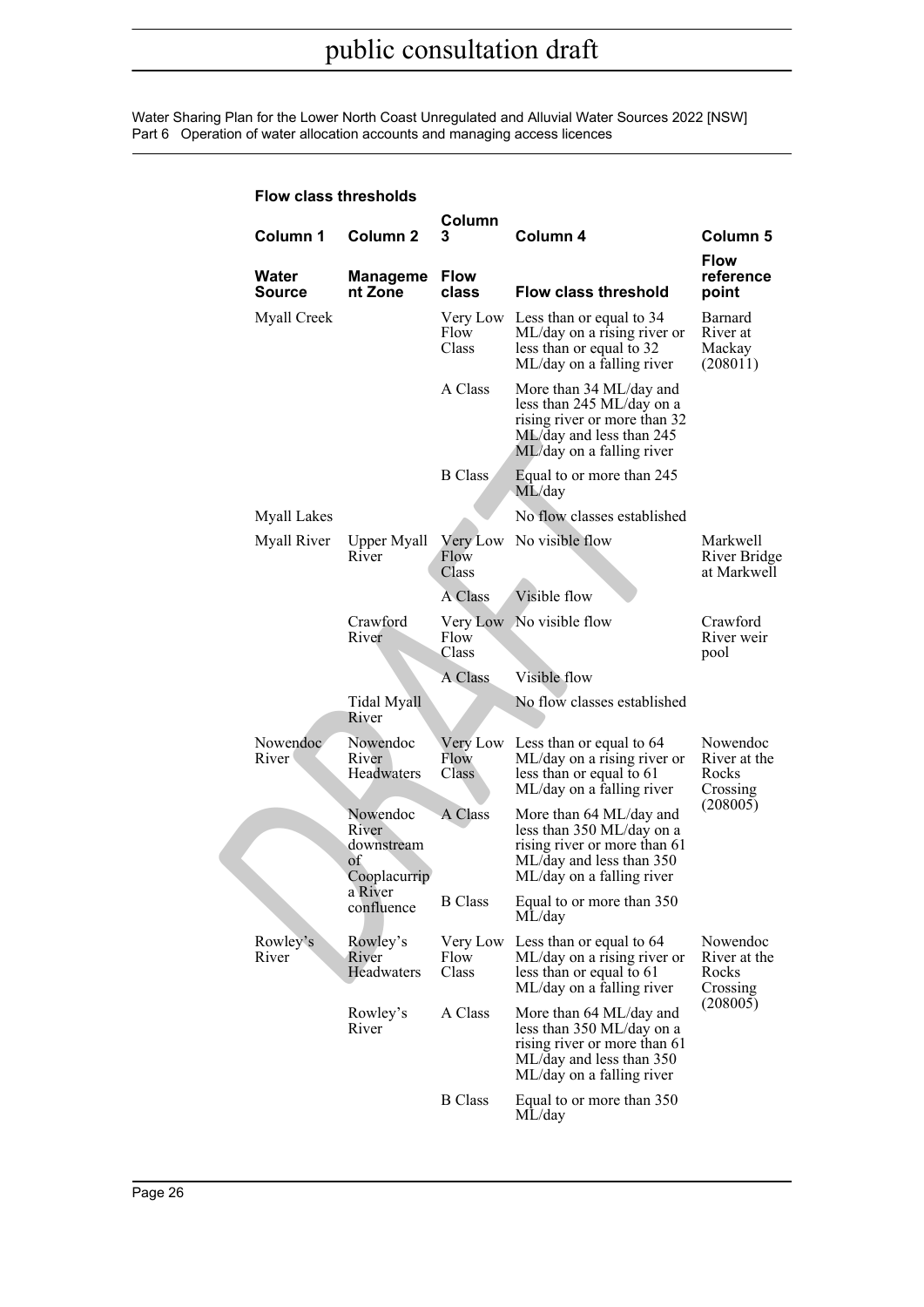| Flow class thresholds        |                                            |                            |                                                                                                                                               |                                                             |
|------------------------------|--------------------------------------------|----------------------------|-----------------------------------------------------------------------------------------------------------------------------------------------|-------------------------------------------------------------|
| Column 1                     | <b>Column 2</b>                            | Column<br>3                | Column 4                                                                                                                                      | Column 5                                                    |
| Water<br>Source              | <b>Manageme</b><br>nt Zone                 | <b>Flow</b><br>class       | <b>Flow class threshold</b>                                                                                                                   | <b>Flow</b><br>reference<br>point                           |
| Upper<br>Barnard<br>River    |                                            | Very Low<br>Flow<br>Class  | Less than or equal to 13<br>ML/day on a rising river or<br>less than or equal to 11<br>ML/day on a falling river                              | Barnard<br>River at the<br>Measuring<br>Weir<br>(208027)    |
|                              |                                            | A Class                    | More than 13 ML/day on a<br>rising river or more than 11<br>ML/day on a falling river                                                         |                                                             |
| Upper<br>Barrington<br>River | Upper<br>Barrington<br>River<br>Headwaters | Very Low<br>Flow<br>Class  | Less than or equal to 39<br>ML/day on a rising river or<br>less than or equal to 32<br>ML/day on a falling river                              | Barrington<br>River at U/S<br>Rocky<br>Crossing<br>(208006) |
|                              | Upper<br>Barrington<br>River               | A Class                    | More than 39 ML/day and<br>less than 390 ML/day on a<br>rising river or more than 32<br>ML/day and less than 390<br>ML/day on a falling river |                                                             |
|                              |                                            | <b>B</b> Class             | Equal to or more than 390<br>ML/day                                                                                                           |                                                             |
| Upper<br>Gloucester<br>River | Upper<br>Gloucester<br>River<br>Headwaters | Very Low<br>Flow.<br>Class | Less than or equal to 8<br>ML/day on a rising river or<br>less than or equal to 6<br>ML/day on a falling river                                | Gloucester<br>River at<br>Forbesdale<br>(208008)            |
|                              |                                            | A Class                    | More than 8 ML/day and less<br>than 75 ML/day on a rising<br>river or more than 6 ML/day<br>and less than 75 ML/day on a<br>falling river     |                                                             |
|                              |                                            | <b>B</b> Class             | Equal to or more than 75<br>ML/day                                                                                                            |                                                             |
|                              | Upper<br>Gloucester<br>River               | Flow<br>Class              | Very Low Less than or equal to 2<br>ML/day on a rising river or<br>less than or equal to 1<br>ML/day on a falling river                       | Gloucester<br>River at<br>Gloucester<br>(208020)            |
|                              |                                            | A Class                    | More than 2 ML/day and less<br>than 67 ML/day on a rising<br>river or more than 1 ML/day<br>and less than 67 ML/day on a<br>falling river     |                                                             |
|                              |                                            | <b>B</b> Class             | Equal to or more than 67<br>ML/day                                                                                                            |                                                             |

### **Flow class thresholds**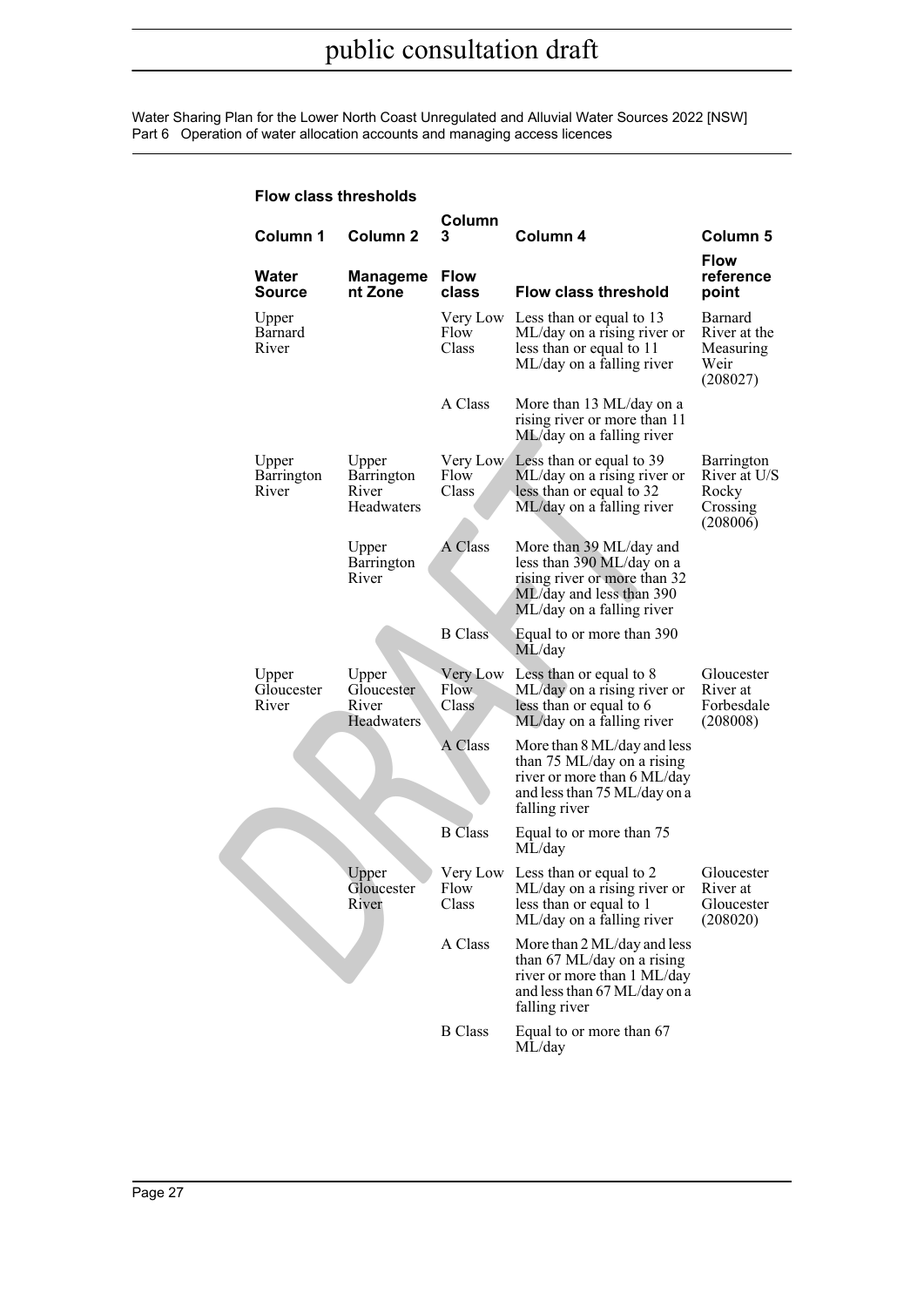**Flow class thresholds**

|       | Column 1                  | Column <sub>2</sub>                      | Column<br>3               | Column 4                                                                                                                                                        | Column 5                                        |
|-------|---------------------------|------------------------------------------|---------------------------|-----------------------------------------------------------------------------------------------------------------------------------------------------------------|-------------------------------------------------|
|       |                           |                                          |                           |                                                                                                                                                                 | <b>Flow</b>                                     |
|       | Water<br>Source           | <b>Manageme</b><br>nt Zone               | <b>Flow</b><br>class      | <b>Flow class threshold</b>                                                                                                                                     | reference<br>point                              |
|       | Upper<br>Manning<br>River | Upper<br>Manning<br>River<br>Headwaters  | Very Low<br>Flow<br>Class | Less than or equal to 17<br>ML/day on a rising river or<br>less than or equal to 14<br>ML/day on a falling river                                                | Manning<br>River at<br>Leslies<br><b>Bridge</b> |
|       |                           | Upper<br>Manning<br>River                | A Class                   | More than 17 ML/day and<br>less than 99 ML/day on a<br>rising river or more than 14<br>ML/day and less than 99<br>ML/day on a falling river                     | (208029)                                        |
|       |                           |                                          | <b>B</b> Class            | Equal to or more than 99<br>ML/day                                                                                                                              |                                                 |
|       | Wallamba<br>River         | Upper<br>Wallamba<br>River               | Flow:<br>Class            | Very Low No visible flow                                                                                                                                        | Dargavilles<br>Crossing at<br>Dargavilles       |
|       |                           |                                          | A Class                   | Visible flow                                                                                                                                                    | Road                                            |
|       |                           | Khappinghat<br>Creek                     |                           | No flow classes established                                                                                                                                     |                                                 |
|       |                           | Tidal<br>Wallamba<br>River               |                           |                                                                                                                                                                 |                                                 |
| 3     |                           |                                          |                           | Access rules for take of surface water-the Act, s 21(a)                                                                                                         |                                                 |
| ıeral |                           |                                          |                           |                                                                                                                                                                 |                                                 |
|       |                           |                                          |                           | Surface water must not be taken in the following circumstances—                                                                                                 |                                                 |
| (a)   |                           |                                          |                           | if there is no visible flow at the location from which the water is taken,                                                                                      |                                                 |
| (b)   | Minister's opinion-       |                                          |                           | for take under an entitlement subject to a cease to take condition—when flow<br>are at or less than the flows specified in a cease to take condition if, in the |                                                 |
|       | (i)                       | zone of the access licence concerned, or |                           | the cease to take condition is more restrictive than the upper limit of the<br>relevant Very Low Flow Class for the water source or management                  |                                                 |
|       | (ii)                      | specified in clause 31,                  |                           | the cease to take condition is more restrictive than the access rule                                                                                            |                                                 |
| (c)   |                           |                                          |                           | for all water sources other than the Lower North Coast Coastal Floodplai<br>Alluvial Groundwater Water Source—from an in-river pool or in-river dan             |                                                 |

### <span id="page-27-0"></span>**Division 3 Access rules for take of surface water—the Act, s 21(a)**

### <span id="page-27-1"></span>**30 General**

- (1) Surface water must not be taken in the following circumstances—
	- (a) if there is no visible flow at the location from which the water is taken,
	- (b) for take under an entitlement subject to a cease to take condition—when flows are at or less than the flows specified in a cease to take condition if, in the Minister's opinion—
		- (i) the cease to take condition is more restrictive than the upper limit of the relevant Very Low Flow Class for the water source or management zone of the access licence concerned, or
		- (ii) the cease to take condition is more restrictive than the access rules specified in clause 31,
	- (c) for all water sources other than the Lower North Coast Coastal Floodplain Alluvial Groundwater Water Source—from an in-river pool or in-river dam pool if the pool is not at or above full capacity,
	- (d) for the Karuah River Water Source—from an off-river pool if the pool is not at or above full capacity,
	- (e) under an access licence with a share component that specifies the following if flows in the water source or management zone are in the Very Low Flow Class—
		- (i) a water source specifying a management zone with a Very Low Flow Class that has commenced,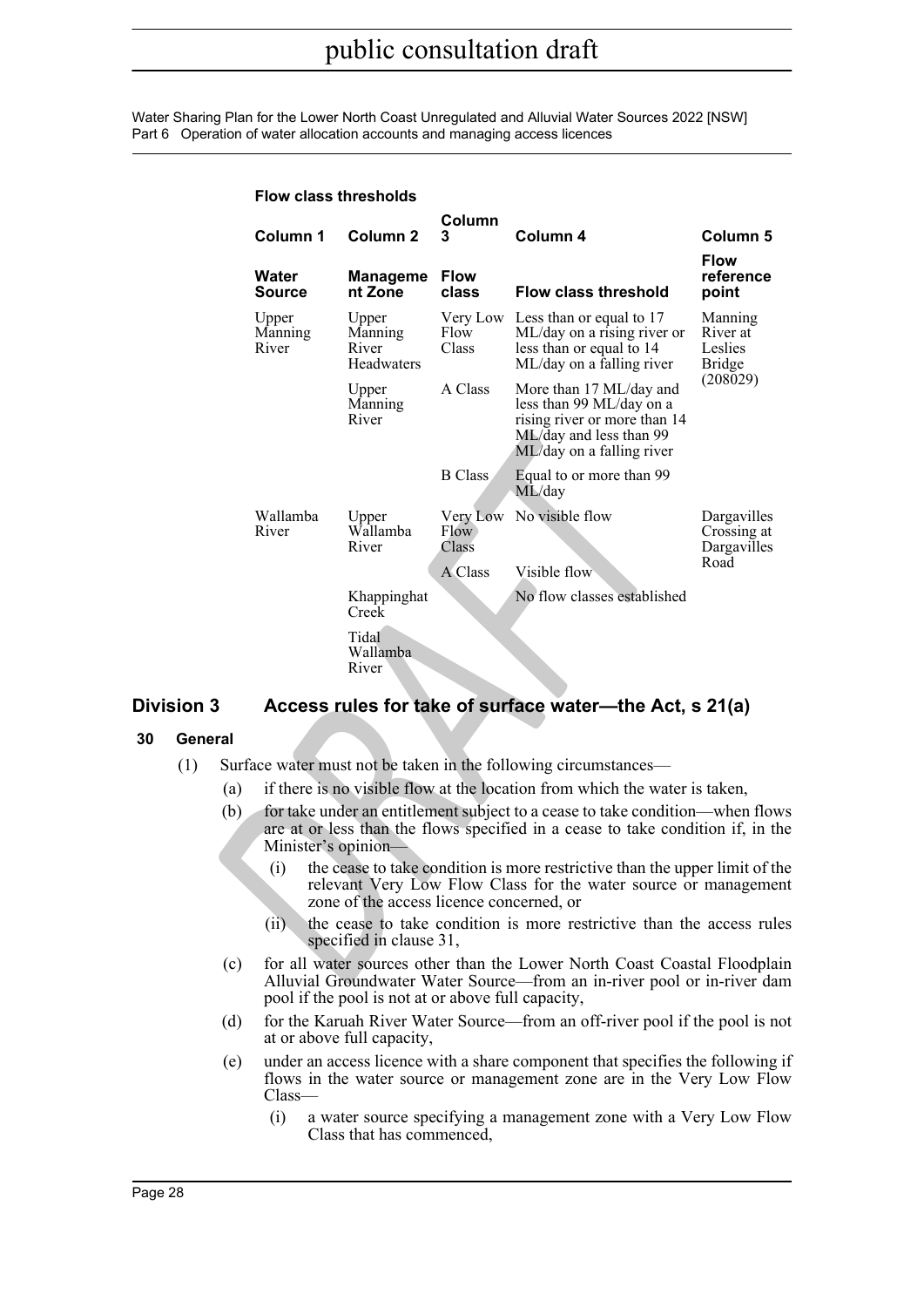- (ii) an extraction component specifying a management zone with a Very Low Flow Class that has commenced,
- (f) under an unregulated river (high flow) access licence if flows are in the Very Low Flow Class or A Class.
- (g) under the following access licences with a share component that specifies a water source for which a B Class has not been established under clause 29 unless flows exceed a flow class or level determined by the Minister—
	- (i) a local water utility access licence granted after the commencement of this Plan under the Act, section  $66(3)$  or (4),
	- (ii) a major utility access licence of the subcategory "Urban water" granted after the commencement of this Plan that has not replaced a local water utility access licence,
- (h) under the following access licences with a share component that specifies a water source for which a B Class has been established under clause 29 if flows are in the Very Low Flow Class or A Class—
	- (i) a local water utility access licence granted after the commencement of this Plan under the Act, section 66(3) or (4),
	- (ii) a major utility access licence of the subcategory "Urban water" granted after the commencement of this Plan if the licence has not replaced a local water utility access licence,
	- (iii) an access licence with a zero share component granted after the commencement of this Plan.
- (2) Subclause  $(1)(a)$  does not apply to the following—
	- (a) an in-river dam pool,
	- (b) an in-river pool,
	- (c) an off-river pool.

### <span id="page-28-0"></span>**31 Specific access rules**

- (1) Surface water must not be taken, other than from an off-river pool, under an access licence with an extraction component that specifies the Karuah Upriver Management Zone in the Karuah River Water Source for 24 hours after flows first exceed 5 ML/day following a flow of 2 ML/day at the Karuah River at Booral (209003).
- water source for which a B Class has been established under<br>
are in the Very Low Flow Class or A Class—<br>
(i) a local water utility access licence granted after the c<br>
(ii) a major utility access licence granted after the c (2) Surface water must not be taken under an access licence with a share component or extraction component that specifies 1 or more of the following management zones for a 24-hour period after flows in the management zones have exceeded the top of the Very Low Flow Class—
	- (a) Upper Myall River Management Zone in the Myall River Water Source,
	- (b) Crawford River Management Zone in the Myall River Water Source,
	- (c) Upper Coolongolook River Management Zone in the Coolongolook River Water Source,
	- (d) Upper Wallamba River Management Zone in the Wallamba River Water Source.

### <span id="page-28-1"></span>**32 Exceptions**

Surface water is permitted to be taken in the following circumstances—

- (a) for the following purposes under an access licence specified in Schedule 2, Table A if no more than 20 kl/day or a lower amount specified by the Minister is taken—
	- (i) fruit washing,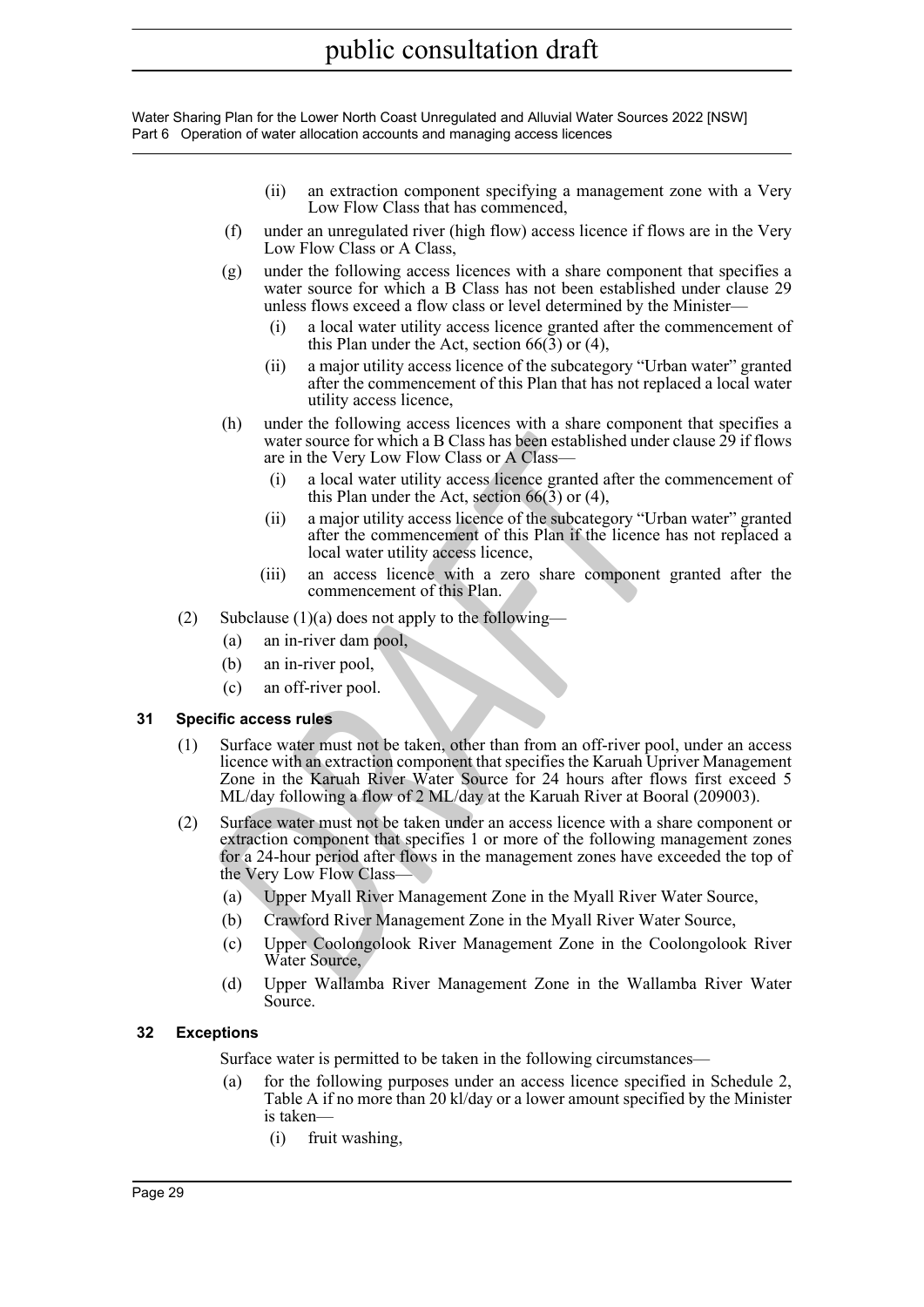- (ii) cleaning of dairy plant and equipment for the purpose of hygiene,
- (iii) poultry watering and misting,
- (iv) cleaning of enclosures used for intensive animal production for the purposes of hygiene,
- (b) for domestic consumption under a domestic and stock access licence if no more than 1 kl/day is taken,
- (c) from a runoff harvesting dam,
- (d) from an in-river dam pool if the in-river dam is passing flows in the circumstances specified on the water supply work approval for the in-river dam,
- (e) under an access licence specified in Schedule 2, Table B until, in the Minister's opinion, major augmentation of the access licence holder's water supply system occurs,
- (f) under an access licence held by the local water utility for Bottawa Dam arising from entitlement 20SL022548 and specified in Schedule 2.

### <span id="page-29-0"></span>**Division 4 Access rules for take of groundwater—the Act, s 21(a)**

### <span id="page-29-1"></span>**33 General**

- (1) Groundwater must not be taken in the following circumstances—
	- (a) if there is no visible flow—
		- (i) in the river at the location closest to the water supply work, or
		- (ii) if the location closest to the water supply work is an in-river pool—in or out of the pool,
	- (b) if flows in the water source are in the Very Low Flow Class.
- (2) Subclause (1) does not apply to the following—
	- (a) the Lower North Coast Coastal Floodplain Alluvial Groundwater Source,
- **Example yield the state of diversion and state utility for Bott<br>
<b>Example yield and state in Schedule 2.**<br> **Access rules for take of groundwater—the Act,**<br> **Access rules for take of groundwater—the Act,**<br> **Access rules fo** (b) a water supply work that is not located within 40 m of the high bank of the river unless the water is taken under an aquifer access licence arising from a dealing involving the conversion of an unregulated river access licence.

### <span id="page-29-2"></span>**34 Exceptions**

Groundwater is permitted to be taken in the following circumstances—

- (a) for the following purposes under an access licence specified in Schedule 2, Table A if no more than 20 kl/day is taken—
	- (i) fruit washing,
	- (ii) cleaning of dairy plant and equipment for the purpose of hygiene,
	- (iii) poultry watering and misting,
	- (iv) cleaning of enclosures used for intensive animal production for the purposes of hygiene,
- (b) for domestic consumption under a domestic and stock access licence if no more than 1 kl/day is taken,
- (c) under a local water utility access licence or an access licence of the subcategory "Town water supply" to which Schedule 2, clause 2 applies.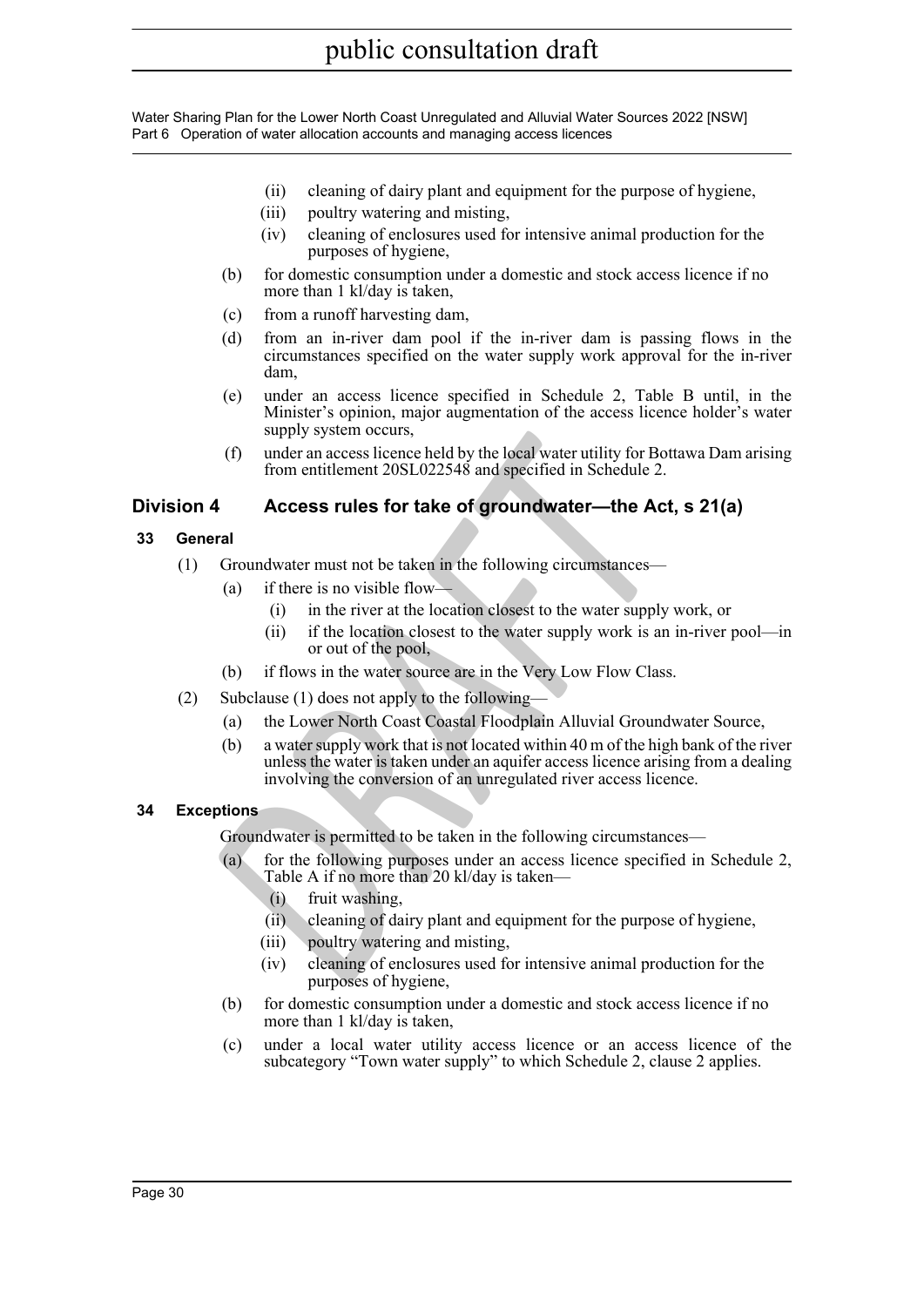### <span id="page-30-0"></span>**Division 5 Rules for major utility storages—the Act, s 21(a)**

### <span id="page-30-1"></span>**35 Diversion from Barnard River Dam**

- (1) This clause applies to the Lower Barnard River Water Source.
- (2) A maximum of 30,000 ML/year of water may be diverted from the Barnard River Dam if—
	- (a) releases reach the following *minimum release rate*
		- (i) the 80th percentile flow in the Barnard River at the gauging weir downstream of the junction of the Barnard River and Orham Creek, or
		- (ii) the inflow to the Dam, or
	- (b) the dam is spilling at a rate that is equal to or more than the minimum release rate.
- (3) The maximum volume of water taken must not exceed 100,000 ML in 5 consecutive water years.
- The maximum volume of water taken must not exceed 100,000 ML<br>water years.<br>The Minister may suspend or adjust the requirements in subclause<br>the purpose of an emergency or maintenance activity that, in the M<br>may temporarily (4) The Minister may suspend or adjust the requirements in subclause  $(2)(a)$  or (b) for the purpose of an emergency or maintenance activity that, in the Minister's opinion, may temporarily affect the flow volume or behaviour of water for more than 24 hours.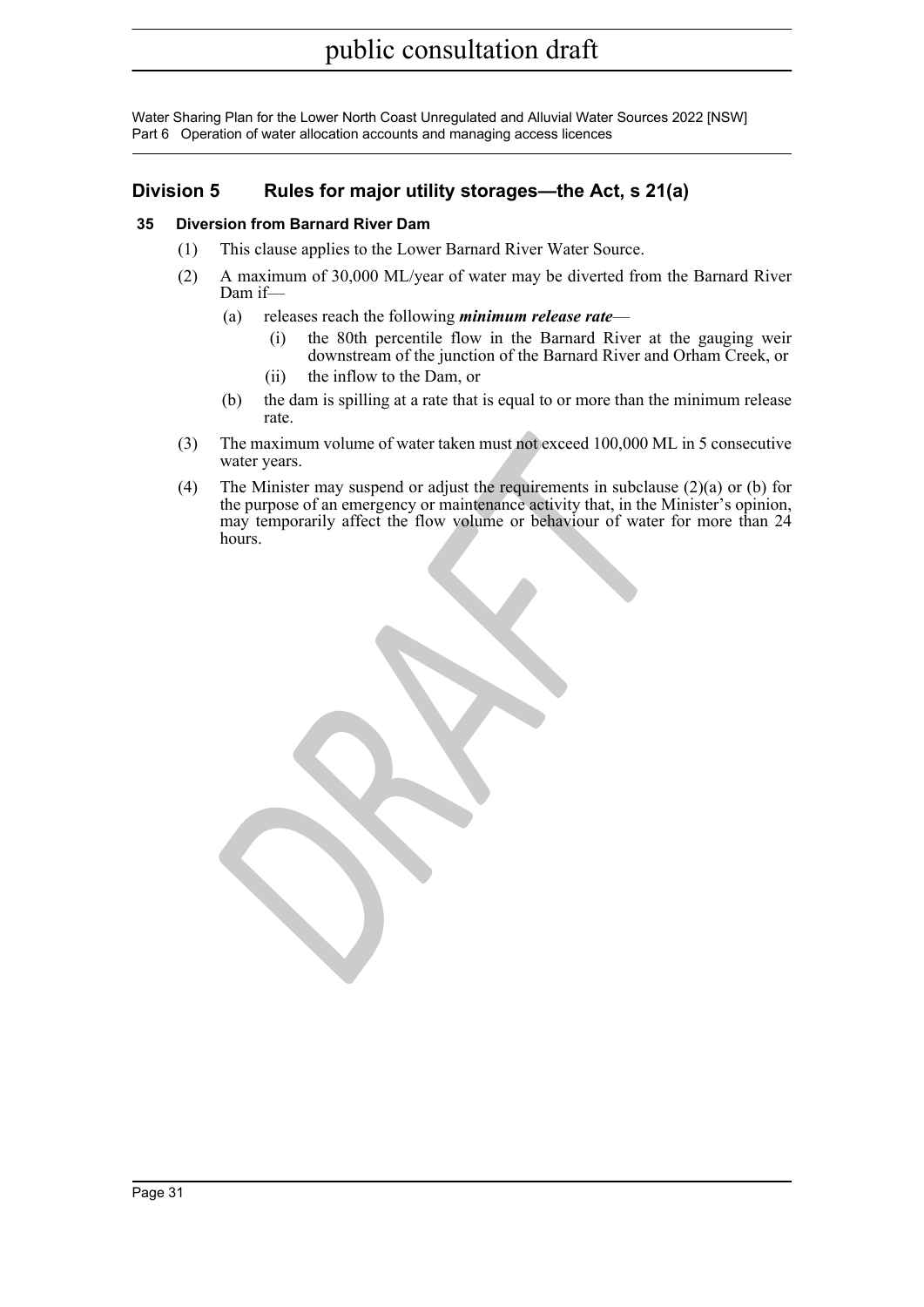### <span id="page-31-0"></span>**Part 7 Construction and use of water supply works—the Act, s 21(b)**

**Note—** An approval must not be granted in contravention of this Part—see the Act, section 95(3). An application to amend an approval relating to additional uses, works, activities or land must be assessed and determined in the same way as an application for a new approval, but only in relation to the additional uses, works, activities or land—see the Act, section 107(5).

### <span id="page-31-1"></span>**Division 1 Water supply works that take groundwater**

### <span id="page-31-2"></span>**36 Application of Division**

- (1) This Division applies to a water supply work used to take groundwater.
- (2) In this Part, a reference to a water supply work located within a specified distance includes a reference to a water supply work that is proposed to be located within a specified distance.

### <span id="page-31-3"></span>**37 Replacement groundwater works**

- (1) In this Part, *replacement groundwater work* means a water supply work that—
	- (a) replaces an existing water supply work that is authorised by a water supply work approval, and
	- (b) is constructed to extract water-
		- (i) from the same water source as the existing water supply work, and
		- (ii) from the same depth as the existing water supply work, and
	- (c) is located—
		- (i) within 20 m of the existing water supply work, and
		- (ii) if the existing water supply work is located within 40 m of the top of the high bank of a river—at the same or a further distance from the top of the high bank of the river, and
	- (d) has an internal diameter or excavation footprint the same as or less than the existing water supply work unless—
		- (i) if the existing water supply work is no longer manufactured—the internal diameter of the water supply work will not exceed 120% of the internal diameter of the existing water supply work, or
		- (ii) if the internal diameter of the existing water supply work is less than 100 mm—the internal diameter of the water supply work does not exceed 100 mm.
- spectred distance.<br>
In this Part, *replacement groundwater work* means a water supply<br>
(a) replaces an existing water supply work that is authorised by<br>
work approval, and<br>
(b) is constructed to extract water—<br>
(i) from th (2) A water supply work that does not meet the requirements in subclause  $(1)(b)(ii)$  or (c)(i) is taken to be a replacement groundwater work if, in the Minister's opinion, the water supply work is not likely to—
	- (a) result in a greater adverse impact than the existing water supply work on the following—
		- (i) a water source,
		- (ii) a high priority groundwater-dependent ecosystem,
		- (iii) public health and safety,
		- (iv) a groundwater-dependent culturally significant area, and
	- (b) adversely affect an associated access licence or the ability of a person to take water from an existing water supply work.
- (3) In this clause—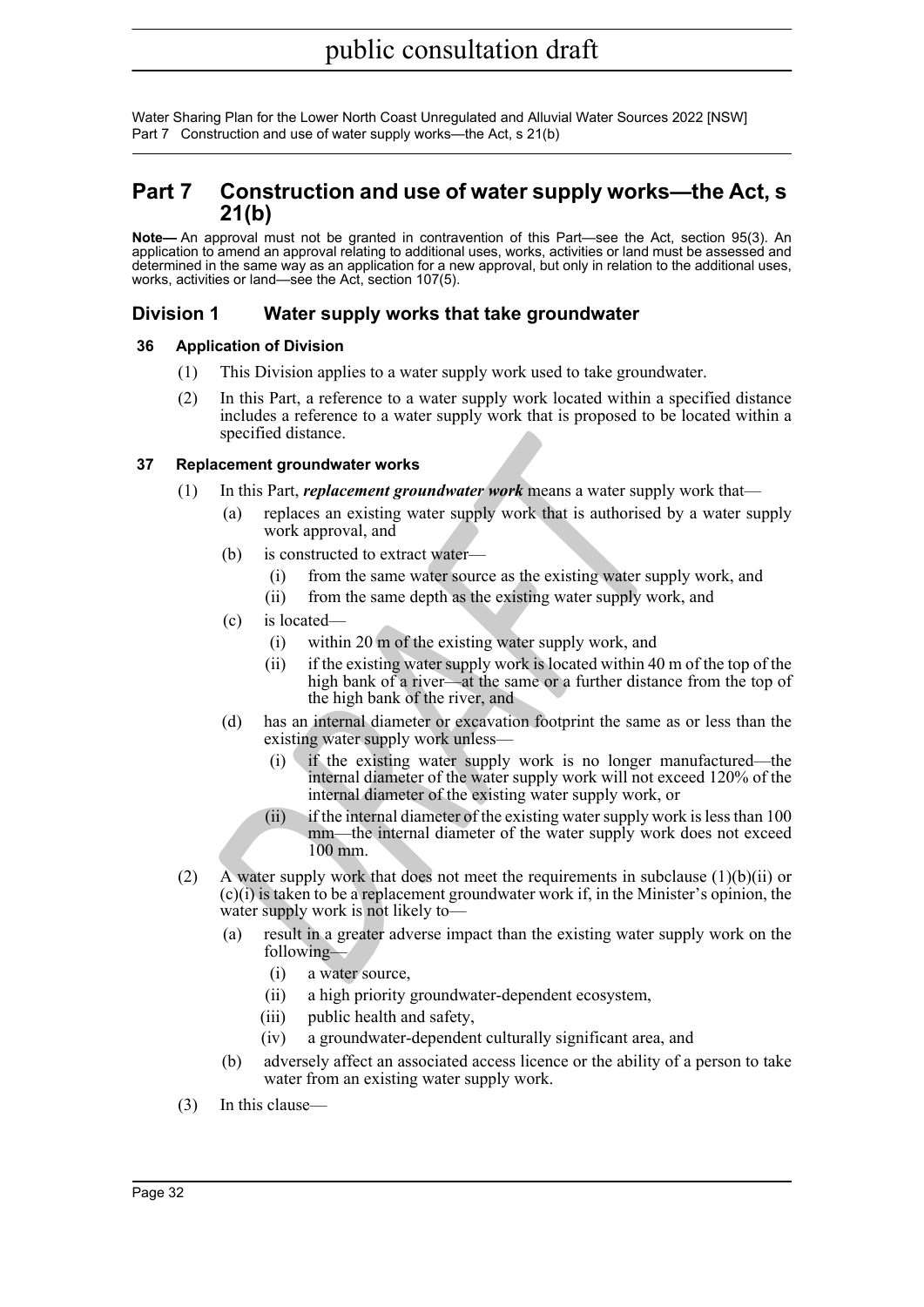> *existing water supply work* means the water supply work being replaced by the replacement groundwater work.

*internal diameter* means the diameter of the inside of the casing of a water bore.

### <span id="page-32-0"></span>**38 Interference between water supply works**

- (1) A water supply work must not be constructed on land within the following areas—
	- (a) 200 m of a water supply work that is—
		- (i) located on another landholding, and
		- (ii) authorised to take water solely for basic landholder rights from the same water source,
	- (b) 200 m of a water supply work that is—
		- (i) located on another landholding, and
		- (ii) nominated by another access licence to take water from the same water source,
	- (c) 100 m of the boundary of the landholding on which the water supply work is located unless the owner of the landholding adjoining the boundary has provided written consent,
	- (d) 500 m of a water supply work that is nominated by a local water utility access licence or a major utility access licence authorised to take water from the same water source unless the holder of the licence has provided written consent,
	- (e) 100 m of a Government monitoring or observation bore.
- (2) Subclause (1) does not apply if—
	- (a) the water supply work is used only for basic landholder rights, or
	- (b) the water supply work is a replacement groundwater work, or
	- (c) the water supply work is for the purpose of monitoring, environmental remediation activities or emergency services, or
- (ii) nominated by another access licence to take water from<br>
source,<br>
(c) 100 m of the boundary of the landholding on which the wate<br>
located unless the owner of the landholding adjoining the<br>
provided written consent,<br>
(d (d) the location of the water supply work at a lesser distance than that specified in subclause (1) would result in no more than a minimal detrimental effect on the ability of a person to take water using an existing approved water supply work and associated access licences, if any.

### <span id="page-32-1"></span>**39 Contamination sources**

- (1) A water supply work must not be constructed on land within the following areas—
	- (a) within 500 m of a contamination source,
	- (b) within 250 m of the edge of a plume associated with a contamination source,
	- (c) between 250 m and 500 m from the edge of a plume associated with a contamination source unless no change in groundwater level will occur within 250 m of the plume.
- (2) Subclause (1) does not apply if—
	- (a) the location of the water supply work is adequate to protect the water source, the environment and public health and safety, or
	- (b) the water supply work is for the purpose of monitoring, environmental remediation activities or emergency services.
- (3) A water supply work must not be constructed on land within 250 m of an on-site sewage disposal system unless the water supply work is—
	- (a) constructed with cement grout in the borehole annulus to a minimum depth of 20 m from the ground surface, and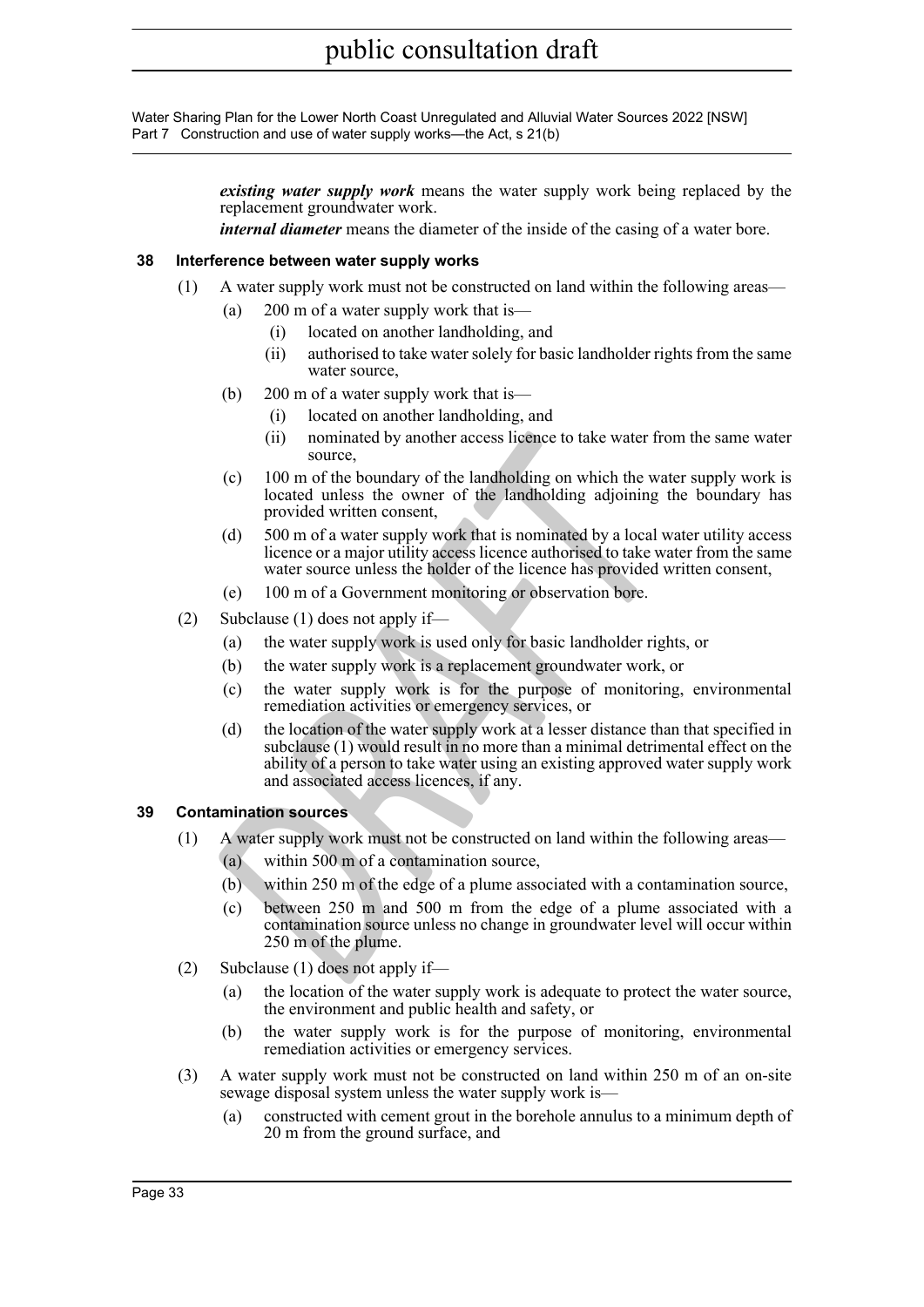- (b) located at a sufficient distance from the on-site sewage disposal system to prevent migration of septic contamination in the aquifer.
- (4) The Minister may reduce the depth requirement in subclause  $(3)(a)$  if—
	- (a) adequate arrangements are in place to protect the water source, the environment, and public health and safety, or
	- (b) the water supply work is for the purpose of monitoring and environmental remediation activities.
- (5) In this clause—

*contamination source* means a contamination source specified in Schedule 1.

### <span id="page-33-0"></span>**40 High priority groundwater-dependent ecosystems**

- (1) A water supply work must not be constructed on land within the following areas—
	- (a) 40 m of the top of the high bank of a river,
	- (b) 200 m of a high priority groundwater-dependent ecosystem unless, in the Minister's opinion—
		- (i) there is not a high probability of groundwater dependence for the relevant ecosystem, and
		- (ii) the location of the water supply work is likely to cause no more than minimal harm to the high priority groundwater-dependent ecosystem,
- (2) Subclause (1) does not apply if—
	- (a) the water supply work is used only for basic landholder rights, or
	- (b) the water supply work is a replacement groundwater work, or
	- (c) the water supply work is for the purpose of monitoring, environmental remediation activities or emergency services.

### <span id="page-33-1"></span>**41 Potential acid sulfate soils**

- (a) 40 m of the top of the high bank of a river,<br>
(b) 200 m of a high priority groundwater-dependent coosyste<br>
Minister's opinom—<br>
(i) there is not a high probability of groundwater dep<br>
relevant ecosystem, and<br>
(ii) the l (1) A water supply work must not be constructed on land within an area classed as having a high probability of occurrence of acid sulfate soils on the Acid Sulfate Soil Risk Map.
- (2) Subclause (1) does not apply if there is not likely to be a significant risk of acidification of the water sources as a result of the construction and location of the water supply work.
- $(3)$  In this clause-

*Acid Sulfate Soil Risk Map* means an Acid Sulfate Soil Risk Map authorised by the Department and published on the Department's website.

### <span id="page-33-2"></span>**42 Groundwater-dependent culturally significant areas**

- (1) A water supply work must not be constructed on land within 200 m of a groundwater-dependent culturally significant area. **Note—** Groundwater-dependent culturally significant areas may be identified after the commencement of this Plan.
- (2) Subclause (1) does not apply if—
	- (a) the water supply work is used only for basic landholder rights, or
	- (b) the water supply work is a replacement groundwater work, or
	- (c) the water supply work is for the purpose of monitoring, environmental remediation activities or emergency services, or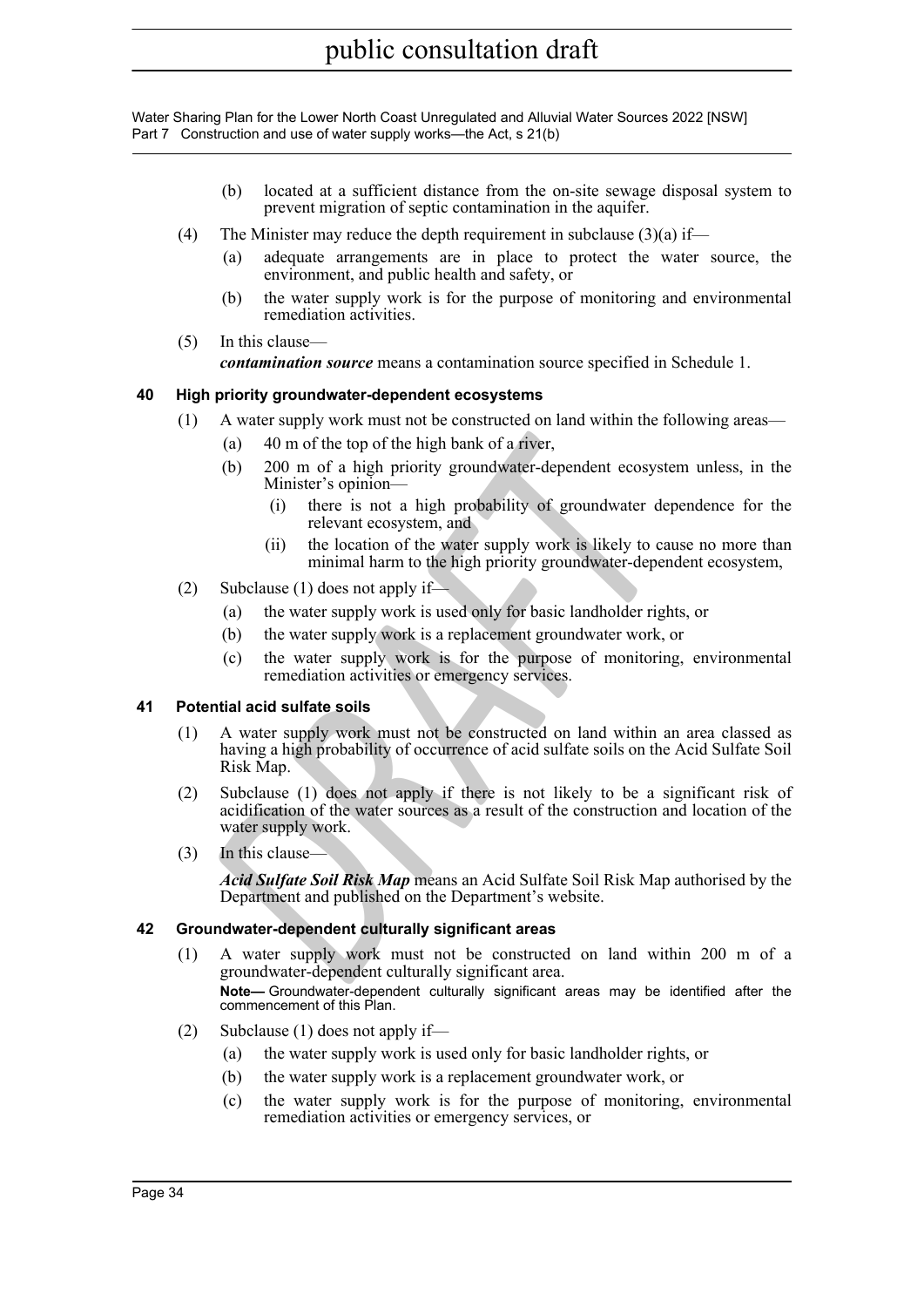> (d) the location of the water supply work at a lesser distance would result in no more than minimal harm to a groundwater-dependent culturally significant area.

### <span id="page-34-0"></span>**43 Water supply works used only for basic landholder rights**

- (1) A water supply work used only for basic landholder rights must not be constructed on land within the following areas—
	- (a) 100 m of a Government monitoring or observation bore,
	- (b) 40 m of the top of the high bank of a river,
	- (c) 100 m of a high priority groundwater-dependent ecosystem unless, in the Minister's opinion—
		- (i) there is not a high probability of groundwater dependence for the relevant ecosystem, and
		- (ii) the location of the water supply work is likely to cause no more than minimal harm to the high priority groundwater-dependent ecosystem,
	- (ii) the location of the water supply work is likely to cau minimal harm to the high priority groundwater-dependent<br>
	(d) 100 m of a groundwater-dependent culturally significant are supply work is likely to cau minimal harm (d) 100 m of a groundwater-dependent culturally significant area unless, in the Minister's opinion, the water supply work is likely to cause no more than minimal harm to the groundwater-dependent culturally significant area.
- (2) Subclause (1) does not apply if the water supply work is a replacement groundwater work.

### <span id="page-34-1"></span>**Division 2 Water supply works that take surface water**

### <span id="page-34-2"></span>**44 Application of Division**

This Division applies to a water supply work used in the take of surface water.

### <span id="page-34-3"></span>**45 In-river dams**

An in-river dam on a third order or higher stream must not be constructed or used within the following water sources—

- (a) Bowman River Water Source,
- (b) Coolongolook River Water Source,
- (c) Cooplacurripa River Water Source,
- (d) Dingo Creek Water Source,
- (e) Karuah River Water Source,
- (f) Lower Barnard River Water Source,
- (g) Lower Barrington/Gloucester Rivers Water Source,
- (h) Lower Manning River Water Source,
- (i) Mid Manning River Water Source,
- (j) Myall Creek Water Source,
- (k) Myall Lakes Water Source,
- (l) Myall River Water Source,
- (m) Nowendoc River Water Source,
- (n) Rowleys River Water Source,
- (o) Upper Barnard River Water Source,
- (p) Upper Barrington River Water Source,
- (q) Upper Gloucester River Water Source,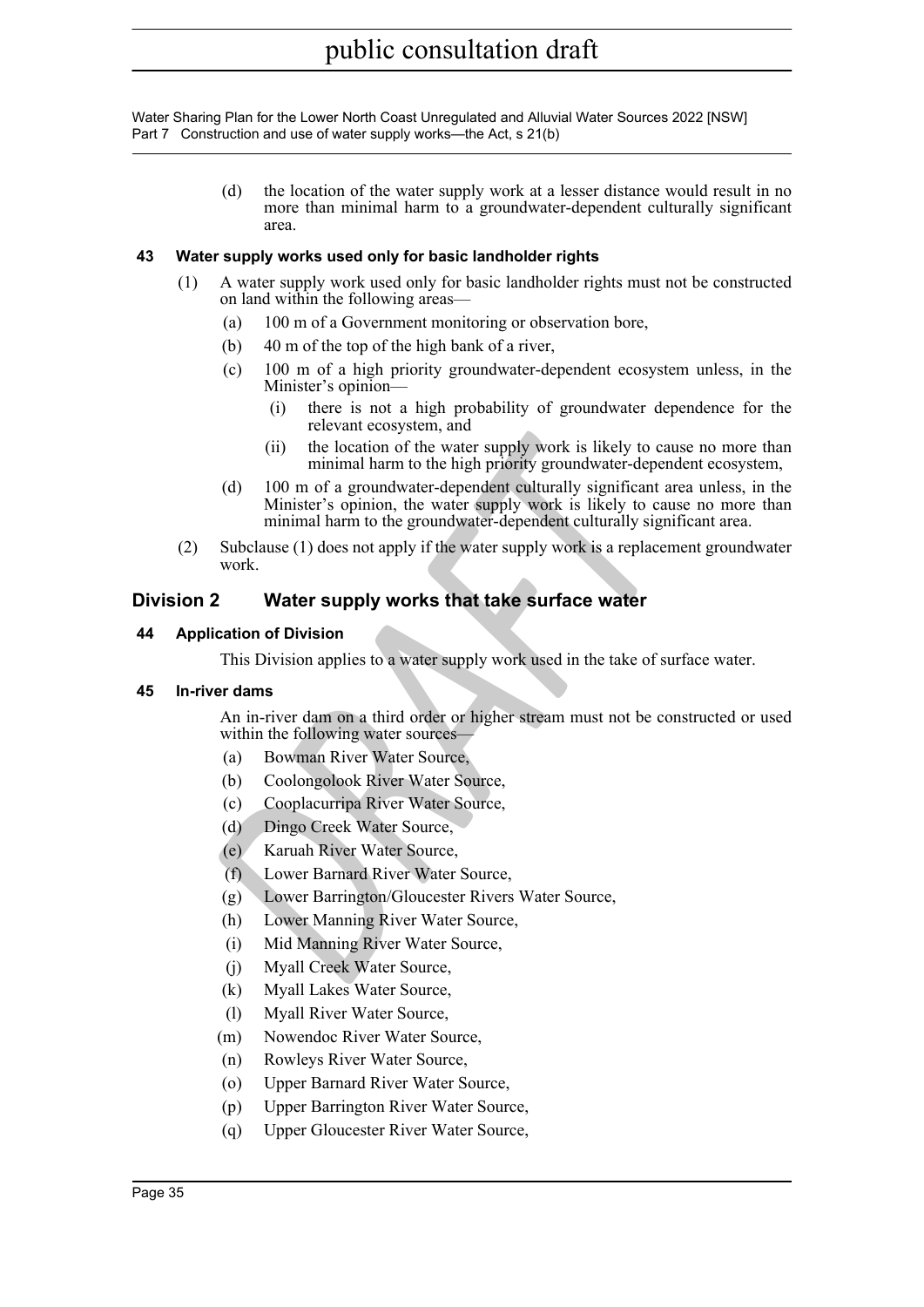- (r) Upper Manning River Water Source,
- (s) Wallamba River Water Source.

### <span id="page-35-0"></span>**46 Coastal wetlands**

- (1) This clause applies to the following water sources—
	- (a) Coolongolook River Water Source,
	- (b) Karuah River Water Source,
	- (c) Manning Estuary Tributaries Water Sources,
	- (d) Myall Lakes Water Source,
	- (e) Myall River Water Source,
	- (f) Wallamba River Water Source.
- A water supply work must not be constructed upstream from controllads unless, in the Minister's opinion, there will be no more the to the coastal wetlands.<br>
In this clause—<br>
coastal wetlands means land identified as coasta (2) A water supply work must not be constructed upstream from or within coastal wetlands unless, in the Minister's opinion, there will be no more than minimal harm to the coastal wetlands.
- (3) In this clause—

*coastal wetlands* means land identified as coastal wetlands on the Coastal Wetlands and Littoral Rainforests Area Map.

*Coastal Wetlands and Littoral Rainforests Area Map* has the same meaning as in *State Environmental Planning Policy (Coastal Management) 2018* .

### <span id="page-35-1"></span>**Division 3 Prohibited water supply works**

### <span id="page-35-2"></span>**47 Water supply works prohibited in Myall Lakes Water Source**

A water supply work must not be constructed or used in the Myall Lakes Water Source.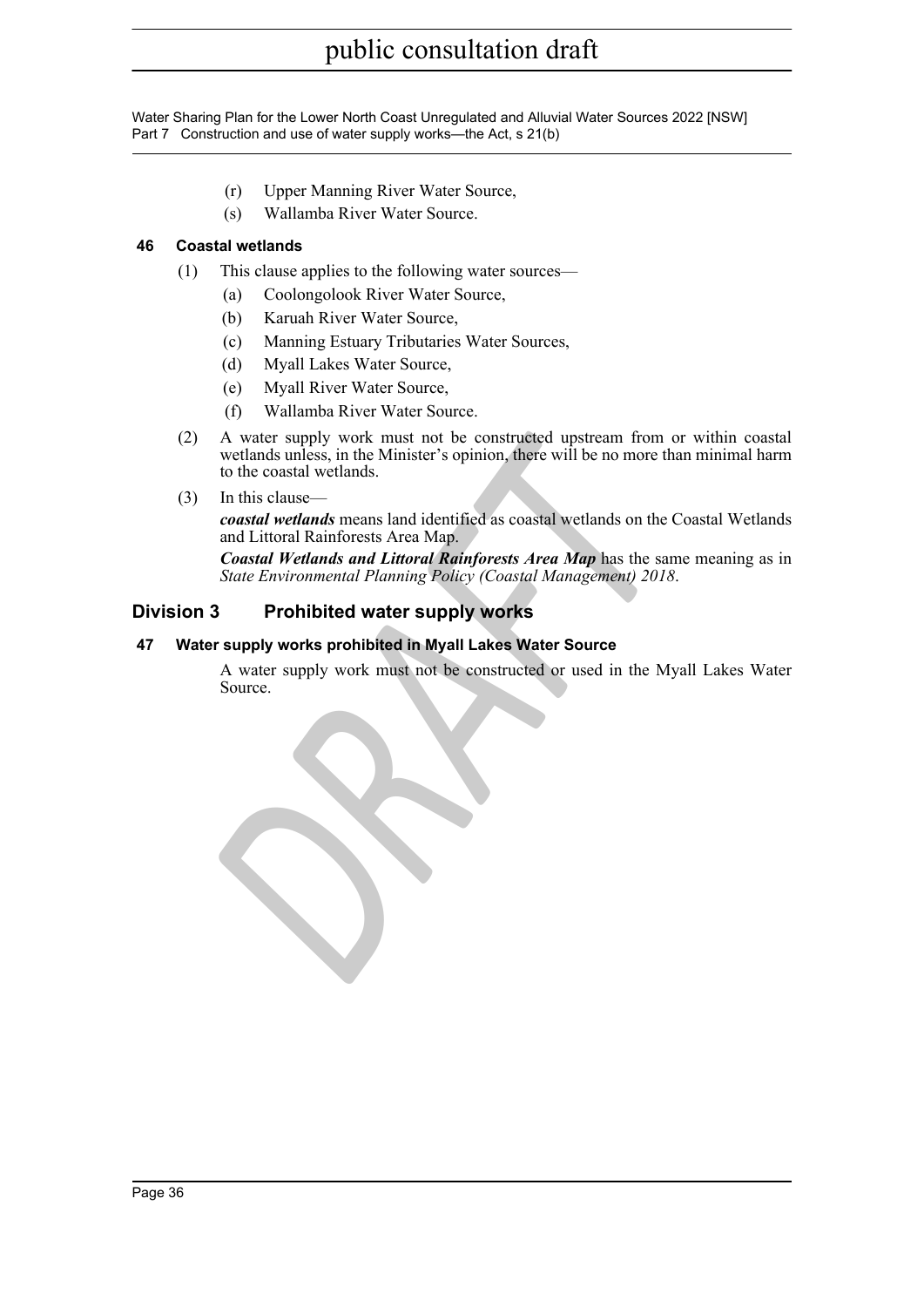### <span id="page-36-0"></span>**Part 8 Access licence dealing rules—the Act, s 20(1)(d)**

**Note—** The access licence dealing principles established by the *Access Licence Dealing Principles Order 2004* prevail over the access licence dealing rules in this Part to the extent of an inconsistency.

### <span id="page-36-1"></span>**Division 1 Conversions under the Act, section 71O**

### <span id="page-36-2"></span>**48 Certain conversions of access licence to new categories permitted**

A dealing under the Act, section 71O is prohibited unless the conversion is from—

- (a) an unregulated river access licence to an aquifer access licence in the same water source, or
- (b) an unregulated river access licence in a water source to an unregulated river (high flow) access licence in the following water sources if the total share components of unregulated river (high flow) access licences resulting from the dealing do not exceed the amount specified for the water source—
	- (i) Avon River Water Source—1,340 ML/year,
	- (ii) Dingo Creek Water Source—2,110 ML/year,
	- (iii) Lower Barrington/Gloucester Rivers Water Source—7,330 ML/year,
	- (iv) Upper Gloucester River Water Source—1,560 ML/year,
	- (v) Lower Manning River Water Source—14,400 ML/year,
	- (vi) Mid Manning River Water Source—14,400 ML/year.

**Note—** The *Access Licence Dealing Principles Order 2004*, clause 11(3) contains restrictions relating to dealings under the Act, section 71O.

### <span id="page-36-3"></span>**Division 2 Dealings under the Act, sections 71Q, 71R and 71T**

### <span id="page-36-4"></span>**49 Prohibited assignments in same water source**

- (1) This clause applies to the following dealings in the same water source—
	- (a) an assignment of rights under the Act, section 71Q,
	- (b) an assignment of water allocations under the Act, section 71T.
- dealing do not exceed the amount specified for the water sou<br>
(i) Avon River Water Source—1,340 ML/year,<br>
(iii) Dingo Creck Water Source—2,110 ML/year,<br>
(iii) Dingo Creck Water Source—2,110 ML/year,<br>
(iv) Upper Gloucester (2) An assignment from an aquifer access licence that nominates a water supply work located further than 40 m from the top of the high bank of a river to an access licence that nominates a water supply work located within 40 m from the top of the high bank of a river is prohibited.
- (3) An assignment from an access licence in a management zone specified in Column 1 of the table to this clause to an access licence in a management zone specified in Column 2 of the table is prohibited.
- (4) An assignment that is not permitted under clauses 51–53 is prohibited.

| Column 1                                                                                    | Column 2                                                                                    |
|---------------------------------------------------------------------------------------------|---------------------------------------------------------------------------------------------|
| Karuah Estuarine Management Zone                                                            | Karuah Upriver Management Zone                                                              |
| Lower Bowman River Management Zone                                                          | Craven Creek Management Zone<br>Bowman Creek above Craven Creek<br>Junction Management Zone |
| Craven Creek Management Zone<br>Bowman Creek above Craven Creek Junction<br>Management Zone | Lower Bowman River Management Zone                                                          |
| Craven Creek Management Zone                                                                | Bowman Creek above Craven Creek<br>Junction Management Zone                                 |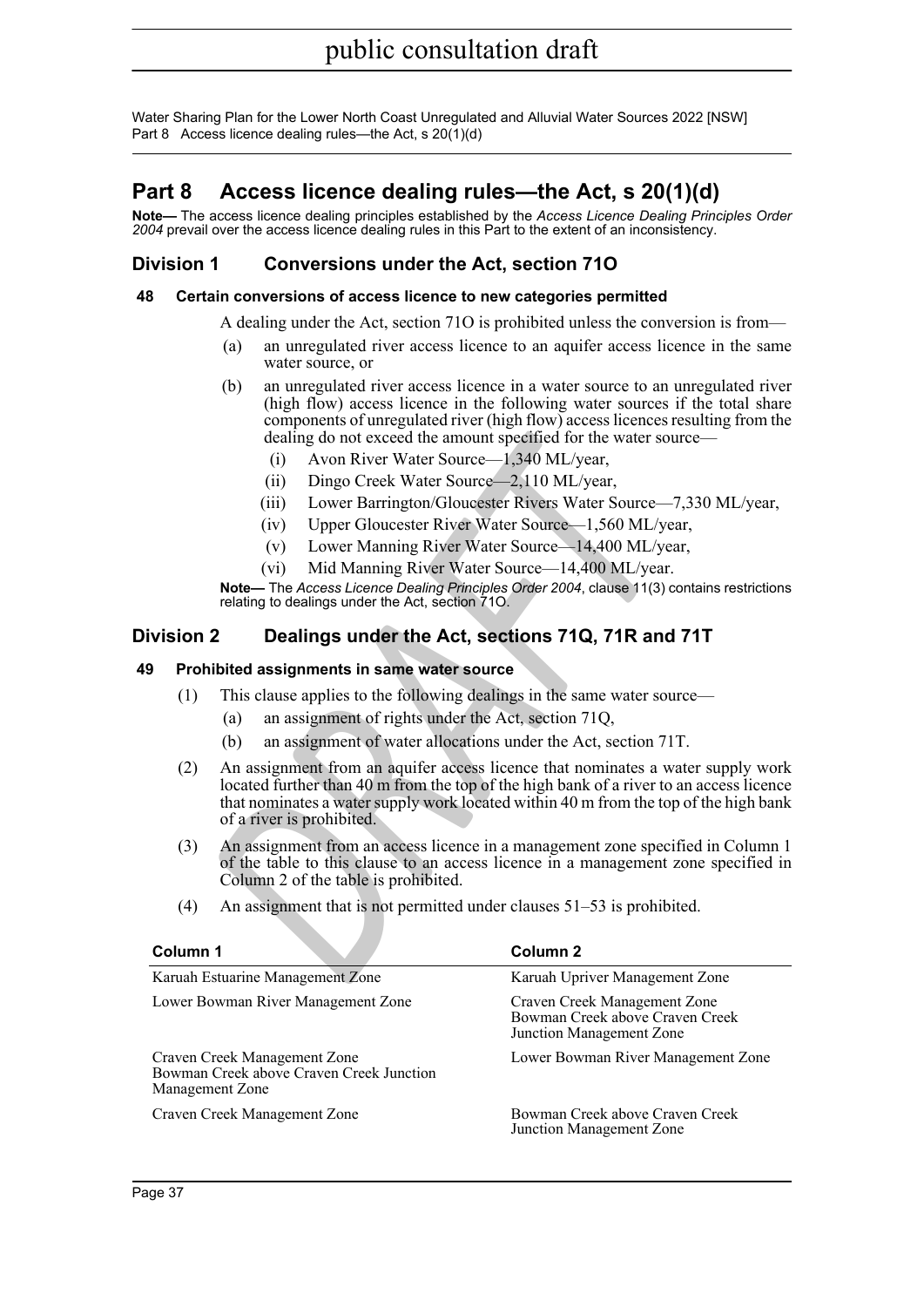| Column 1                                                                     | Column 2                          |
|------------------------------------------------------------------------------|-----------------------------------|
| Bowman Creek above Craven Creek Junction<br>Management Zone                  | Craven Creek Management Zone      |
| Upper Wallamba River Management Zone<br>Tidal Wallamba River Management Zone | Khappinghat Creek Management Zone |

#### <span id="page-37-0"></span>**50 Prohibited assignments of rights between water sources in the same water management area**

- (1) This clause applies to the following dealings between water sources in the same water management area—
	- (a) an assignment of rights under the Act, section 71Q,
	- (b) a dealing under the Act, section 71R, being the cancellation of an access licence in order to grant an access licence,
	- (c) an assignment of water allocations under the Act, section 71T.
- (2) An assignment to, or the granting of, an access licence in a different extraction management unit is prohibited.
- (3) An assignment to or from an access licence in a water source to which this Plan does not apply is prohibited.
- licence in order to grant an access licence,<br>
(c) an assignment of water allocations under the Act, section 71<br>
An assignment to, or the granting of, an access licence in a dif<br>
management tunit is prohibited.<br>
An assignme (4) The cancellation of an access licence in a water source to which this Plan does not apply in order to grant an access licence in a water source to which this Plan applies is prohibited.
- (5) An assignment to, or the granting of, an access licence in the following water sources is prohibited—
	- (a) Bowman River Water Source,
	- (b) Coolongolook River Water Source,
	- (c) Dingo Creek Water Source,
	- (d) Myall Lakes Water Source,
	- (e) Myall River Water Source,
	- (f) Upper Gloucester River Water Source,
	- (g) Wallamba River Water Source.

### <span id="page-37-1"></span>**51 Permitted assignments of rights—general**

- (1) This clause applies to the following dealings—
	- (a) an assignment of rights under the Act, section 71Q,
	- (b) a dealing under the Act, section 71R, being the cancellation of an access licence in order to grant an access licence,
	- (c) an assignment of water allocations under the Act, section 71T.
- (2) An assignment from an access licence in a water source specified in Column 1 to the table to this clause to an access licence in a water source or management zone specified in Column 2 of the table is permitted.
- (3) The extraction component of a new access licence granted in accordance with the Act, section 71R does not carry over the extraction component from the cancelled access licence.
- (4) An assignment between access licences in the same water source is permitted. **Note—** Clauses 50(3)–(6) prohibit certain assignments of rights between access licences in the same water source.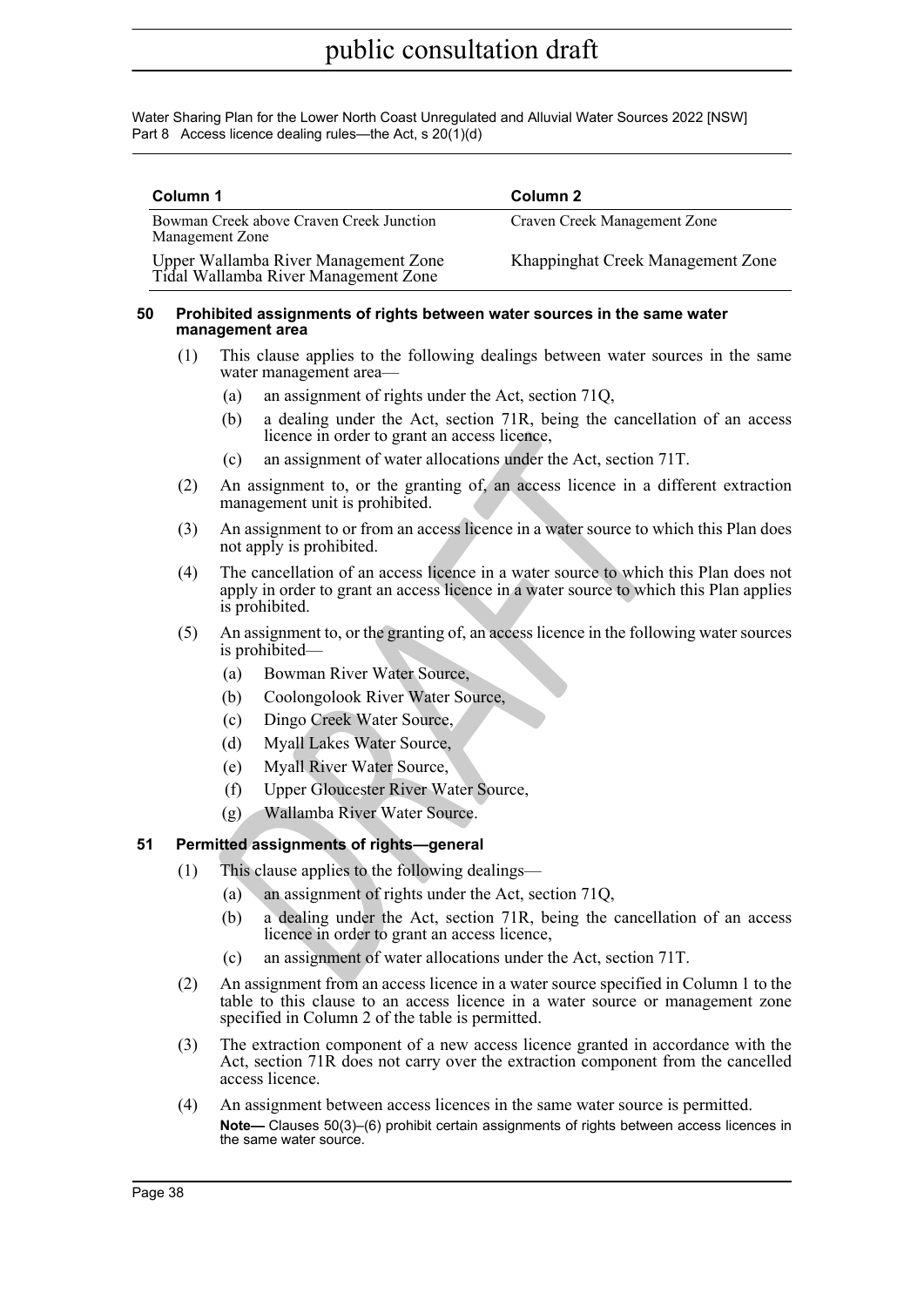|     | Column 1 - Water source assigned from                                                                                                                                                                                                                                                                                                                                                                                                                                                                      | Column 2 - Water<br>source/management zone<br>assigned to                         |
|-----|------------------------------------------------------------------------------------------------------------------------------------------------------------------------------------------------------------------------------------------------------------------------------------------------------------------------------------------------------------------------------------------------------------------------------------------------------------------------------------------------------------|-----------------------------------------------------------------------------------|
|     | Cooplacurripa River Water Source<br>Rowleys River Water Source                                                                                                                                                                                                                                                                                                                                                                                                                                             | Nowendoc River downstream of<br>Cooplacurripa River Confluence<br>Management Zone |
|     | <b>Myall Creek Water Source</b><br><b>Upper Barnard River Water Source</b>                                                                                                                                                                                                                                                                                                                                                                                                                                 | Lower Barnard River Water Source                                                  |
|     | Lower Barnard River Water Source<br>Myall Creek Water Source<br><b>Upper Barnard River Water Source</b><br>Upper Manning River Water Source                                                                                                                                                                                                                                                                                                                                                                | Mid Manning River Water Source                                                    |
|     | Avon River Water Source<br>Bowman River Water Source<br><b>Upper Barrington River Water Source</b><br>Upper Gloucester River Water Source                                                                                                                                                                                                                                                                                                                                                                  | Lower Barrington/Gloucester Rivers<br>Water Source                                |
|     | <b>Avon River Water Source</b><br>Bowman River Water Source<br>Cooplacurripa River Water Source<br>Dingo Creek Water Source<br>Lower Barnard River Water Source<br>Lower Barrington/Gloucester Rivers Water Source<br>Mid Manning River Water Source<br>Myall Creek Water Source<br>Nowendoc River Water Source<br>Rowleys River Water Source<br><b>Upper Barnard River Water Source</b><br>Upper Barrington River Water Source<br>Upper Gloucester River Water Source<br>Upper Manning River Water Source | Lower Manning River Water Source                                                  |
|     | Permitted assignments of rights if share components not increased                                                                                                                                                                                                                                                                                                                                                                                                                                          |                                                                                   |
| (1) | This clause applies to the following dealings only if the sum of the share components<br>of all access licences in the water source to which the rights are being assigned or in<br>which the licence is being granted does not, as a result of the assignment or dealing,<br>exceed the sum of the share components of all access licences in the water source as<br>of the date this Plan commenced—                                                                                                     |                                                                                   |
|     | an assignment of rights under the Act, section 71Q,<br>(a)                                                                                                                                                                                                                                                                                                                                                                                                                                                 |                                                                                   |
|     | (b)<br>licence in order to grant an access licence,                                                                                                                                                                                                                                                                                                                                                                                                                                                        | a dealing under the Act, section 71R, being the cancellation of an access         |
|     | an assignment of water allocations under the Act, section 71T.<br>(c)                                                                                                                                                                                                                                                                                                                                                                                                                                      |                                                                                   |
| (2) | An assignment to an access licence and the granting of an access licence in the<br>following water sources is permitted-                                                                                                                                                                                                                                                                                                                                                                                   |                                                                                   |
|     |                                                                                                                                                                                                                                                                                                                                                                                                                                                                                                            |                                                                                   |

### <span id="page-38-0"></span>**52 Permitted assignments of rights if share components not increased**

- (1) This clause applies to the following dealings only if the sum of the share components of all access licences in the water source to which the rights are being assigned or in which the licence is being granted does not, as a result of the assignment or dealing, exceed the sum of the share components of all access licences in the water source as of the date this Plan commenced—
	- (a) an assignment of rights under the Act, section 71Q,
	- (b) a dealing under the Act, section 71R, being the cancellation of an access licence in order to grant an access licence,
	- (c) an assignment of water allocations under the Act, section 71T.
- (2) An assignment to an access licence and the granting of an access licence in the following water sources is permitted—
	- (a) Avon River Water Source,
	- (b) Cooplacurripa River Water Source,
	- (c) Manning Estuary Tributaries Water Source,
	- (d) Rowleys River Water Source,
	- (e) Upper Barrington River Water Source,
	- (f) Upper Manning River Water Source.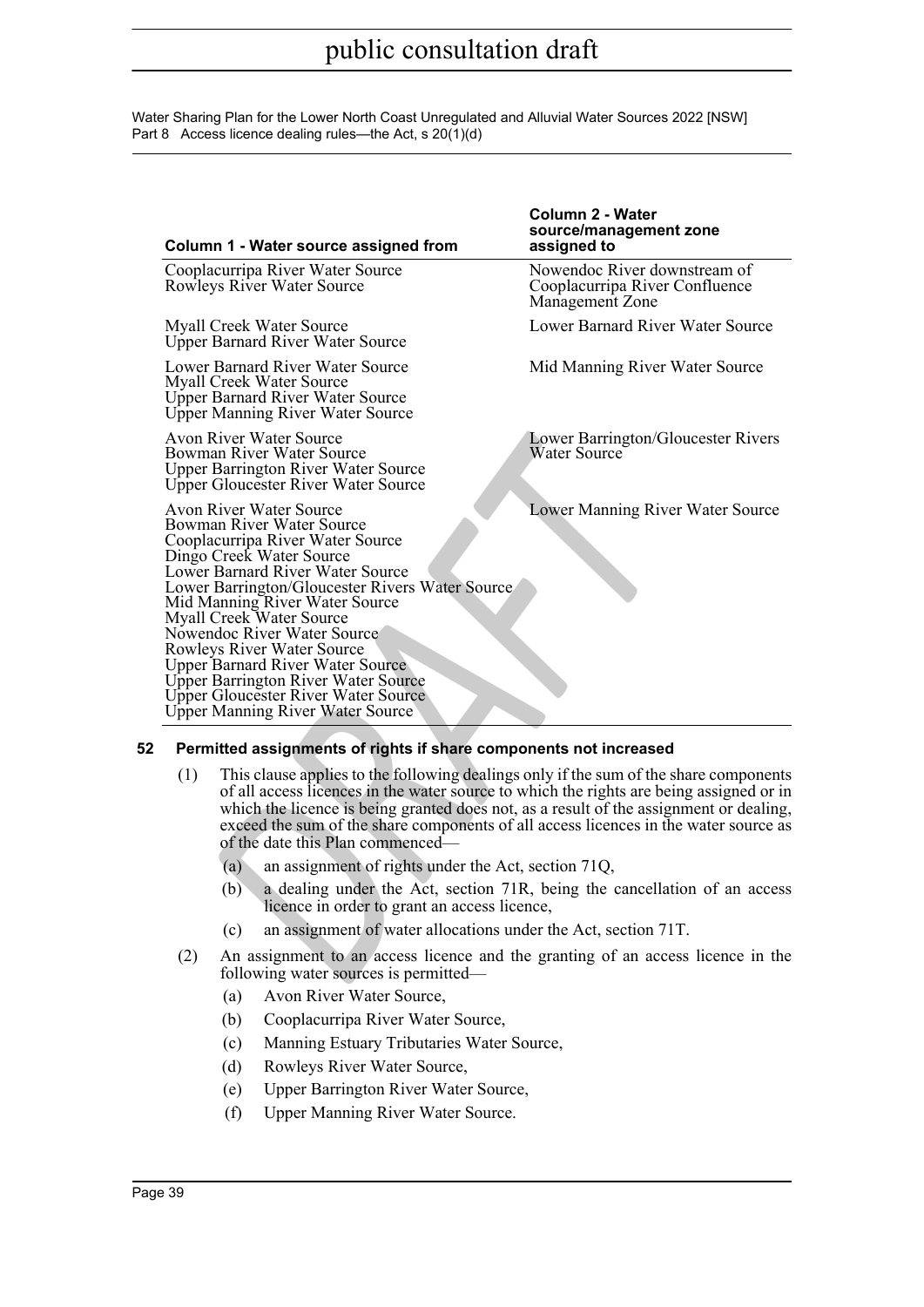(3) An assignment from an access licence in a water source specified in Column 1 to the table to this clause to an access licence in a water source specified in Column 2 of the table is permitted.

| Column 1 - Water source assigned from                                                                                                                                                                                                                                                                                                                                                                                                                                                             | Column 2 - Water<br>source/management zone<br>assigned to |
|---------------------------------------------------------------------------------------------------------------------------------------------------------------------------------------------------------------------------------------------------------------------------------------------------------------------------------------------------------------------------------------------------------------------------------------------------------------------------------------------------|-----------------------------------------------------------|
| Manning Estuary Tributaries Water Source                                                                                                                                                                                                                                                                                                                                                                                                                                                          | Lower Manning River Water Source                          |
| Avon River Water Source<br>Bowman River Water Source<br>Cooplacurripa River Water Source<br>Dingo Creek Water Source<br>Lower Barrington/Gloucester Rivers Water Source<br>Lower Manning River Water Source<br>Manning Estuary Tributaries Water Source<br>Mid Manning River Water Source<br>Nowendoc River Water Source<br>Rowleys River Water Source<br><b>Upper Barrington River Water Source</b><br>Upper Gloucester River Water Source<br>Upper Manning River Water Source                   | Lower Barnard River Water Source                          |
| Avon River Water Source<br>Bowman River Water Source<br>Cooplacurripa River Water Source<br>Dingo Creek Water Source<br>Lower Barrington/Gloucester Rivers Water Source<br>Lower Manning River Water Source<br>Manning Estuary Tributaries Water Source<br>Nowendoc River Water Source<br>Rowleys River Water Source<br><b>Upper Barrington River Water Source</b><br>Upper Gloucester River Water Source                                                                                         | Mid Manning River Water Source                            |
| Avon River Water Source<br>Bowman River Water Source<br>Dingo Creek Water Source<br>Lower Barnard River Water Source<br>Lower Barrington/Gloucester Rivers<br>Lower Manning River Water Source<br>Manning Estuary Tributaries Water Source<br>Mid Manning River Water Source<br><b>Myall Creek Water Source</b><br><b>Upper Barnard River Water Source</b><br><b>Upper Barrington River Water Source</b><br><b>Upper Gloucester River Water Source</b><br><b>Upper Manning River Water Source</b> | Nowendoc River Water Source                               |
| Cooplacurripa River Water Source<br>Dingo Creek Water Source<br>Lower Barnard River Water Source<br>Lower Manning River Water Source<br>Manning Estuary Tributaries Water Source<br>Mid Manning River Water Source<br>Myall Creek Water Source<br>Nowendoc River Water Source<br>Rowleys River Water Source<br><b>Upper Barnard River Water Source</b><br><b>Upper Manning River Water Source</b>                                                                                                 | Lower Barrington/Gloucester Rivers<br>Water Source        |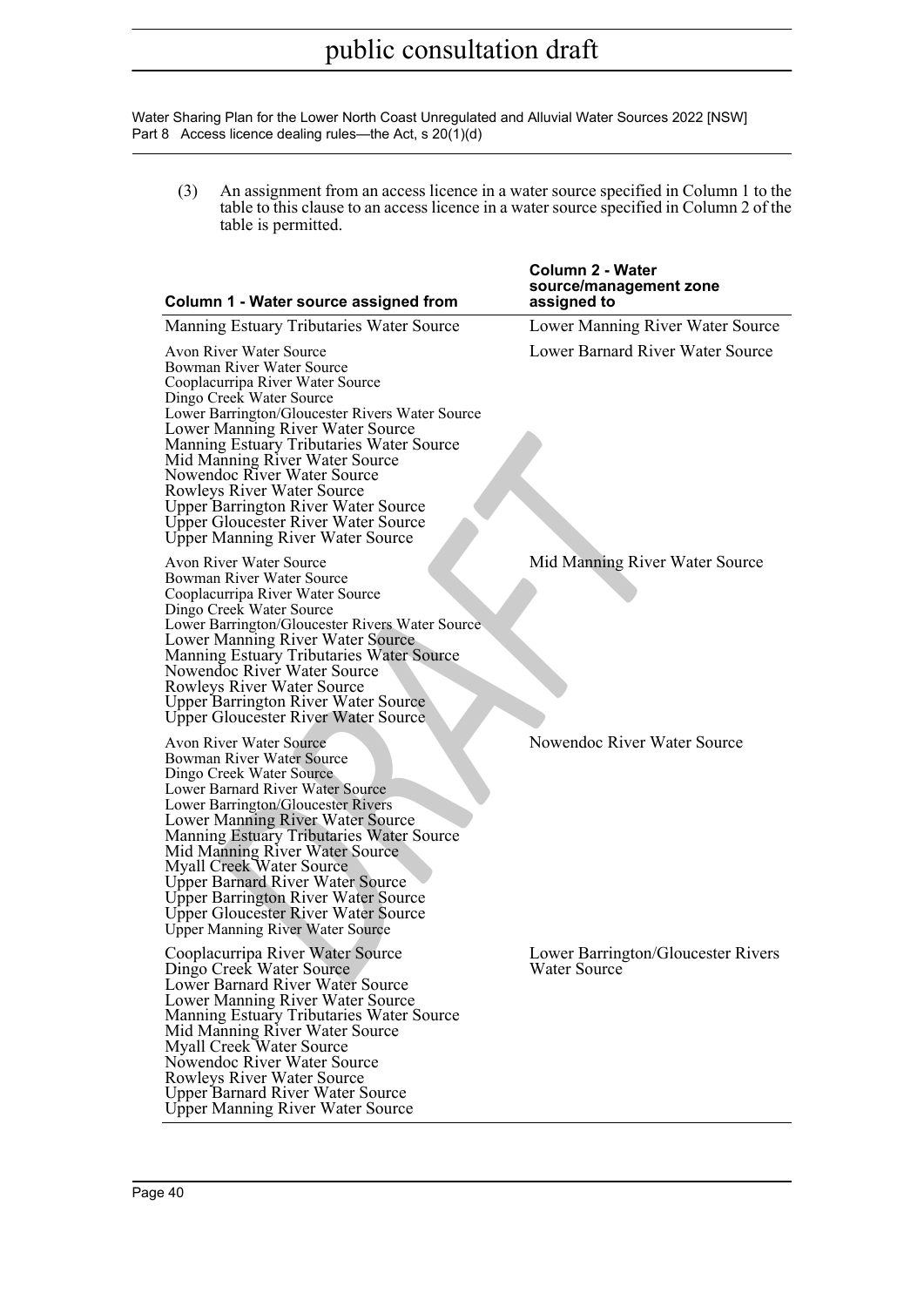### <span id="page-40-0"></span>**53 Other permitted dealings**

- (1) This clause applies to the following dealings—
	- (a) an assignment of rights under the Act, section 71Q,
	- (b) a dealing under the Act, section 71R, being the cancellation of an access licence in order to grant an access licence,
	- (c) an assignment of water allocations under the Act, section 71T.
- (2) An assignment to, or the granting of, an access licence in the Nowendoc River Headwaters Management Zone of the Nowendoc River Water Source is permitted only if the sum of the share components of all access licences in the Nowendoc River Headwaters Management Zone does not, as a result of the dealing, exceed the sum of the share components of all access licences in the Nowendoc River Headwaters Management Zone as of the date this Plan commenced.
- An assignment to, or the granting of, an access licence in the My<br>
Source and the Upper Barnard River Ware Source is permitted only<br>
share components of all access iterences in both water sources ones<br>
the dealing, exceed (3) An assignment to, or the granting of, an access licence in the Myall Creek Water Source and the Upper Barnard River Water Source is permitted only if the sum of the share components of all access licences in both water sources does not, as a result of the dealing, exceed the sum of the share components of all access licences in both water sources as of the date this Plan commenced by more than 10 ML/year.

### <span id="page-40-1"></span>**Division 3 Other prohibited dealings**

<span id="page-40-2"></span>**54 Interstate access licence transfers and interstate assignments of water allocations prohibited**

Dealings under the Act, sections 71U and 71V are prohibited.

#### <span id="page-40-3"></span>**55 Prohibited nominations of water supply works**

- (1) This clause applies to a dealing under the Act, section 71W.
- (2) An access licence under which groundwater may be taken being amended to nominate a water supply work authorised by its approval to take surface water is prohibited.
- (3) An access licence under which surface water may be taken being amended to nominate a water supply work authorised by its approval to take groundwater is prohibited.
- (4) An aquifer access licence that nominates a water supply work located further than 40 m from the top of the high bank of a river being amended to nominate a water supply work located within 40 m from the top of the high bank of a river is prohibited.
- (5) An access licence being amended to nominate a water supply work located in a different management zone than the zone specified in the extraction component of the licence is prohibited.
- (6) An access licence being amended to nominate a water supply work located in a different water source to that specified in the share component of the access licence is prohibited.
- (7) An access licence being amended to nominate a water supply work outside of the State is prohibited.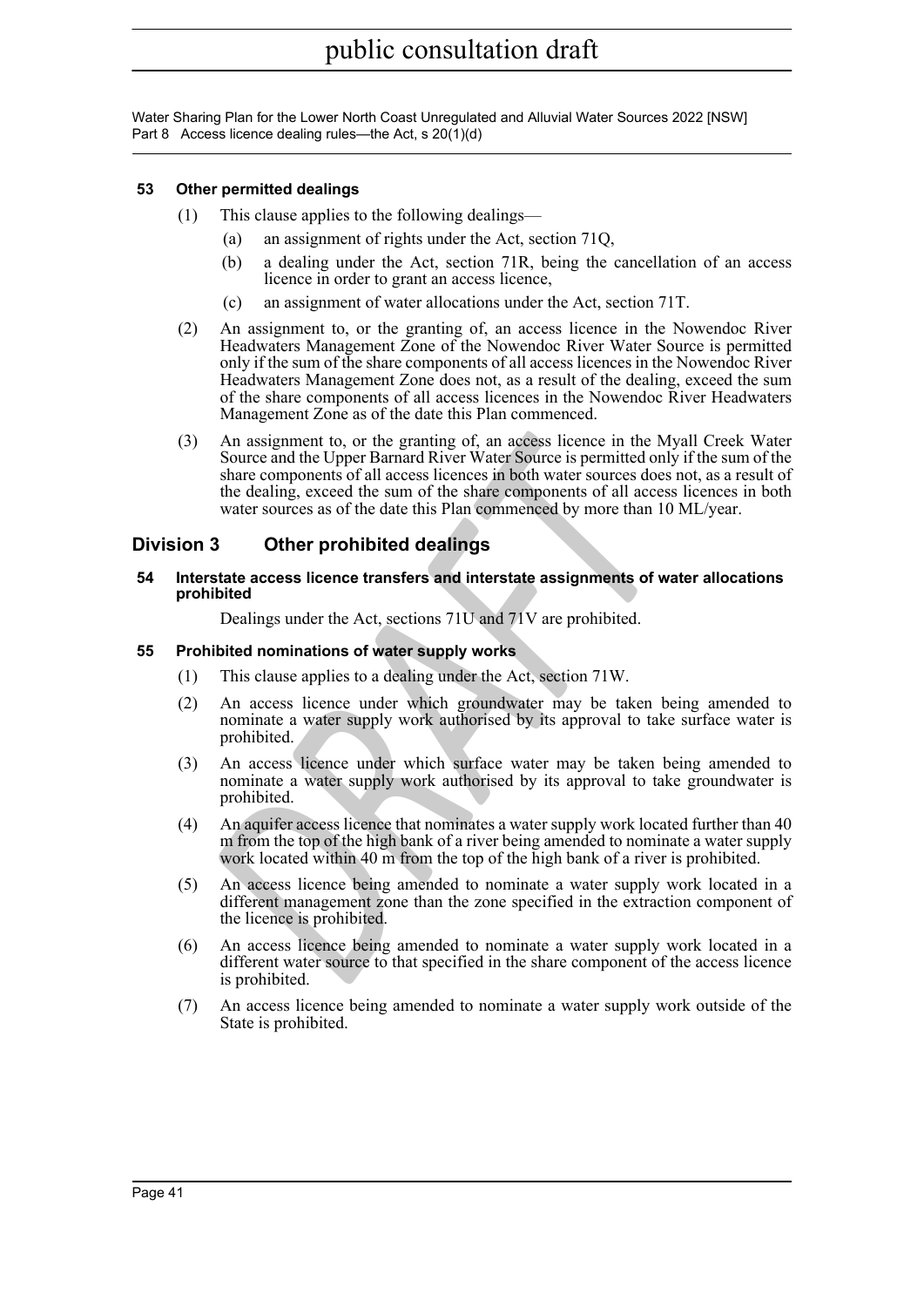### <span id="page-41-0"></span>**Part 9 Mandatory conditions—the Act, s 17(c)**

### <span id="page-41-1"></span>**Division 1 General**

### <span id="page-41-2"></span>**56 Definition**

In this Part *operational meter* means an operational meter that complies with AS 4747.

### <span id="page-41-3"></span>**Division 2 Access licences**

### <span id="page-41-4"></span>**57 General conditions**

Each access licence must be subject to the following mandatory conditions—

- (a) the water taken under an access licence must not exceed the maximum water account debit permitted under clause 27,
- (b) the relevant access rules for the taking of water specified in Part 6, Divisions 3 and 4,
- (c) on becoming aware of a breach of a condition of the access licence, the licence holder must—
	- (i) notify the Minister as soon as practicable, and
	- (ii) if the notification is not provided in writing, give the Minister written notice within 7 days of becoming aware of the breach,
- (d) notice to the Minister must be given by writing to the email address for enquiries specified on the Department's website,
- (e) other conditions required to implement the provisions of this Plan.

### <span id="page-41-5"></span>**58 Record keeping conditions**

- (1) Each access licence must have mandatory conditions to give effect to the following—
- (a) the vater at case in duces in the control and the vater was the control and the relation of the relation of the access in and 4, (c) one becoming aware of a breach of a condition of the access lie holder must—<br>(i) noti (a) the licence holder must record the following information in a Logbook each time water is taken using a water supply work that does not have both an operational meter and an operational data logger—
	- (i) the date and the start and end time during which water was taken under the licence,
	- (ii) the volume of water taken on that date,
	- (iii) the water supply work approval number of the water supply work used to take the water on that date,
	- (iv) the purposes for which the water was taken on that date,
	- (v) the volume of water taken in a water year compared with the water account debit permitted under clause 27 for the licence,
	- (b) the licence holder must retain the information required to be recorded in the Logbook for 5 years from the date to which that information relates.
- (2) This clause is repealed on 1 December 2023. **Note—** The *Water Management (General) Regulation 2018* will impose a mandatory condition requiring record keeping on access licences and approvals by 1 December 2023.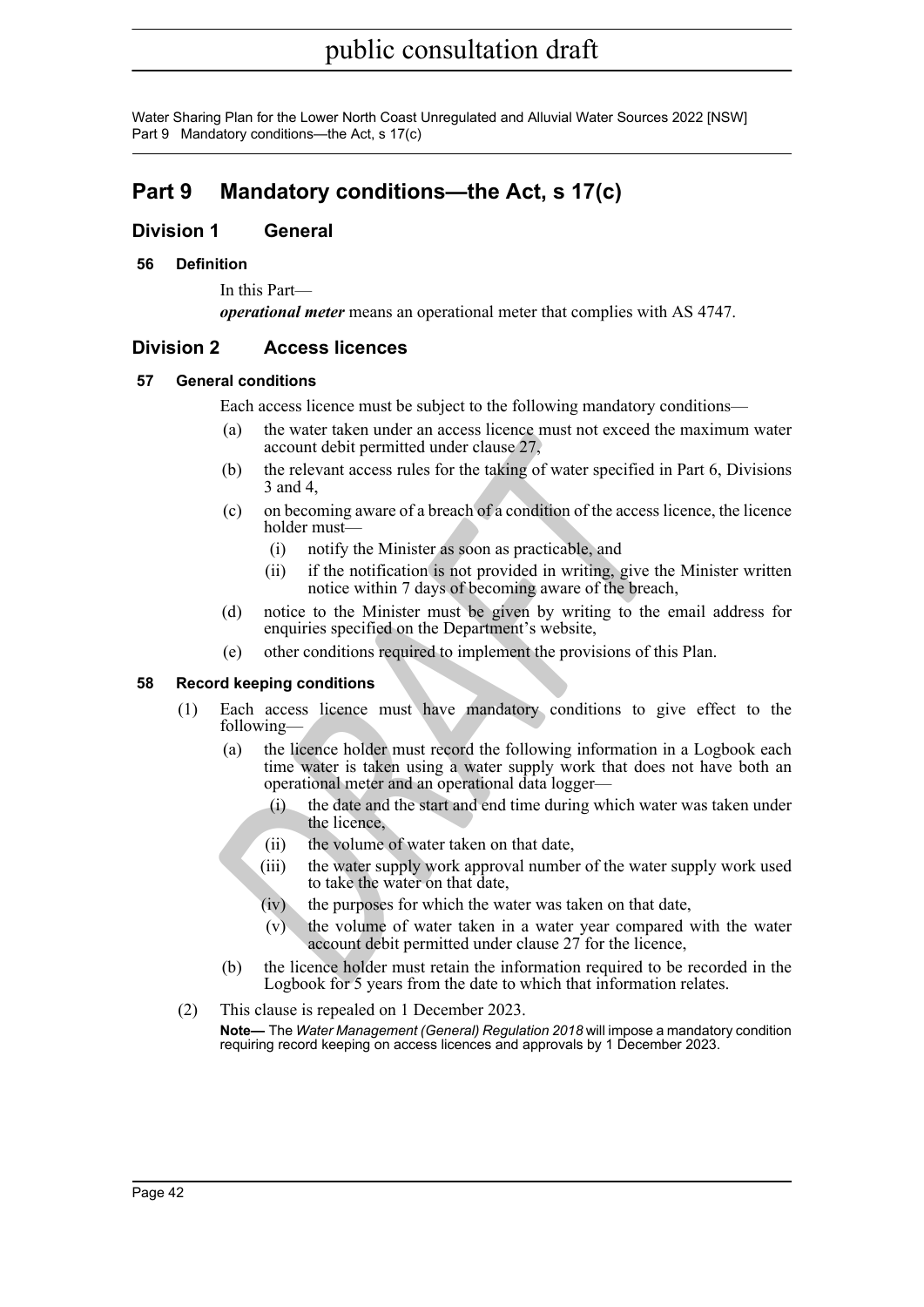### <span id="page-42-0"></span>**Division 3 Water supply work approvals**

### <span id="page-42-1"></span>**59 General conditions**

- (1) Water supply work approvals must have mandatory conditions to give effect to the provisions of this Plan.
- (2) A water supply work approved for the purpose of monitoring, an environmental remediation activity or emergency services must be used only for that purpose.
- (3) On becoming aware of a breach of any condition of the approval, the approval holder must—
	- (a) notify the Minister as soon as practicable, and
	- (b) if the notification is not provided in writing, give the Minister written notice within 7 days of becoming aware of the breach.

### <span id="page-42-2"></span>**60 Record keeping conditions**

- (1) This clause does not apply to a water supply work approval if the work is used only for the purpose of taking water under basic landholder rights.
- (2) The approval holder must—
	- (a) record the following information in a Logbook whenever the water supply work does not have both an operational meter and an operational data logger-
		- (i) the date and the start and end time during which water was taken using the water supply work,
		- (ii) the volume of water taken on that date,
		- (iii) the access licence under which water was taken on that date or, if water was taken under some other authority, the authority under which water was taken,
		- (iv) the purposes for which the water was taken on that date,
		- (v) details of any cropping carried out using the water taken through the water supply work including the type of crop, area cropped and dates of planting and harvesting,
		- (vi) if metering equipment has been installed for use in connection with the water supply work and is operational, the meter reading before each time water is taken,
- **Cond keeping conditions**<br>
This clause does not apply to a water supply work approval if the v<br>
for the purpose of taking water under basic landholder rights.<br>
The approval holder must—<br>
(a) record the following informatio (vii) if metering equipment has not been installed for use in connection with the water supply work, or has been installed but is not operational, details of all pumping activities for the water supply work including pump running hours, pump power usage or pump fuel usage, pump start and stop times and pump capacity per unit of time, and
	- (b) retain the information recorded in the Logbook for 5 years from the date to which that information relates.
- (3) If the holder of a water supply work approval is the same person as the holder of the access licence under which water is proposed to be taken, the holder may comply with the requirements of this Plan in 1 Logbook.
- (4) This clause is repealed on 1 December 2023. **Note—** The *Water Management (General) Regulation 2018* will impose a mandatory condition requiring record keeping on access licences and approvals by 1 December 2023.

### <span id="page-42-3"></span>**61 Metering conditions**

(1) This clause applies to water supply works used to take water under an access licence.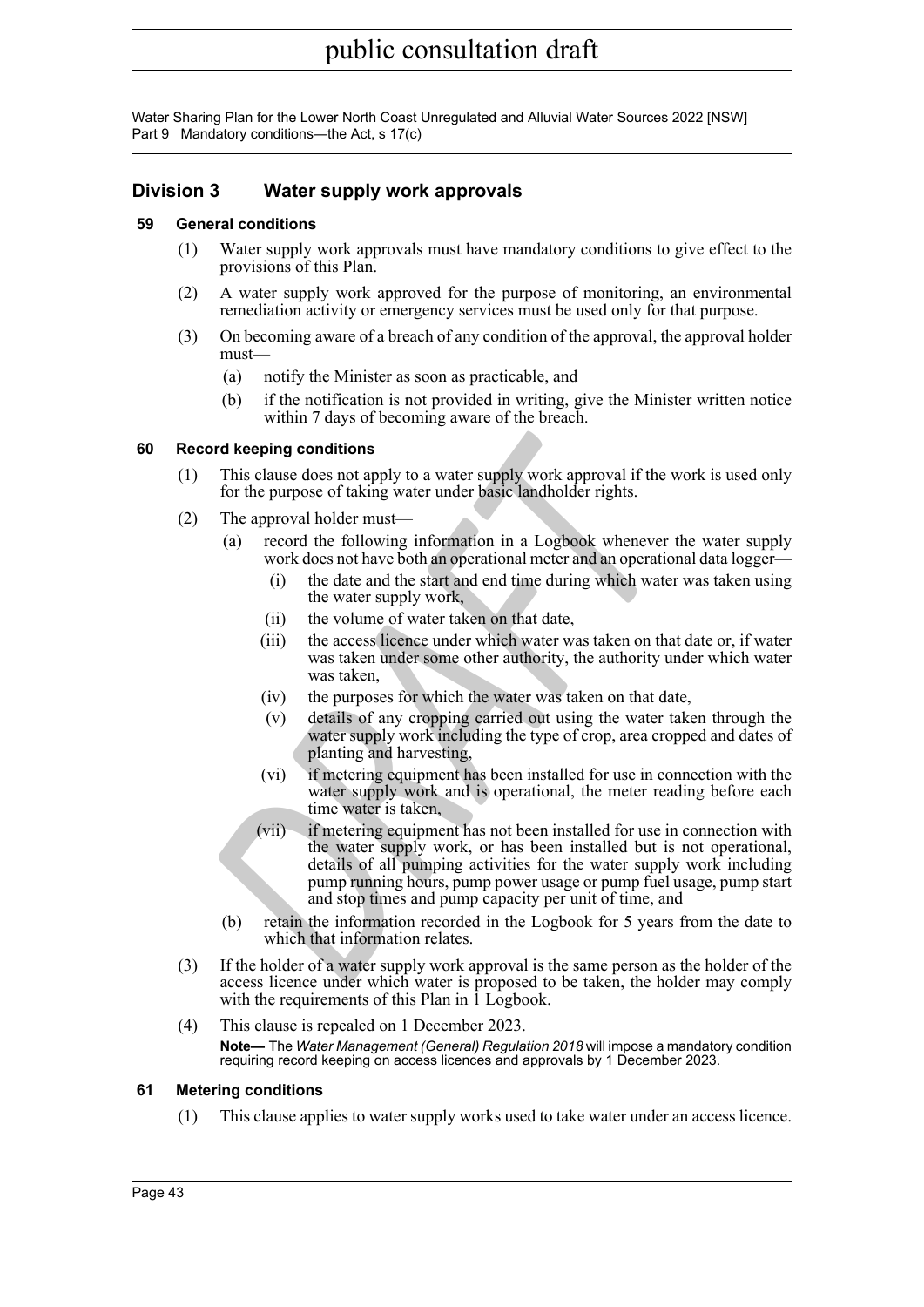- (2) Before a water supply work is used to take water, the approval holder must confirm that a cease to take condition does not apply.
- (3) The approval holder must install metering equipment, as directed by the Minister, that complies with AS 4747.
- (4) If directed to install metering equipment under subclause (2), the approval holder must ensure the following—
	- (a) the metering equipment accurately measures and records the flow of all water taken through each water supply work,
	- (b) the metering equipment is operated and maintained in a proper and efficient manner at all times,
	- (c) other requirements relating to the type, standard or other criteria for metering equipment are complied with, as directed by the Minister.
- (5) Subclauses (3) and (4) are repealed on 1 December 2023.

**Note—** The *Water Management (General) Regulation 2018*, clause 230 provides that the mandatory metering equipment condition applies to all access licences and approvals from 1 December 2023.

### <span id="page-43-0"></span>**Division 4 Water supply work approvals for groundwater**

#### <span id="page-43-1"></span>**62 General conditions**

- (1) This Division sets out the conditions required to be imposed on a water supply work approval for a work that takes groundwater.
- (2) In this Division—

Subclauses (3) and (4) are repealed on 1 December 2023.<br> **Note**—The Water Management (General) Regulation 2018, clause 230<br>
mandatory metering equipment condition applies to all access licences an<br>
December 2023.<br> **Water s** *Minimum Construction Requirements for Water Bores in Australia* means the document titled *Minimum Construction Requirements for Water Bores in Australia* , ISBN 978-0-646-81881-8, published by the National Uniform Drillers Licensing Committee, 2020.

### <span id="page-43-2"></span>**63 Water supply work decommissioning condition**

- (1) An approval holder must, at least 60 days before decommissioning a water supply work, give written notice to the Minister of the intention to decommission the water supply work.
- (2) The written notice must include a work plan for the decommission.
- (3) The work plan must be prepared in accordance with the *Minimum Construction Requirements for Water Bores in Australia* .
- (4) The Minister must, within 60 days of receiving notice under this clause, give a direction that the water supply work—
	- (a) must not be decommissioned, or
	- (b) must be decommissioned in accordance with the requirements specified in the direction.
- (5) In decommissioning the water supply work, the approval holder must comply with the work plan and the requirements specified in the direction.
- (6) The approval holder must, no later than 60 days after decommissioning the water supply work, give the Minister written notice that the water supply work has been decommissioned and provide the name of the driller who decommissioned the work.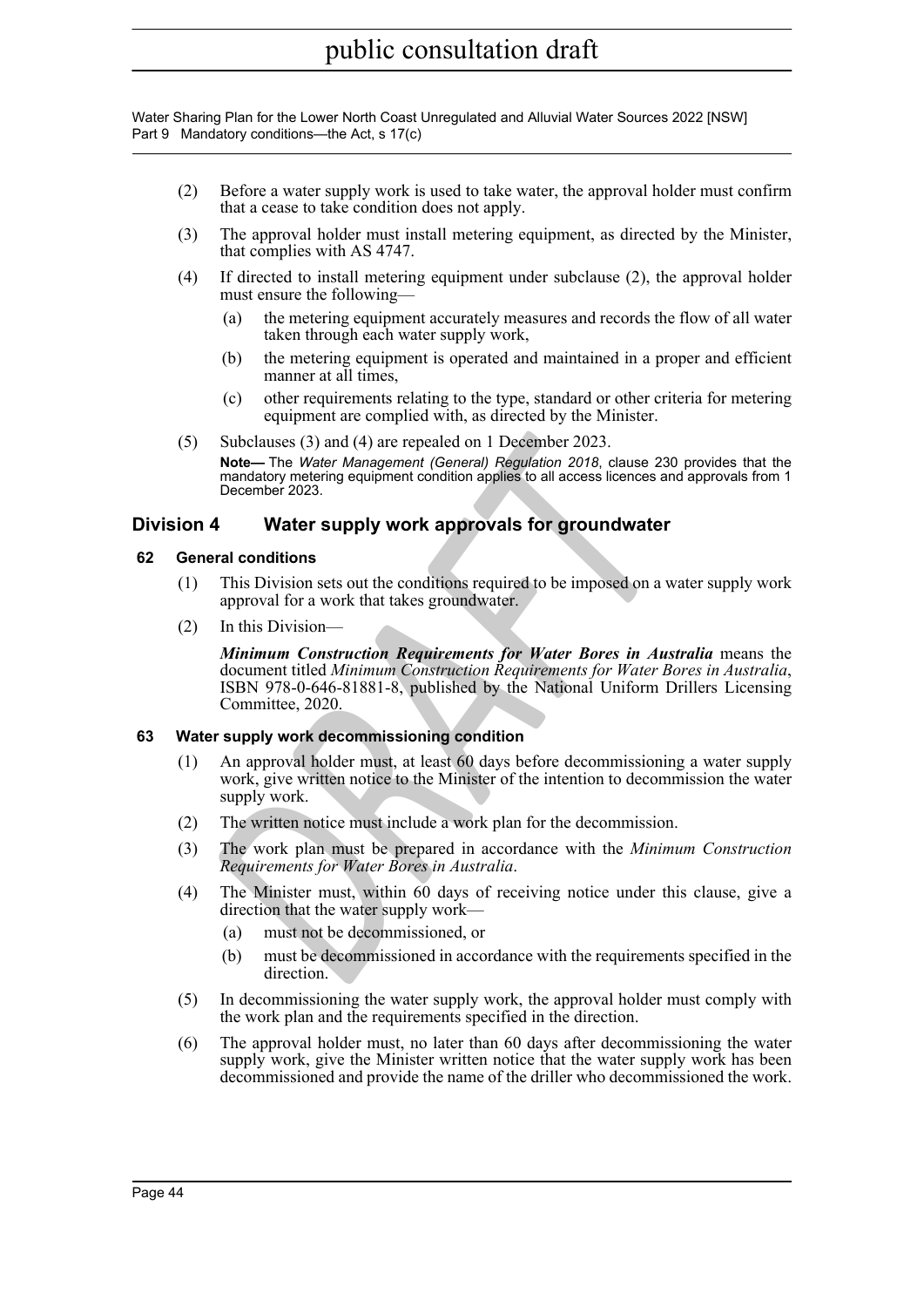### <span id="page-44-0"></span>**64 Water supply work construction conditions**

- (1) An approval holder must ensure that a water supply work is constructed to ensure the following—
	- (a) the water supply work must be situated in the location specified in the application for the water supply work,
	- (b) water must be taken through the water supply work only from the water source specified in the share component of the access licence that nominates the water supply work,
	- (c) the water supply work must be sealed off from all other water sources,
	- (d) construction of the water supply work must comply with the construction standards for that type of bore prescribed in the *Minimum Construction Requirements for Water Bores in Australia* ,
	- (e) construction and use of the water supply work must prevent contamination of the aquifer and between aquifers,
	- (f) construction and use of the water supply work must prevent the flow of saline water between aquifers.
- (e) construction and use of the water supply work must prevent<br>
(f) construction and between aquifers,<br>
(f) construction and use of the water supply work must prevent<br>
were between aquifers.<br>
If construction of all we of t (2) If contaminated water is encountered during the construction of a water supply work, other than a water supply work constructed for the purposes of monitoring or remediating contaminated water, the approval holder must do the following—
	- (a) notify the Minister within 48 hours of becoming aware of the contaminated water,
	- (b) take all reasonable steps to minimise contamination and environmental harm,
	- (c) ensure that the contaminated water is sealed off by inserting casing to a depth sufficient to exclude the contaminated water from the water supply work,
	- (d) place an impermeable seal in the borehole annulus, when and as directed by the Minister.
	- (e) comply with other requirements, if any, specified by the Minister.
- (3) The approval holder must provide details of the water supply work to the Minister in the approved form—
	- (a) within 60 days of completion of the construction of the water supply work, or
	- (b) if the approval is for the amendment of an existing water supply work—within 60 days after the issue of the amended water supply work approval.
- (4) The approval holder must ensure—
	- (a) the construction of the water supply work is completed within 3 years of the approval being granted, and
	- (b) the water supply work is not used unless construction is completed within 3 years of the approval being granted.
- (5) A water supply work approval for a replacement groundwater work must impose conditions that give effect to clause  $37(1)(b)$ –(d).

### <span id="page-44-1"></span>**65 Water quality condition**

The approval holder must, if directed by the Minister by written notice, provide a report in the form specified in the notice detailing the quality of water obtained using the water supply work within the time frame, if any, specified in the notice.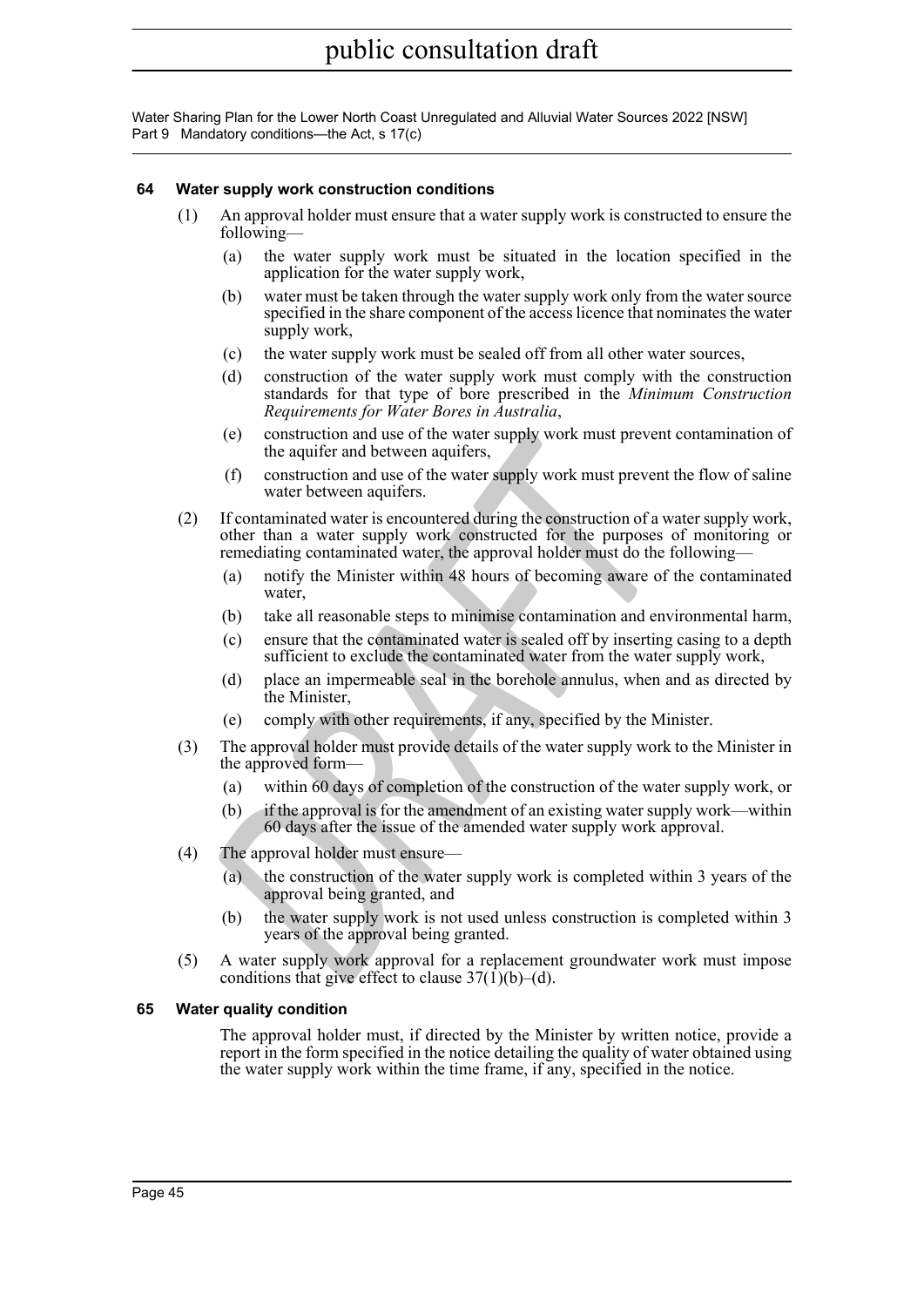Water Sharing Plan for the Lower North Coast Unregulated and Alluvial Water Sources 2022 [NSW] Part 10 Amendment of this Plan—the Act, s 17(d)

## <span id="page-45-0"></span>**Part 10 Amendment of this Plan—the Act, s 17(d)**

### <span id="page-45-1"></span>**66 Amendments**

- (1) This Plan authorises the following amendments—
	- (a) to extend the application of this Plan to a water source or water management area, or to modify or remove a water source or water management area to which this Plan applies,
	- (b) to add, remove or modify a management zone, including the water sources to which a management zone applies and the boundaries of the zone,
	- (c) to replace Part 4, Division 2 to establish extraction limits that have been determined based on a proportion of flow,
	- (d) to add or modify flow classes, flow reference points, surface water access rules and groundwater access rules in response to changes in water availability resulting from climate change by amending Part 8, Divisions 2–4,
	- (e) to add or modify provisions relating to the following—
		- (i) the management of waters in coastal sands,
		- (ii) managed aquifer recharge,
		- (iii) the interception of water before it reaches a stream or aquifer by plantations or other means,
		- (iv) the management of aquifer interference activities, including the granting of aquifer interference approvals,
		- (v) the protection of groundwater-dependent culturally significant areas,
		- (vi) stormwater harvesting,
		- (vii) total daily extraction limits,
		- (viii) individual daily extraction limits,
	- (f) to protect water-dependent Aboriginal cultural assets, including the following-
		- (i) identifying water-dependent Aboriginal cultural assets,
		- (ii) establishing new flow classes or access rules,
		- (iii) restricting the construction and use of water supply works,
		- (iv) establishing new access licence dealing rules,
	- (g) to give effect to, or in connection with, a determination of native title under the *Native Title Act 1993* of the Commonwealth,
	- and groundwater access tues in response to changes in<br>resulting from climate change by amending Part 8, Divisions<br>(e) to add or modify provisions relating to the following—<br>(i) the management of waters in coastal sands,<br>(i (h) if, within 3 years of the commencement of this Plan, an analysis of the uptake of harvestable rights determines the take of harvestable rights has increased above the take permitted under the 2006 Harvestable Rights Order—to modify Parts 6–8 to protect critical environmental needs and basic landholder rights,
		- (i) to add, modify or remove a definition,
		- (j) to add or remove a contamination source by amending Schedule 1,
		- (k) amendments consequential on an amendment to the Act or regulations.
- (2) An amendment authorised by this Plan is taken to include consequential amendments, if any, to give effect to the authorised amendment.
- $(3)$  In this clause-

*2006 Harvestable Rights Order* means the *Order under section 54, the Act for harvestable rights—Eastern and Central Division*, Gazette No 40, 31 March 2006, pages 1628–1630.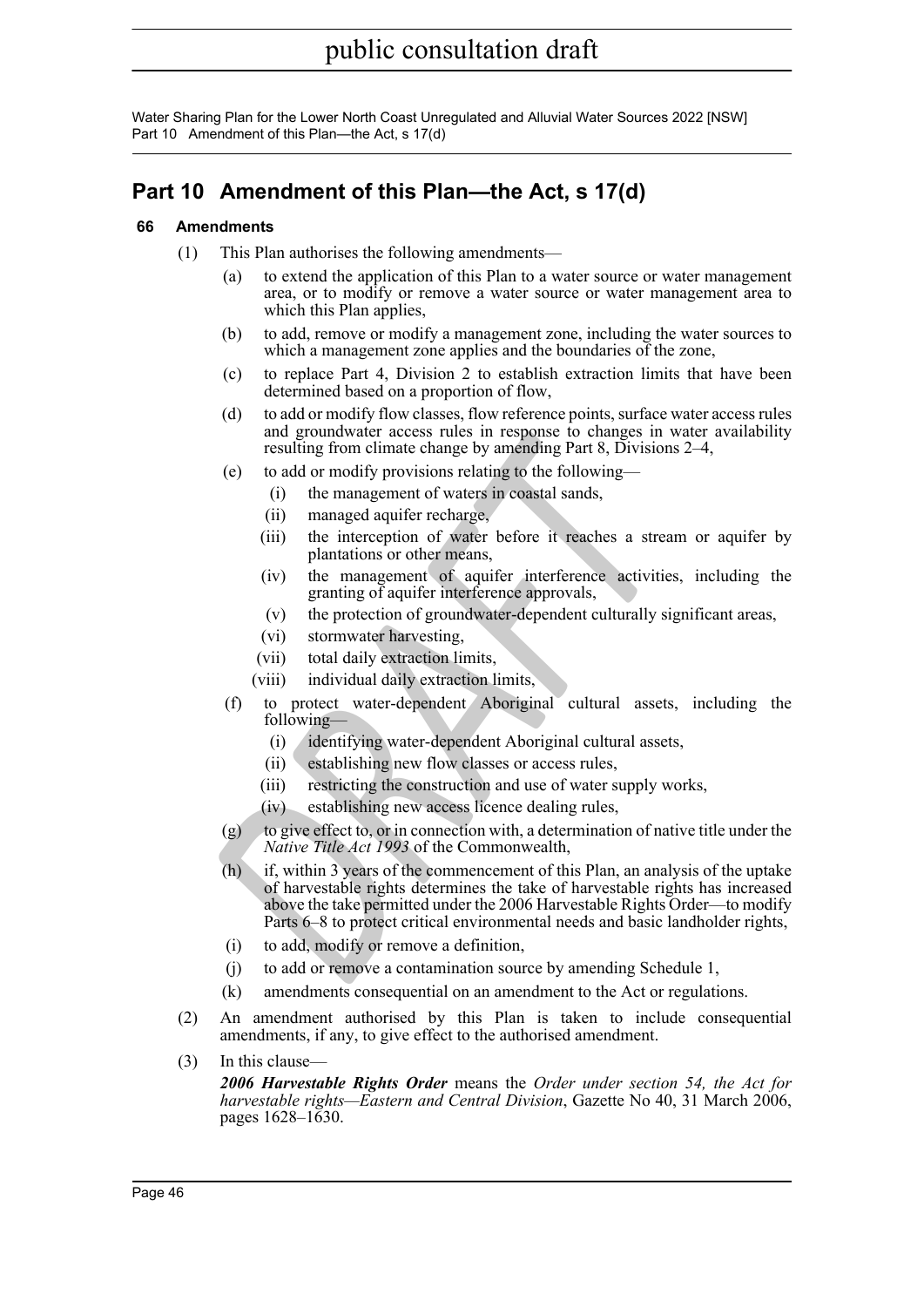Water Sharing Plan for the Lower North Coast Unregulated and Alluvial Water Sources 2022 [NSW] Schedule 1 Contamination sources

### <span id="page-46-0"></span>**Schedule 1 Contamination sources**

clause 36(5)

A site that has been declared to be significantly contaminated land within the meaning of the *Contaminated Land Management Act 1997* .

A site that has been notified to the Environment Protection Authority under the *Contaminated Land Management Act 1997*, section 60.

A site that is or has been the subject of an activity listed in Table 1 of the contaminated land planning guidelines within the meaning of the *Environmental Planning and Assessment Act 1979* .

*DRAFT*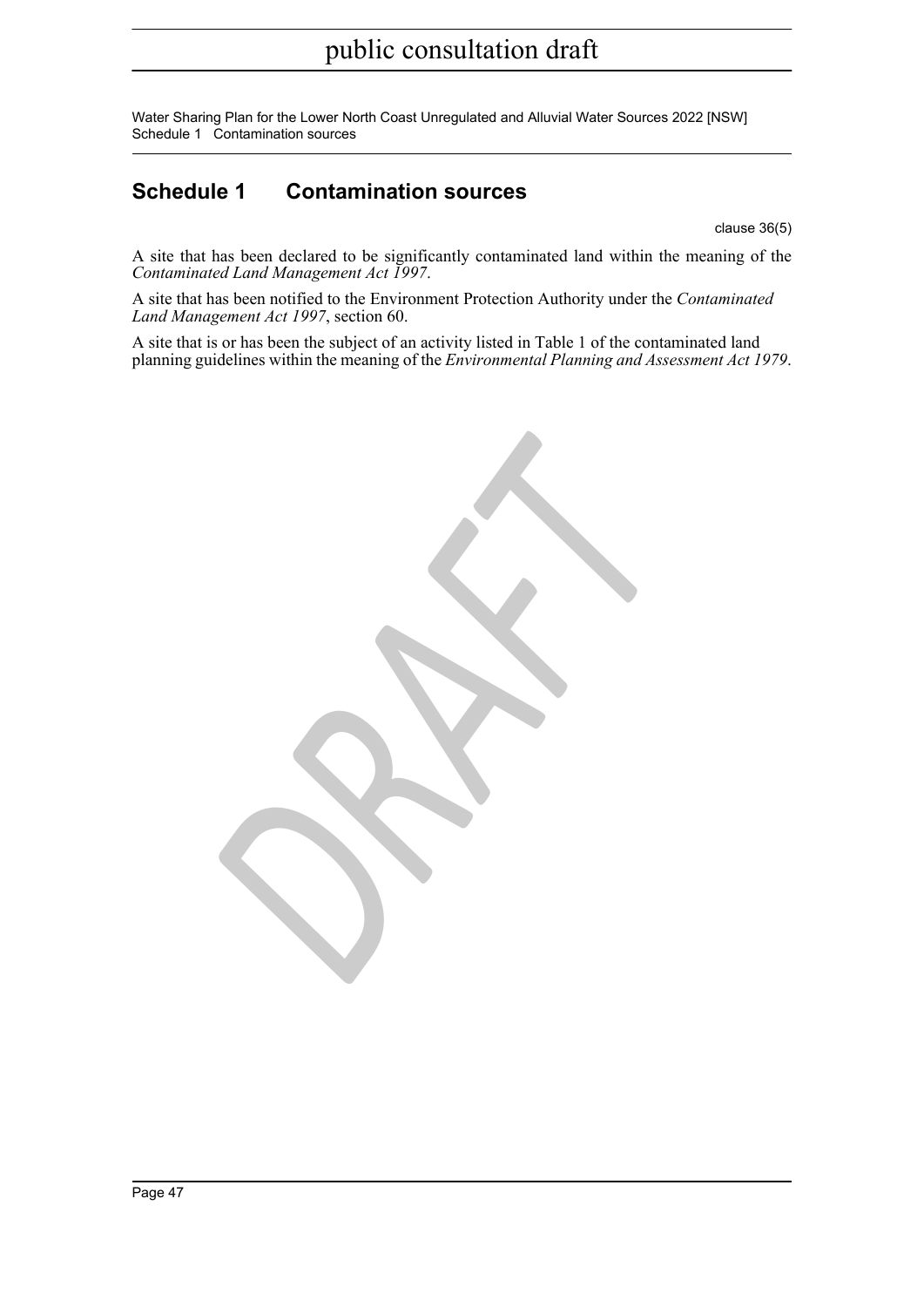Water Sharing Plan for the Lower North Coast Unregulated and Alluvial Water Sources 2022 [NSW] Schedule 2 Access licences used to take surface water that are exempt from cease to pump rules

### <span id="page-47-0"></span>**Schedule 2 Access licences used to take surface water that are exempt from cease to pump rules**

clause 29

### **Table A**

| <b>Water source</b>                | <b>Management zone</b>                       | Licence number |
|------------------------------------|----------------------------------------------|----------------|
| Dingo Creek                        |                                              | 20BL166823     |
| Lower Manning River                |                                              | 20BL167130     |
| Lower Barrington/Gloucester Rivers |                                              | 20BL168359     |
| <b>Upper Gloucester River</b>      | <b>Upper Gloucester River</b>                | 20SL021370     |
| Lower Manning River                |                                              | 20SL021476     |
| <b>Bowman River</b>                | Craven Creek                                 | 20SL021507     |
| <b>Upper Gloucester River</b>      | <b>Upper Gloucester River</b>                | 20SL021509     |
| <b>Upper Gloucester River</b>      | <b>Upper Gloucester River</b>                | 20SL021559     |
| Dingo Creek                        |                                              | 20SL021660     |
| Manning Estuary Tributaries        | Landsdowne River Upper Reaches               | 20SL021717     |
| Dingo Creek                        |                                              | 20SL021964     |
| <b>Upper Gloucester River</b>      | Upper Gloucester River Headwaters 20SL023478 |                |
| Lower Manning River                |                                              | 20SL024073     |
| Karuah River                       | Karuah Upriver                               | 20SL024158     |
| <b>Upper Gloucester River</b>      | <b>Upper Gloucester River</b>                | 20SL024444     |
| Karuah River                       | Karuah Upriver                               | 20SL024517     |
| Manning Estuary Tributaries        | Landsdowne River Upper Reaches               | 20SL024596     |
| <b>Upper Gloucester River</b>      |                                              | 20SL027211     |
| <b>Upper Manning River</b>         | <b>Upper Manning River</b>                   | 20SL027959     |
| <b>Upper Gloucester River</b>      | <b>Upper Gloucester River</b>                | 20SL028376     |
| Karuah River                       | Karuah Upriver                               | 20SL029842     |
| Karuah River                       | Karuah Upriver                               | 20SL030639     |
| Dingo Creek                        |                                              | 20SL031506     |
| Dingo Creek                        |                                              | 20SL031541     |
| Manning Estuary Tributaries        | Landsdowne River Upper Reaches               | 20SL031823     |
| Wallamba River                     | Upper Wallamba River                         | 20SL033839     |
| Avon River                         |                                              | 20SL034011     |
| Karuah River                       | Karuah Upriver                               | 20SL034204     |
| <b>Upper Gloucester River</b>      | <b>Upper Gloucester River</b>                | 20SL034799     |
| Lower Manning River                |                                              | 20SL035247     |
| <b>Upper Gloucester River</b>      | <b>Upper Gloucester River</b>                | 20SL035393     |
| Dingo Creek                        |                                              | 20SL035645     |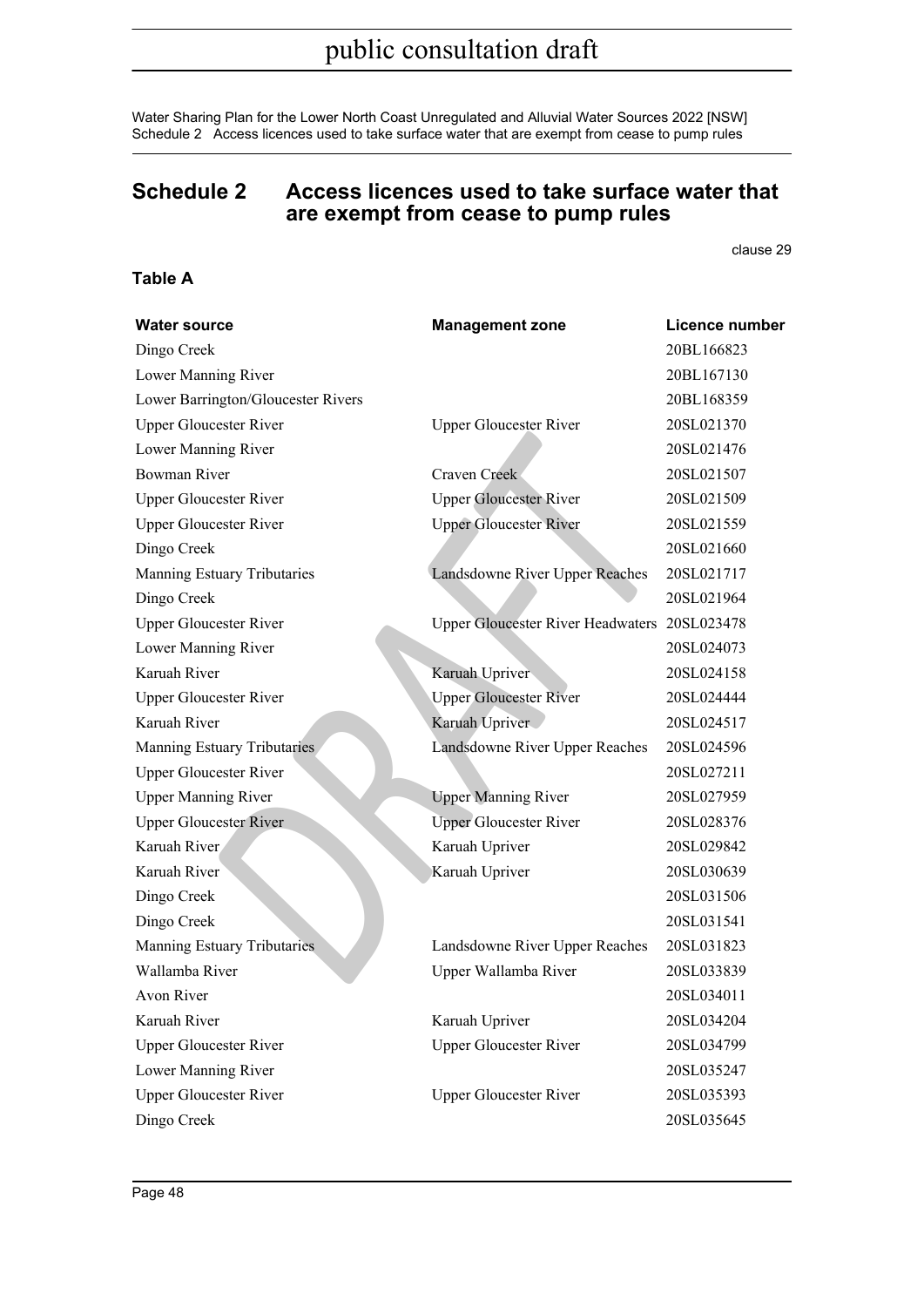Water Sharing Plan for the Lower North Coast Unregulated and Alluvial Water Sources 2022 [NSW] Schedule 2 Access licences used to take surface water that are exempt from cease to pump rules

| <b>Water source</b>                | <b>Management zone</b>         | Licence number |
|------------------------------------|--------------------------------|----------------|
| Avon River                         |                                | 20SL036378     |
| Karuah River                       | Karuah Upriver                 | 20SL040017     |
| Karuah River                       | Karuah Upriver                 | 20SL041506     |
| Karuah River                       | Karuah Upriver                 | 20SL043285     |
| Karuah River                       | Karuah Upriver                 | 20SL048719     |
| <b>Upper Gloucester River</b>      | <b>Upper Gloucester River</b>  | 20SL040731     |
| Dingo Creek                        |                                | 20SL041763     |
| Myall Creek                        | Tidal Myall River              | 20SL043052     |
| Dingo Creek                        |                                | 20SL044477     |
| Lower Manning River                |                                | 20SL049302     |
| Manning Estuary Tributaries        | Landsdowne River Upper Reaches | 20SL050162     |
| Manning Estuary Tributaries        | <b>Cedar Party Creek</b>       | 20SL050357     |
| Lower Barrington/Gloucester Rivers | Lower Barrington River         | 20SL050676     |
| Manning Estuary Tributaries        | Landsdowne River Upper Reaches | 20SL051915     |
| Lower Barrington/Gloucester Rivers | Lower Barrington River         | 20SL060015     |
| <b>Avon River</b>                  |                                | 20SL060023     |
| Wallamba River                     | Upper Wallamba River           | 20SL060027     |
| Dingo Creek                        |                                | 20SL060028     |
| Avon River                         |                                | 20SL060029     |
| Avon River                         |                                | 20SL060057     |
| Dingo Creek                        |                                | 20SL060093     |
| Dingo Creek                        |                                | 20SL060108     |
| Dingo Creek                        |                                | 20SL060110     |
| Manning Estuary Tributaries        | Manning Estuary Tributaries    | 20SL060126     |
| Lower Barrington/Gloucester Rivers | Lower Barrington River         | 20SL060127     |
| Dingo Creek                        |                                | 20SL060131     |
| Lower Barrington/Gloucester Rivers | Lower Barrington River         | 20SL060143     |
| Dingo Creek                        |                                | 20SL060173     |
| Lower Barrington/Gloucester Rivers | Lower Barrington River         | 20SL060200     |
| Lower Barrington/Gloucester Rivers | Lower Barrington River         | 20SL060217     |
| Lower Manning River                |                                | 20SL060230     |
| Lower Manning River                |                                | 20SL060235     |
| Lower Manning River                |                                | 20SL060236     |
| Lower Manning River                |                                | 20SL060237     |
| Lower Manning River                |                                | 20SL060240     |
| Lower Manning River                |                                | 20SL060242     |
| Lower Manning River                |                                | 20SL060246     |
|                                    |                                |                |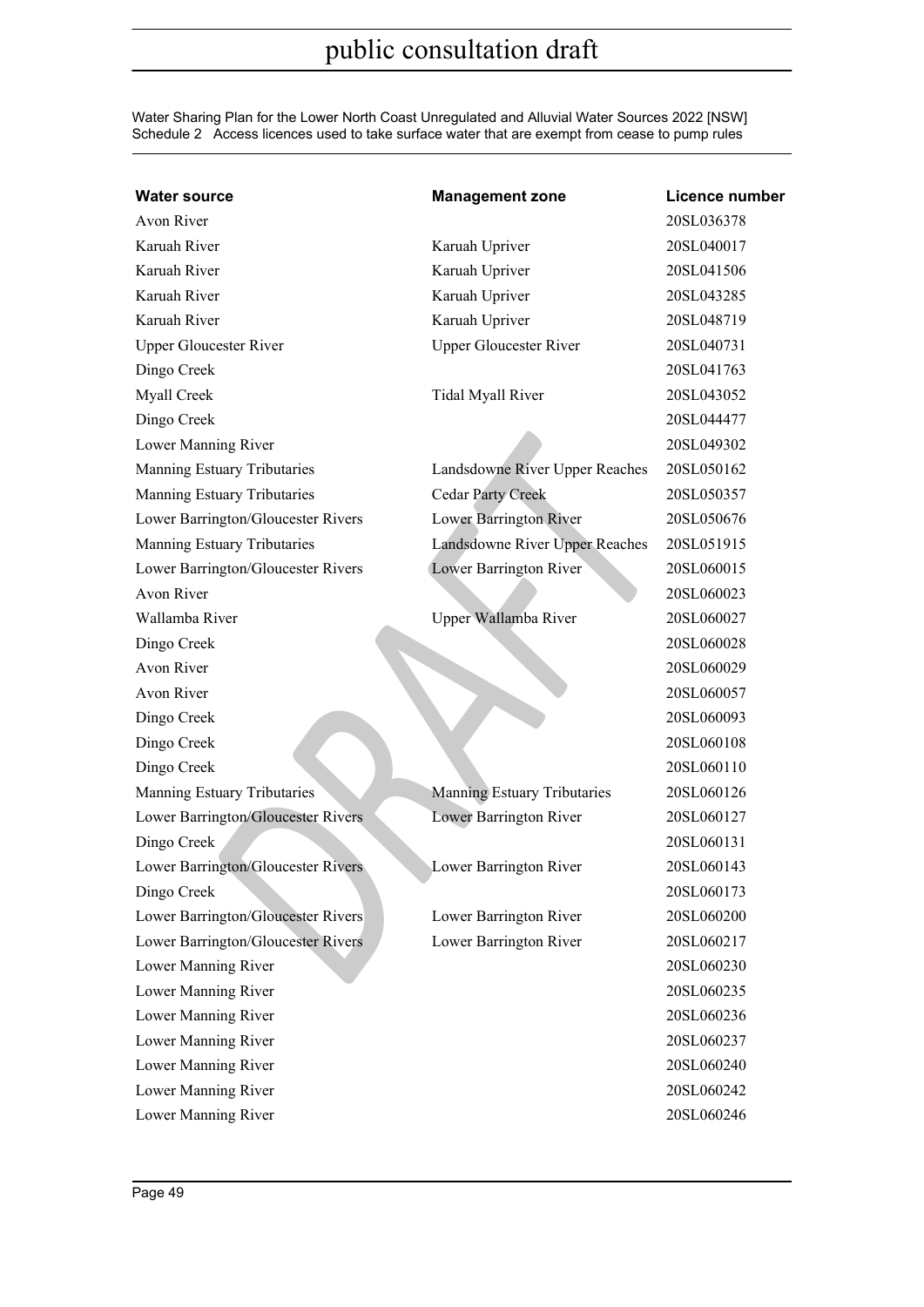Water Sharing Plan for the Lower North Coast Unregulated and Alluvial Water Sources 2022 [NSW] Schedule 2 Access licences used to take surface water that are exempt from cease to pump rules

| <b>Water source</b>                | <b>Management zone</b>                  | Licence number |
|------------------------------------|-----------------------------------------|----------------|
| Wallamba River                     | Upper Wallamba River                    | 20SL060251     |
| Lower Manning River                |                                         | 20SL060256     |
| Dingo Creek                        |                                         | 20SL060258     |
| Lower Barrington/Gloucester Rivers | Lower Barrington River                  | 20SL060294     |
| Lower Barrington/Gloucester Rivers | Lower Barrington River                  | 20SL060305     |
| Dingo Creek                        |                                         | 20SL060307     |
| Dingo Creek                        |                                         | 20SL060308     |
| Dingo Creek                        |                                         | 20SL060320     |
| Lower Manning River                |                                         | 20SL060323     |
| Lower Manning River                |                                         | 20SL060356     |
| Lower Manning River                |                                         | 20SL060361     |
| Lower Manning River                |                                         | 20SL060363     |
| Lower Barrington/Gloucester Rivers | Lower Barrington River Upper<br>Reaches | 20SL060367     |
| Lower Barrington/Gloucester Rivers |                                         | 20SL060376     |
| Lower Barrington/Gloucester Rivers |                                         | 20SL060400     |
| Lower Manning River                |                                         | 20SL060409     |
| Manning Estuary Tributaries        | Landsdowne River Upper Reaches          | 20SL060415     |
| Lower Manning River                |                                         | 20SL060439     |
| Lower Barrington/Gloucester Rivers | Lower Barrington River                  | 20SL060443     |
| Lower Barrington/Gloucester Rivers | Lower Barrington River                  | 20SL060561     |
| <b>Bowman River</b>                | <b>Craven Creek</b>                     | 20SL060564     |
| Lower Manning River                |                                         | 20SL060574     |
| Manning Estuary Tributaries        | Landsdowne River Upper Reaches          | 20SL060575     |
| Myall River                        | <b>Upper Myall River</b>                | 20SL060578     |
| Lower Manning River                |                                         | 20SL060646     |
| Lower Barrington/Gloucester Rivers | Lower Barrington River                  | 20SL060647     |
| <b>Upper Manning River</b>         |                                         | 20SL060760     |
| <b>Bowman River</b>                | Lower Bowman River                      | 20SL060764     |
| <b>Avon River</b>                  |                                         | 20SL060840     |
| Manning Estuary Tributaries        | Landsdowne River Upper Reaches          | 20SL060865     |
| Lower Manning River                |                                         | 20SL060873     |
| Wallamba River                     | Upper Wallamba River                    | 20SL060879     |
| Avon River                         |                                         | 20SL060925     |
| Avon River                         |                                         | 20SL060927     |
| <b>Avon River</b>                  |                                         | 20SL060989     |
| Lower Manning River                |                                         | 20SL061075     |
| Dingo Creek                        |                                         | 20SL061087     |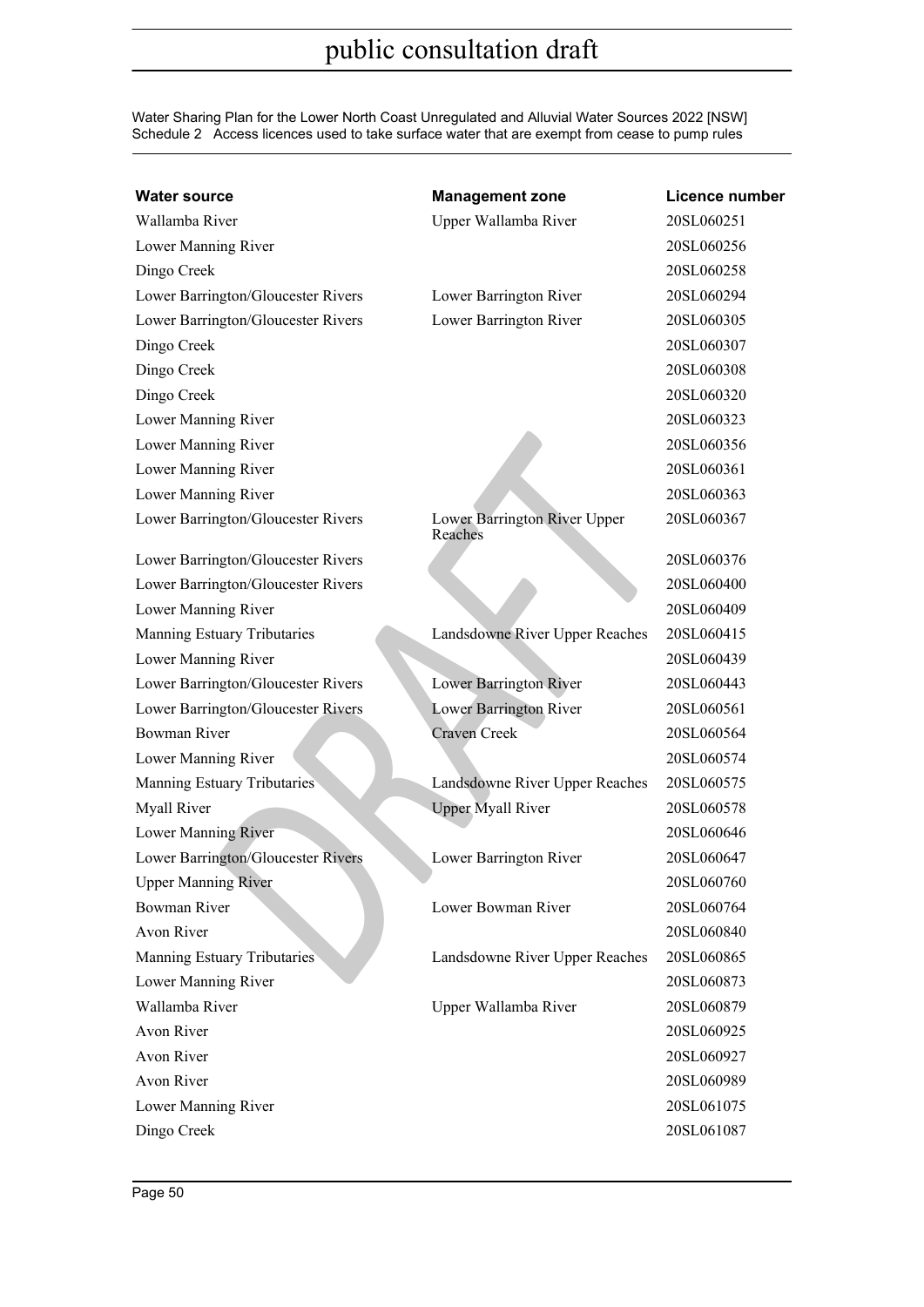Water Sharing Plan for the Lower North Coast Unregulated and Alluvial Water Sources 2022 [NSW] Schedule 2 Access licences used to take surface water that are exempt from cease to pump rules

| <b>Water source</b>                | <b>Management zone</b>                                 | <b>Licence number</b> |
|------------------------------------|--------------------------------------------------------|-----------------------|
| Lower Manning River                |                                                        | 20SL061089            |
| Avon River                         |                                                        | 20SL061094            |
| Lower Manning River                |                                                        | 20SL061096            |
| <b>Avon River</b>                  |                                                        | 20SL061119            |
| Myall River                        | Tidal Myall River                                      | 20SL061127            |
| Lower Manning River                |                                                        | 20SL061133            |
| Manning Estuary Tributaries        | Manning Estuary Tributaries                            | 20SL061142            |
| <b>Avon River</b>                  |                                                        | 20SL061145            |
| <b>Avon River</b>                  |                                                        | 20SL061176            |
| Bowman River                       | Bowman River above Craven Creek 20SL061183<br>Junction |                       |
| Lower Barrington/Gloucester Rivers | Lower Barrington River                                 | 20SL061453            |
| Coolongolook River                 | Wangwauk River                                         | 20SL061591            |
| Coolongolook River                 | <b>Upper Coolongolook River</b>                        | 20SL061611            |
| Wallamba River                     | Upper Wallamba River                                   | 20SL061632            |
| Lower Barrington/Gloucester Rivers | Lower Barrington River                                 | 20SL061726            |
| Karuah River                       | Karuah Upriver                                         | 20SL060639            |
| Karuah River                       | Karuah Upriver                                         | 20SL060861            |
| Karuah River                       | Karuah Upriver                                         | 20SL060862            |
| Karuah River                       | Karuah Upriver                                         | 20SL060863            |
| Karuah River                       | Karuah Upriver                                         | 20SL060867            |
| Karuah River                       | Karuah Upriver                                         | 20SL060881            |
| Karuah River                       |                                                        | 20SL060887            |
| Karuah River                       | Karuah Estuarine                                       | 20SL061018            |
| Karuah River                       | Karuah Estuarine                                       | 20SL061019            |
| Karuah River                       | Karuah Estuarine                                       | 20SL061020            |
| Karuah River                       | Karuah Upriver                                         | 20SL061021            |
| Karuah River                       | Karuah Upriver                                         | 20SL061269            |
| <b>Table B</b>                     |                                                        |                       |
| <b>Water source</b>                | <b>Management zone</b>                                 | Licence<br>number     |
| Karuah River                       | Karuah River Upriver                                   | 20AL200003            |
| Manning Estuary Tributaries        |                                                        | 20SL022548            |
| Myall River                        |                                                        | 20SL022558            |
| Lower Barrington/Gloucester Rivers |                                                        | 20SL045139            |
| Lower Manning River                |                                                        | 20SL046844            |
| Lower Barrington/Gloucester Rivers |                                                        | 20SL060565            |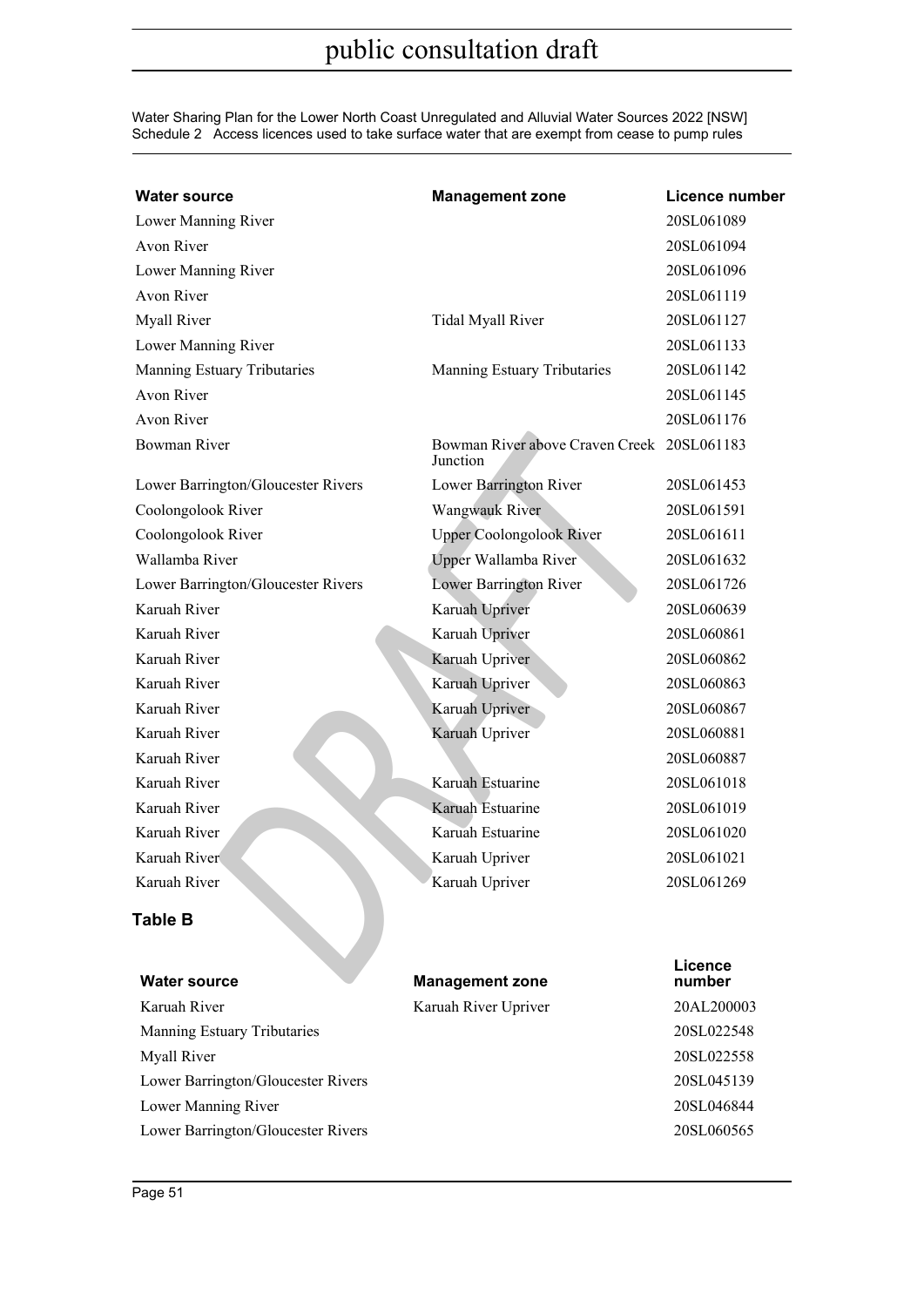Water Sharing Plan for the Lower North Coast Unregulated and Alluvial Water Sources 2022 [NSW] **Dictionary** 

### <span id="page-51-0"></span>**Dictionary**

*acid sulfate soils* means naturally occurring sediments and soils containing iron sulphides, principally pyrite, or their precursors or oxidation products, whose exposure to oxygen leads to the generation of sulphuric acid, for example by drainage or excavation.

### *approved development* means—

- (a) a project approved under the *Environmental Planning and Assessment Act 1979*, Part 3A, when that Part was in force or continued in operation, or
- (b) State significant development authorised by a development consent under that Act, Division 4.7, or
- (c) State significant infrastructure approved under that Act, Division 5.2.

*AS 4747* has the same meaning as in the *Water Management (General) Regulation 2018*, clause 228.

*borehole annulus* means the space between the bore casing and the wall of the borehole.

*cease to take condition* means a term or condition on an entitlement that prohibits the taking of water in a particular circumstance.

*entitlement* has the same meaning as in the Act, Schedule 10, clause 2.

*excavation footprint* means the authorised dimensions of an unlined excavation constructed for the purposes of water supply only.

*extraction management unit* means an extraction management unit established under clause 5.

*flood-runner* means a stream or part of a stream that only flows during a flood.

*full capacity* means the volume of water impounded in the pool, lagoon or lake when the pool, lagoon or lake is at the level when a visible flow out of the pool, lagoon or lake would stop.

*unnulus* means the space between the bore casing and the wall of the levendition means a term or condition on an entitlement that prohibitate condition means a term or condition on an entitlement that prohibitate particul *Government monitoring or observation bore* means a bore owned or operated by or on behalf of the Minister, the Ministerial Corporation, the Department or WaterNSW and used for observation or monitoring purposes.

*groundwater* means all water contained within all unconsolidated alluvial sediments below the surface of the ground within the boundaries of the water sources shown on the Plan Application Map.

*groundwater-dependent culturally significant area* means an area determined by the Minister to be a groundwater-dependent culturally significant area.

*groundwater-dependent ecosystem* is an ecosystem that has its species composition and natural ecological processes wholly or partially determined by groundwater.

*high priority groundwater-dependent ecosystem* means a high priority groundwater-dependent ecosystem identified on the High Priority Groundwater-Dependent Ecosystem Map.

*High Priority Groundwater-Dependent Ecosystem Map* means the Water Sharing Plan for the Lower North Coast Unregulated and Alluvial Water Sources 2022 High Priority Groundwater-Dependent Ecosystem Map.

*in-river pool* means a natural pool, lagoon or lake within a river or stream, but does not include—

(a) a pool on a flood-runner or floodplain, or

(b) a pool on an effluent that only begins to flow during high flows.

*kl/day* means kilolitres per day.

*Logbook*, in relation to an access licence or a water supply work approval, means a record in the form approved by the Minister that is notified on the Department's website.

*ML/unit share* means megalitres per unit share.

*ML/year* means megalitres per year.

*off-river pool* means a natural pool, lagoon or lake that is not within a river or stream, regardless of stream size, and that is located—

(a) on a flood-runner or floodplain, or